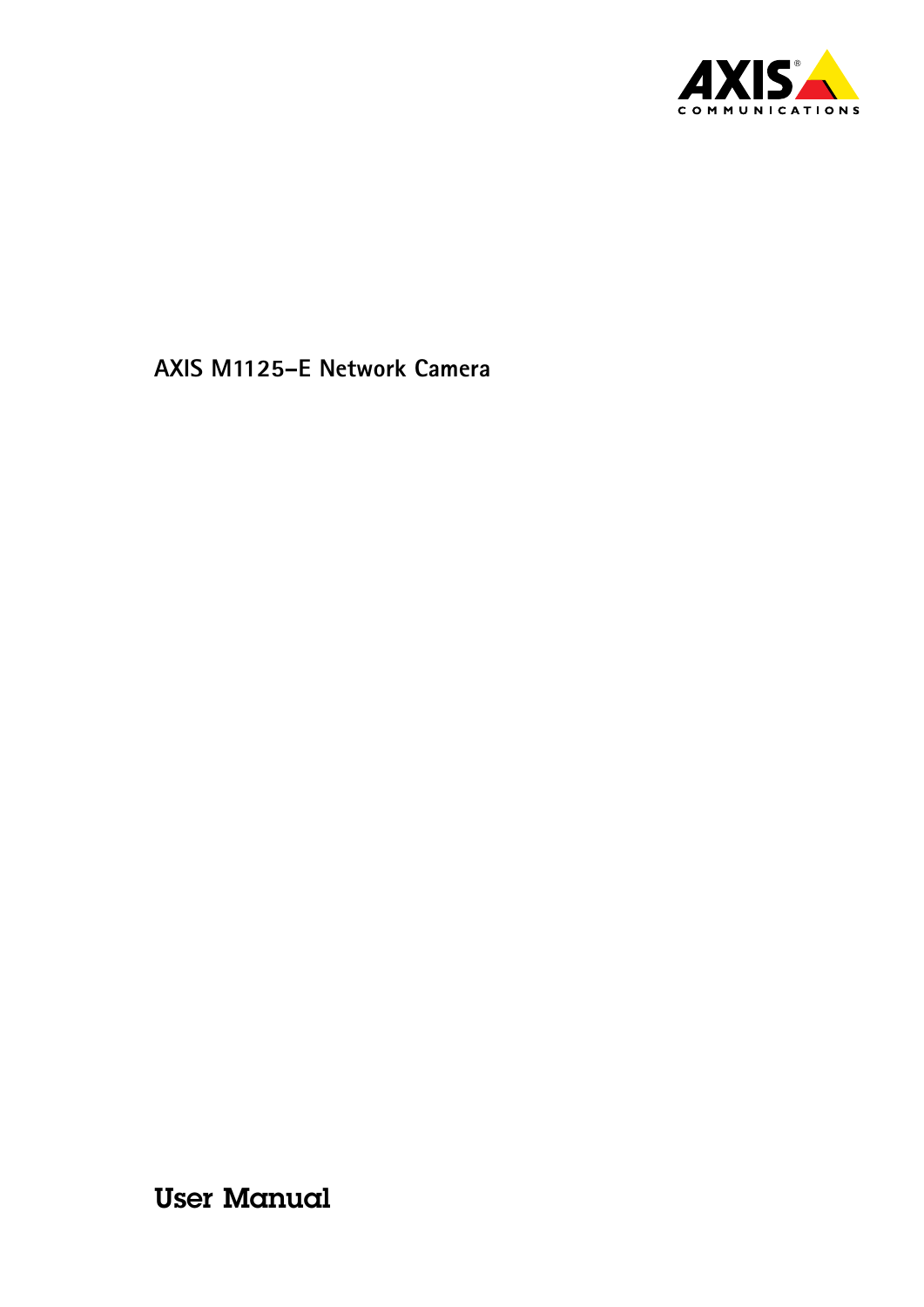#### <span id="page-1-0"></span>**About this Document**

This manual is intended for administrators and users of AXIS M1125–E Network Camera, and is applicable to firmware 5.70 and later. It includes instructions for using and managing the product on your network. Previous experience of networking will be of use when using this product. Some knowledge of UNIX or Linux-based systems may also be useful when developing shell scripts and applications. Later versions of this document will be posted at *www.axis.com*. See also the product's online help, available through the web-based interface.

#### **Legal Considerations**

Video surveillance can be regulated by laws that vary from country to country. Check the laws in your local region before using this product for surveillance purposes.

This product includes one (1) H.264 decoder license. To purchase further licenses, contact your reseller.

#### **Liability**

Every care has been taken in the preparation of this document. Please inform your local Axis office of any inaccuracies or omissions. Axis Communications AB cannot be held responsible for any technical or typographical errors and reserves the right to make changes to the product and manuals without prior notice. Axis Communications AB makes no warranty of any kind with regard to the material contained within this document, including, but not limited to, the implied warranties of merchantability and fitness for a particular purpose. Axis Communications AB shall not be liable nor responsible for incidental or consequential damages in connection with the furnishing, performance or use of this material. This product is only to be used for its intended purpose.

#### **Intellectual Property Rights**

Axis AB has intellectual property rights relating to technology embodied in the product described in this document. In particular, and without limitation, these intellectual property rights may include one or more of the patents listed at *www.axis.com/patent.htm* and one or more additional patents or pending patent applications in the US and other countries.

This product contains licensed third-party software. See the menu item "About" in the product's user interface for more information.

This product contains source code copyright Apple Computer, Inc., under the terms of Apple Public Source License 2.0 (see *www.opensource.apple.com/apsl*). The source code is available from *https://developer.apple.com/bonjour/*

#### **Equipment Modifications**

This equipment must be installed and used in strict accordance with the instructions given in the user documentation. This equipment contains no user-serviceable components. Unauthorized equipment changes or modifications will invalidate all applicable regulatory certifications and approvals.

#### **Trademark Acknowledgments**

AXIS COMMUNICATIONS, AXIS, ETRAX, ARTPEC and VAPIX are registered trademarks or trademark applications of Axis AB in various jurisdictions. All other company names and products are trademarks or registered trademarks of their respective companies.

Apple, Boa, Apache, Bonjour, Ethernet, Internet Explorer, Linux, Microsoft, Mozilla, Real, SMPTE, QuickTime, UNIX, Windows, Windows Vista and WWW are registered trademarks of the respective holders. Java and all Java-based trademarks and logos are trademarks or registered trademarks of Oracle and/or its affiliates. UPnP™ is a<br>certification mark of the UPnP™ Implementers Corporation.

SD, SDHC and SDXC are trademarks or registered trademarks of SD-3C, LLC in the United States, other countries or both. Also, miniSD, microSD, miniSDHC, microSDHC, microSDXC are all trademarks or registered trademarks of SD-3C, LLC in the United States, other countries or both.

#### **Regulatory Information**

# **Europe**

 $\boldsymbol{\zeta}$  This product complies with the applicable CE marking directives and harmonized standards:

- •Electromagnetic Compatibility (EMC) Directive 2004/108/EC. See
- *Electromagnetic Compatibility (EMC) on page <sup>2</sup>* . Low Voltage (LVD) Directive 2006/95/EC. See *Safety on page <sup>2</sup>* . ••Restrictions of Hazardous Substances (RoHS) Directive 2011/65/EU.
- See *Disposal and [Recycling](#page-2-0) on page [3](#page-2-0)* . A copy of the original declaration of conformity may be obtained from

Axis Communications AB. See *Contact [Information](#page-2-0) on page [3](#page-2-0)* .

#### **Electromagnetic Compatibility (EMC)**

This equipment has been designed and tested to fulfill applicable standards for:

- •Radio frequency emission when installed according to the
- instructions and used in its intended environment. • Immunity to electrical and electromagnetic phenomena when installed according to the instructions and used in its intended
	- environment.

**USA** This equipment has been tested using <sup>a</sup> shielded network cable (STP) and found to comply with the limits for <sup>a</sup> Class A digital device, pursuant to part 15 of the FCC Rules. These limits are designed to provide reasonable protection against harmful interference when the equipment is operated in <sup>a</sup> commercial environment. This equipment generates, uses, and can radiate radio frequency energy and, if not installed and used in accordance with the instruction manual, may cause harmful interference to radio communications. Operation of this equipment in <sup>a</sup> residential area is likely to cause harmful interference in which case the user will be required to correct the interference at his own expense.

The product shall be connected using <sup>a</sup> shielded network cable (STP) that is properly grounded.

#### **Canada**

This digital apparatus complies with CAN ICES-3 (Class A). The product shall be connected using <sup>a</sup> shielded network cable (STP) that is properly grounded.

Cet appareil numérique est conforme à la norme NMB ICES-3 (classe A). Le produit doit être connecté à l'aide d'un câble réseau blindé (STP) qui est correctement mis à la terre.

#### **Europe**

This digital equipment fulfills the requirements for RF emission according to the Class A limit of EN 55022. The product shall be connected using <sup>a</sup> shielded network cable (STP) that is properly grounded. Notice! This is a Class A product. In a domestic environment this product may cause RF interference, in which case the user may be required to take adequate measures.

This product fulfills the requirements for immunity according to EN 61000-6-1 residential, commercial and light-industrial environments.

This product fulfills the requirements for immunity according to EN 61000-6-2 industrial environments.

#### **Australia/New Zealand**

This digital equipment fulfills the requirements for RF emission according to the Class A limit of AS/NZS CISPR 22. The product shall be connected using <sup>a</sup> shielded network cable (STP) that is properly grounded. Notice! This is <sup>a</sup> Class A product. In <sup>a</sup> domestic environment this product may cause RF interference, in which case the user may be required to take adequate measures.

#### **Japan**

この装置は、クラスA 情報技術装置です。この装置を家庭環で使用すると電波妨害を引き起こすことがあります。この<br>場合使使用すると電波妨害を引き起こすことがあります。この<br>場合には使用者が適は、シールドネットワークケーブル(STP)を<br>あります。本製品は、シールドネットワークケーブル(STP)を

**Korea**<br>이 기기는 업무용(A급) 전자파적합기기로서 판매자 또는 사<br>용자는 것을 목적으로 합니다. 적절히 접지된 STP (shielded twisted pair) 케이블을 사용하여 제품을 연결 하십시오.

#### **Safety**

This product complies with IEC/EN/UL 60950-1 and IEC/EN/UL 60950-22, Safety of Information Technology Equipment. The product shall be grounded either through <sup>a</sup> shielded network cable (STP) or other appropriate method.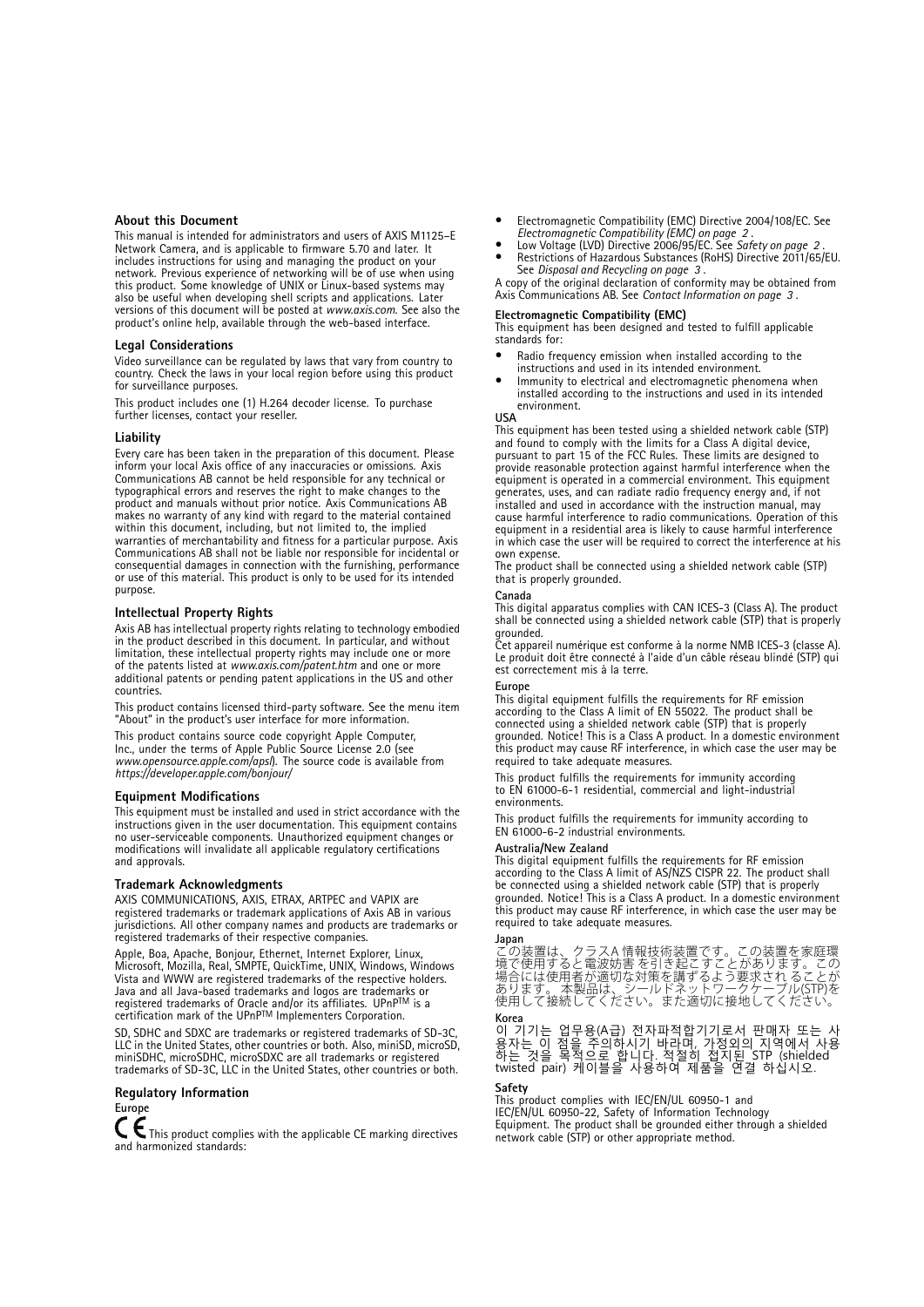<span id="page-2-0"></span>The power supply used with this product shall fulfill the requirements for Safety Extra Low Voltage (SELV) and Limited Power Source (LPS) according to IEC/EN/UL 60950-1.

#### **Battery**

The Axis product uses <sup>a</sup> 3.0 V BR/CR2032 lithium battery as the power supply for its internal real-time clock (RTC). Under normal conditions this battery will last for <sup>a</sup> minimum of five years.

Low battery power affects the operation of the RTC, causing it to reset at every power-up. When the battery needs replacing, <sup>a</sup> log message will appear in the product's server report. For more information about the server report, see the product´s setup pages or contact Axis support.

The battery should not be replaced unless required, but if the battery does need replacing, contact Axis support at *www.axis.com/techsup* for assistance.

### **WARNING**

- Risk of explosion if the battery is incorrectly replaced. • Replace only with an identical battery or <sup>a</sup> battery which is
- recommended by Axis. • Dispose of used batteries according to local regulations or the battery manufacturer's instructions.

#### **Disposal and Recycling**

When this product has reached the end of its useful life, dispose of it according to local laws and regulations. For information about your nearest designated collection point, contact your local authority responsible for waste disposal. In accordance with local legislation, penalties may be applicable for incorrect disposal of this waste.



This symbol means that the product shall not be disposed of together with household or commercial waste. Directive 2012/19/EU on waste electrical and electronic equipment (WEEE) is applicable in the European Union member states. To prevent potential harm to human health and the environment, the product must be disposed of in an approved and environmentally safe recycling process. For information about your nearest designated collection point, contact your local authority responsible for waste disposal. Businesses should contact the product supplier for information about how to dispose of this product correctly.

This product complies with the requirements of Directive 2011/65/EU on the restriction of the use of certain hazardous substances in electrical and electronic equipment (RoHS).

### **China**

This product complies with the requirements of the legislative act Administration on the Control of Pollution Caused by Electronic Information Products (ACPEIP).

#### **Contact Information**

Axis Communications AB Emdalavägen 14 223 69 Lund Sweden Tel: +46 46 272 18 00 Fax: +46 46 13 61 30

*www.axis.com*

#### **Support**

Should you require any technical assistance, please contact your Axis reseller. If your questions cannot be answered immediately, your reseller will forward your queries through the appropriate channels to ensure <sup>a</sup> rapid response. If you are connected to the Internet, you can:

- • download user documentation and software updates •
- find answers to resolved problems in the FAQ database. Search by product, category, or phrase •report problems to Axis support staff by logging in to your private
- support area
- •chat with Axis support staff
- •visit Axis Support at *www.axis.com/techsup/*

#### **Learn More!**

Visit Axis learning center *www.axis.com/academy/* for useful trainings, webinars, tutorials and guides.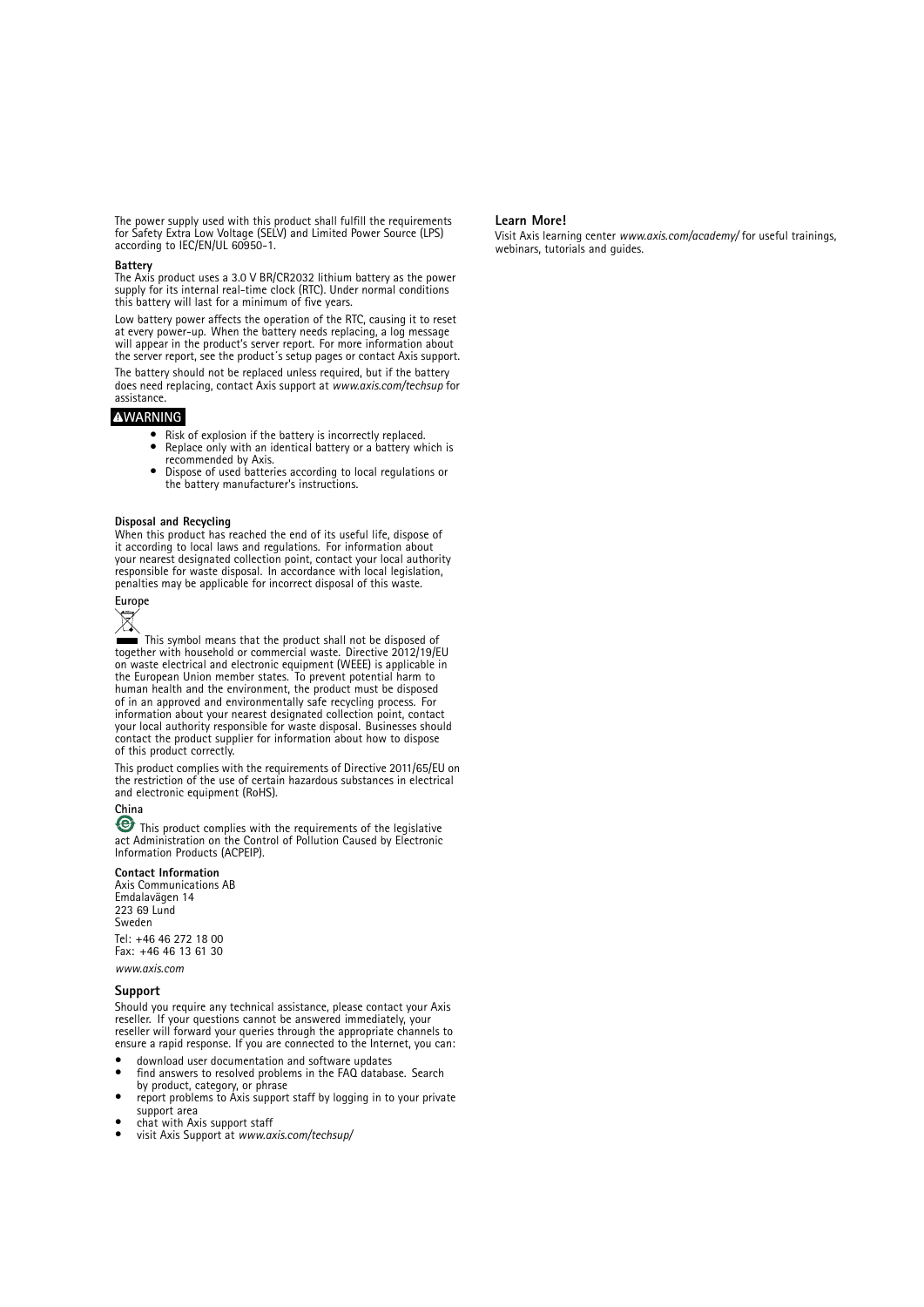# **Table of Contents**

|                                                                                                                                                                                                  | 6                   |
|--------------------------------------------------------------------------------------------------------------------------------------------------------------------------------------------------|---------------------|
|                                                                                                                                                                                                  | 6                   |
|                                                                                                                                                                                                  | 6<br>$\overline{7}$ |
|                                                                                                                                                                                                  | 8                   |
| <b>LED</b> Indicators                                                                                                                                                                            | 9                   |
|                                                                                                                                                                                                  | 11                  |
| Access from a Browser                                                                                                                                                                            | 11                  |
|                                                                                                                                                                                                  | 11                  |
| Set the Root Password                                                                                                                                                                            | 12                  |
|                                                                                                                                                                                                  | 12                  |
|                                                                                                                                                                                                  | 12                  |
|                                                                                                                                                                                                  | 15                  |
|                                                                                                                                                                                                  | 15                  |
| MJPEG<br>AXIS Media Control (AMC)<br>Alternative Methods of Accessing the Video Stream<br>Alternative Methods of Accessing the Video Stream<br>Alternative Methods of Accessing the Video Stream | 15<br>15            |
|                                                                                                                                                                                                  | 16                  |
|                                                                                                                                                                                                  | 18                  |
| Set Up the Product<br>Basic Setup<br>Focus Adjustment                                                                                                                                            | 18                  |
|                                                                                                                                                                                                  | 18                  |
| Video                                                                                                                                                                                            | 19                  |
|                                                                                                                                                                                                  | 19                  |
| Stream Profiles                                                                                                                                                                                  | 21                  |
| Camera Settings (and all and all and all and all and all and all and all and all and all and all and all and a                                                                                   | 21                  |
|                                                                                                                                                                                                  | 23                  |
|                                                                                                                                                                                                  | 23                  |
|                                                                                                                                                                                                  | 25                  |
|                                                                                                                                                                                                  | 27                  |
|                                                                                                                                                                                                  | 29                  |
|                                                                                                                                                                                                  | 29                  |
|                                                                                                                                                                                                  | 29                  |
|                                                                                                                                                                                                  | 30                  |
|                                                                                                                                                                                                  | 30                  |
|                                                                                                                                                                                                  | 32                  |
| Camera Tampering (and all and all and all and all and all and all and all and all and all and all and all and                                                                                    | 32<br>32            |
| Motion Detection<br>Applications                                                                                                                                                                 | 35                  |
|                                                                                                                                                                                                  | 35                  |
|                                                                                                                                                                                                  | 35                  |
|                                                                                                                                                                                                  | 35                  |
| Events                                                                                                                                                                                           | 37                  |
|                                                                                                                                                                                                  | 37                  |
|                                                                                                                                                                                                  | 39                  |
|                                                                                                                                                                                                  | 41                  |
|                                                                                                                                                                                                  | 41                  |
|                                                                                                                                                                                                  | 42                  |
|                                                                                                                                                                                                  | 42                  |
|                                                                                                                                                                                                  | 42                  |
|                                                                                                                                                                                                  | 43                  |
|                                                                                                                                                                                                  | 43<br>44            |
|                                                                                                                                                                                                  | 45                  |
|                                                                                                                                                                                                  | 45                  |
|                                                                                                                                                                                                  | 47                  |
|                                                                                                                                                                                                  | 47                  |
| Storage                                                                                                                                                                                          | 53                  |
| Ports & Devices                                                                                                                                                                                  | 54                  |
|                                                                                                                                                                                                  | 55                  |
| Support                                                                                                                                                                                          | 55                  |
|                                                                                                                                                                                                  | 56                  |
|                                                                                                                                                                                                  | 56                  |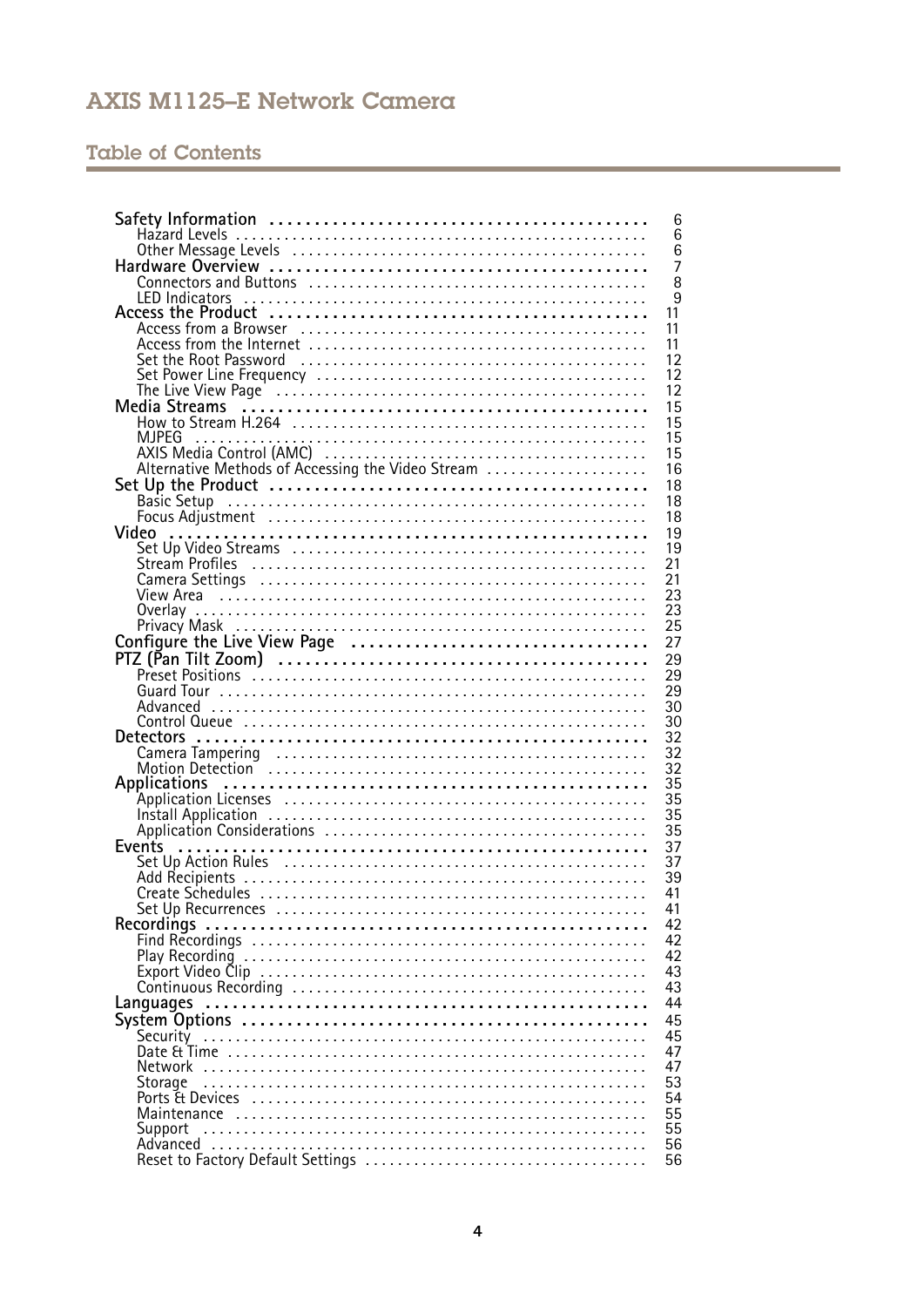# Table of Contents

| Check the Firmware<br>Upgrade the Firmware<br>Symptoms, Possible Causes and Remedial Actions<br>58 |  |
|----------------------------------------------------------------------------------------------------|--|
|                                                                                                    |  |
|                                                                                                    |  |
|                                                                                                    |  |
|                                                                                                    |  |
|                                                                                                    |  |
|                                                                                                    |  |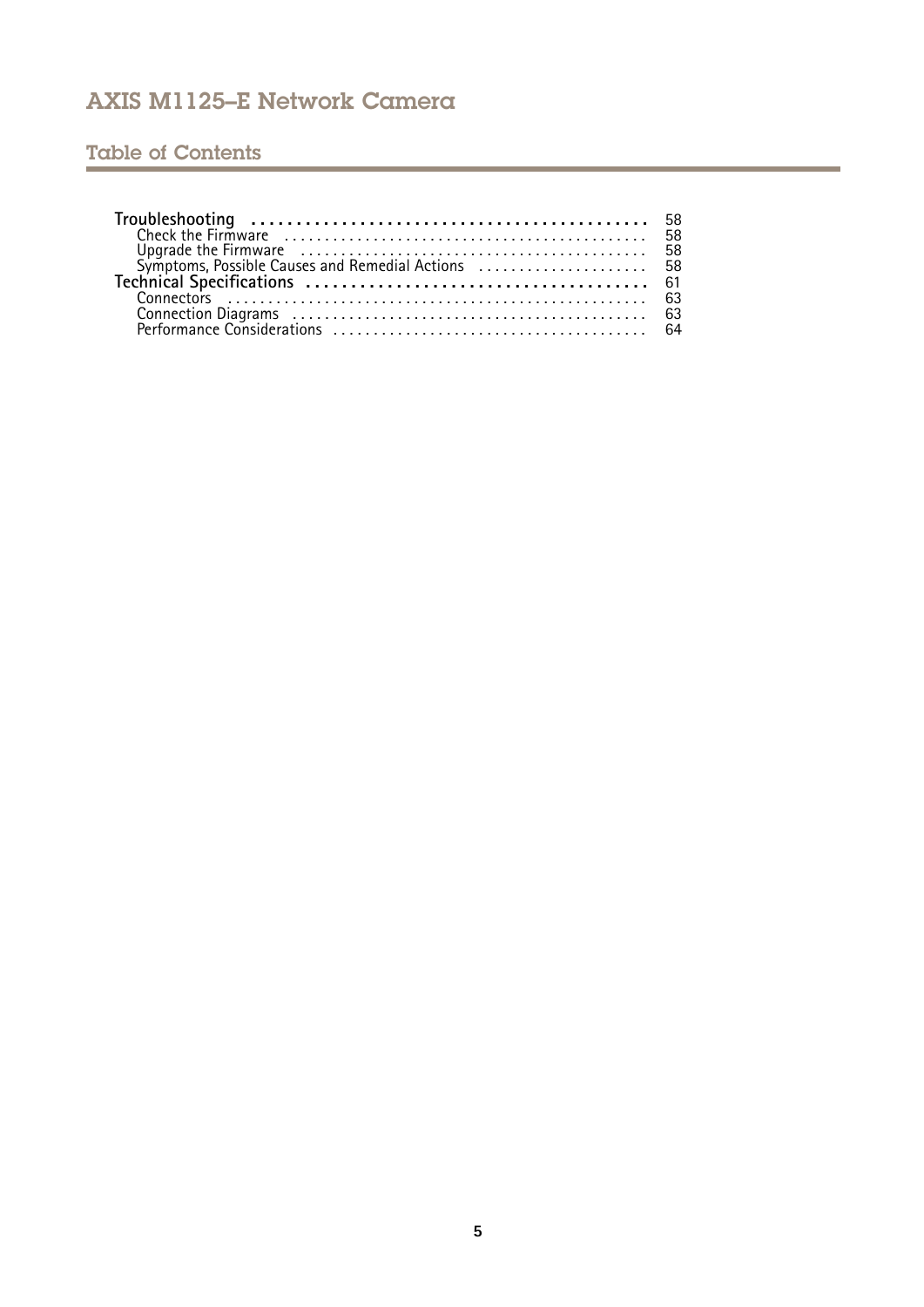# <span id="page-5-0"></span>Safety Information

# Safety Information

| <b>Hazard Levels</b> |                                                                                                     |
|----------------------|-----------------------------------------------------------------------------------------------------|
| <b>ADANGER</b>       | Indicates a hazardous situation which, if not avoided, will result in death or serious injury.      |
| <b>AWARNING</b>      | Indicates a hazardous situation which, if not avoided, could result in death or serious injury.     |
| <b>ACAUTION</b>      | Indicates a hazardous situation which, if not avoided, could result in minor or moderate<br>injury. |
| <b>NOTICE</b>        | Indicates a situation which, if not avoided, could result in damage to property.                    |

# **Other Message Levels**

| Important   | Indicates significant information which is essential for the product to function correctly. |
|-------------|---------------------------------------------------------------------------------------------|
| <b>Note</b> | Indicates useful information which helps in getting the most out of the product.            |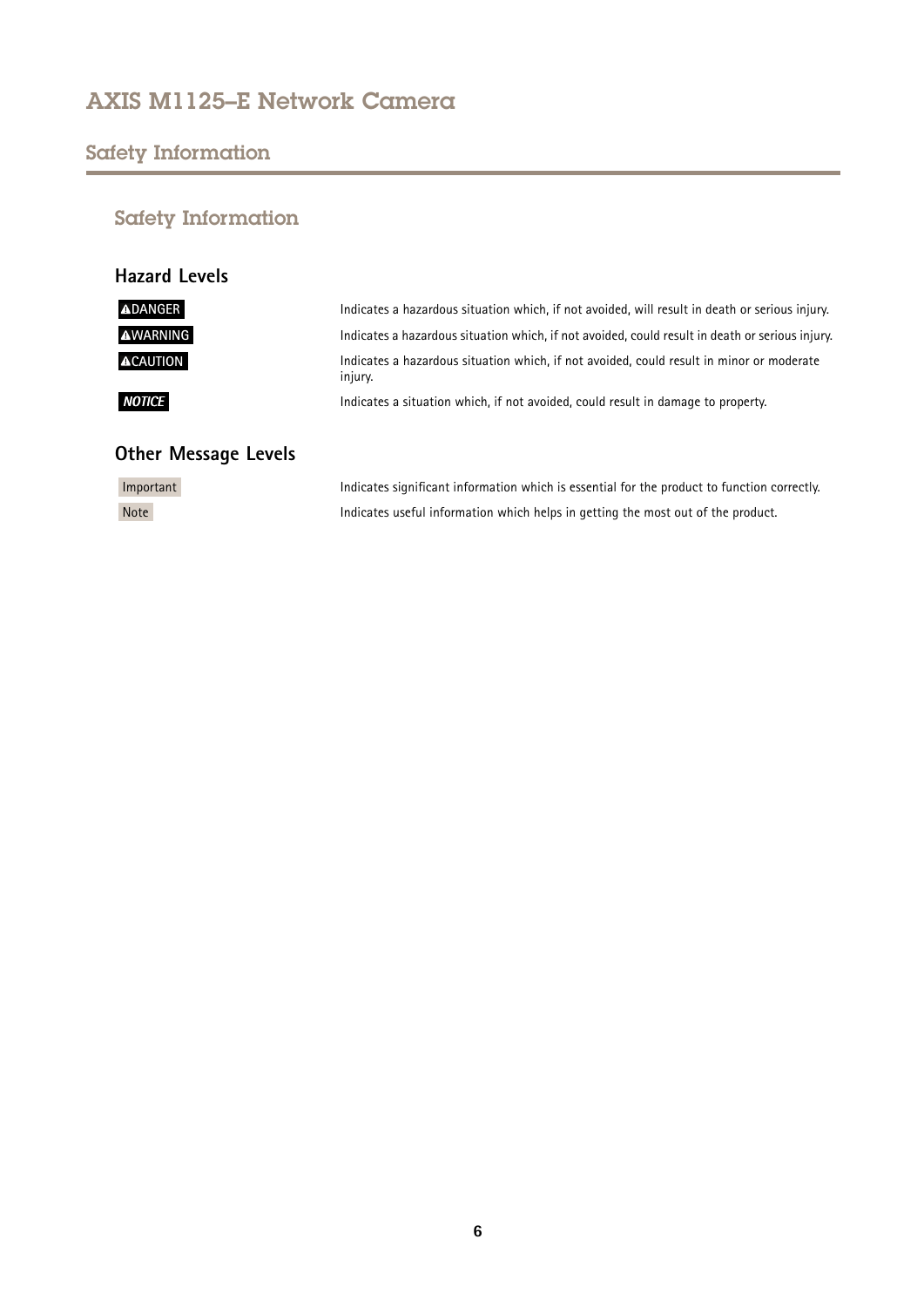# <span id="page-6-0"></span>Hardware Overview

## Hardware Overview



- *1 Top cover*
- *2 Front window*
- *3 Network camera*
- *<sup>4</sup> Holder screw (2x)*
- *5 Drill-outs for extra cables holes*
- *6 Cable gasket*
- *7 Desiccant bag*
- *8 Safety wire*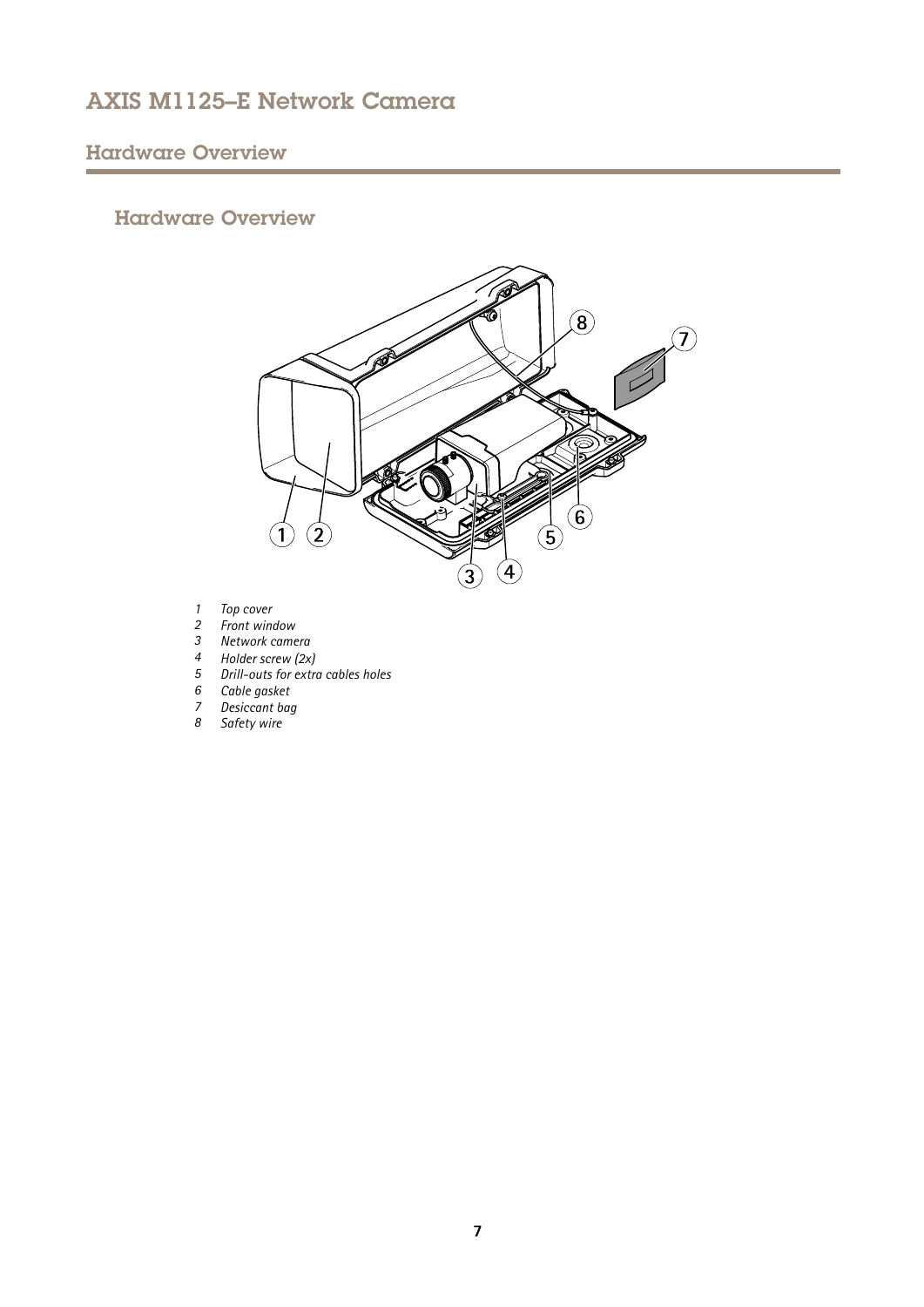## <span id="page-7-0"></span>Hardware Overview



- *1 Zoom puller*
- *2 Focus ring*
- *3 Power connector*
- *4 Control button*
- *5 Network connector*
- *6 Power LED*
- *7 Status LED*
- *8 Network LED*
- *9 microSD card slot*
- *10 Iris connector*
- *11 I/O connector*
- *12 ¼*″ *Screw mount*

## **Connectors and Buttons**

For technical specifications, see *[page](#page-60-0) [61](#page-60-0)*.

### **Network Connector**

RJ45 Ethernet connector with Power over Ethernet (PoE).

### *NOTICE*

The product shall be connected using <sup>a</sup> shielded network cable (STP). All cables connecting the product to the network shall be intended for their specific use. Make sure that the network devices are installed in accordance with the manufacturer's instructions. For information about regulatory requirements, see *[Electromagnetic](#page-1-0) Compatibility (EMC) on page [2](#page-1-0)* .

### **I/O Connector**

Use with external devices in combination with, for example, tampering alarms, motion detection, event triggering, time lapse recording and alarm notifications. In addition to the <sup>0</sup> V DC reference point and power (DC output), the I/O connector provides the interface to: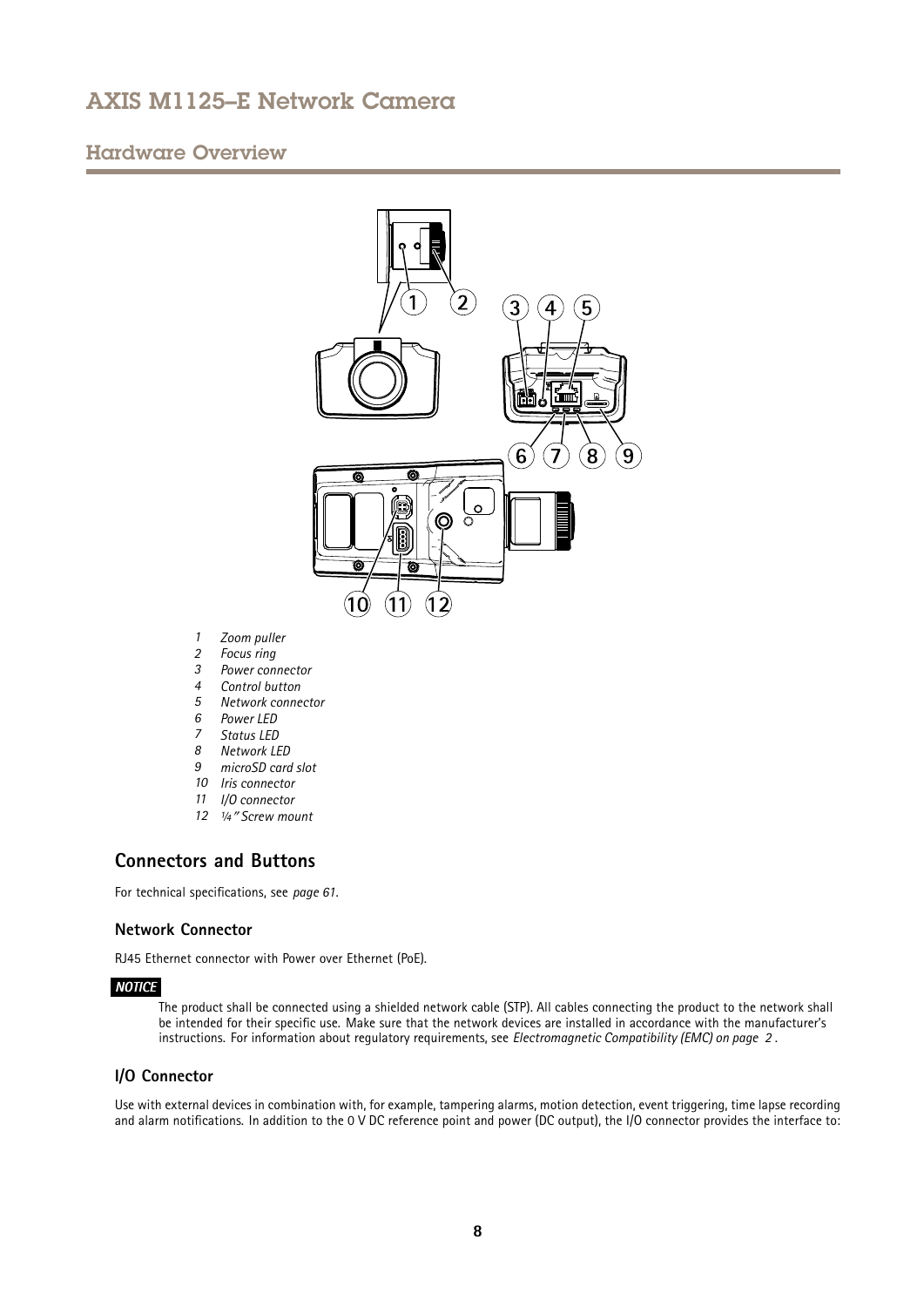## <span id="page-8-0"></span>Hardware Overview

- • **Digital output** – For connecting external devices such as relays and LEDs. Connected devices can be activated by the VAPIX® Application Programming Interface, output buttons on the Live View page or by an Action Rule. The output will show as active (shown under **System Options <sup>&</sup>gt; Ports & Devices**) if the alarm device is activated.
- • **Digital input** – An alarm input for connecting devices that can toggle between an open and closed circuit, for example: PIRs, door/window contacts, glass break detectors, etc. When <sup>a</sup> signal is received the state changes and the input becomes active (shown under **System Options <sup>&</sup>gt; Ports & Devices**).

### **Power Connector**

2-pin terminal block for power input. Use <sup>a</sup> Safety Extra Low Voltage (SELV) compliant limited power source (LPS) with either <sup>a</sup> rated output power limited to <sup>≤</sup>100 W or <sup>a</sup> rated output current limited to <sup>≤</sup>5 A.

### **SD Card Slot**

### *NOTICE*

- Risk of damage to SD card. Do not use sharp tools or excessive force when inserting or removing the SD card.
- Risk of data loss. To prevent data corruption, the SD card should be unmounted before removal. To unmount, go to **Setup <sup>&</sup>gt; System Options <sup>&</sup>gt; Storage <sup>&</sup>gt; SD Card** and click **Unmount**.

This product supports microSD/microSDHC/microSDXC cards (not included).

For SD card recommendations, see *www.axis.com*

### **Control Button**

For location of the control button, see *[Hardware](#page-6-0) Overview on page [7](#page-6-0)* .

The control button is used for:

- Resetting the product to factory default settings. See *[page](#page-55-0) [56](#page-55-0)*.
- Connecting to an AXIS Video Hosting System service. See *[page](#page-48-0) [49](#page-48-0)*. To connect, press and hold the button for about 3 seconds until the Status LED flashes green.
- Connecting to AXIS Internet Dynamic DNS Service. See *[page](#page-48-0) [49](#page-48-0)*. To connect, press and hold the button for about 3 seconds.

### **LED Indicators**

Note

- The Status LED can be configured to be unlit during normal operation. To configure, go to **Setup <sup>&</sup>gt; System Options <sup>&</sup>gt; Ports & Devices <sup>&</sup>gt; LED**. See the online help for more information.
- The Status LED can be configured to flash while an event is active.
- The Status LED can be configured to flash for identifying the unit. Go to **Setup <sup>&</sup>gt; System Options <sup>&</sup>gt; Maintenance** .

| <b>Status LED</b> | Indication                                         |  |  |  |
|-------------------|----------------------------------------------------|--|--|--|
| Green             | Steady green for normal operation.                 |  |  |  |
| Amber             | Steady during startup and when restoring settings. |  |  |  |

Note

The Network LED can be disabled so that it does not flash when there is network traffic. To configure, go to **Setup <sup>&</sup>gt; System Options <sup>&</sup>gt; Ports & Devices <sup>&</sup>gt; LED**. See the online help for more information.

| Network LED | Indication                                                                   |
|-------------|------------------------------------------------------------------------------|
| Green       | Steady for connection to a 100 Mbit/s network. Flashes for network activity. |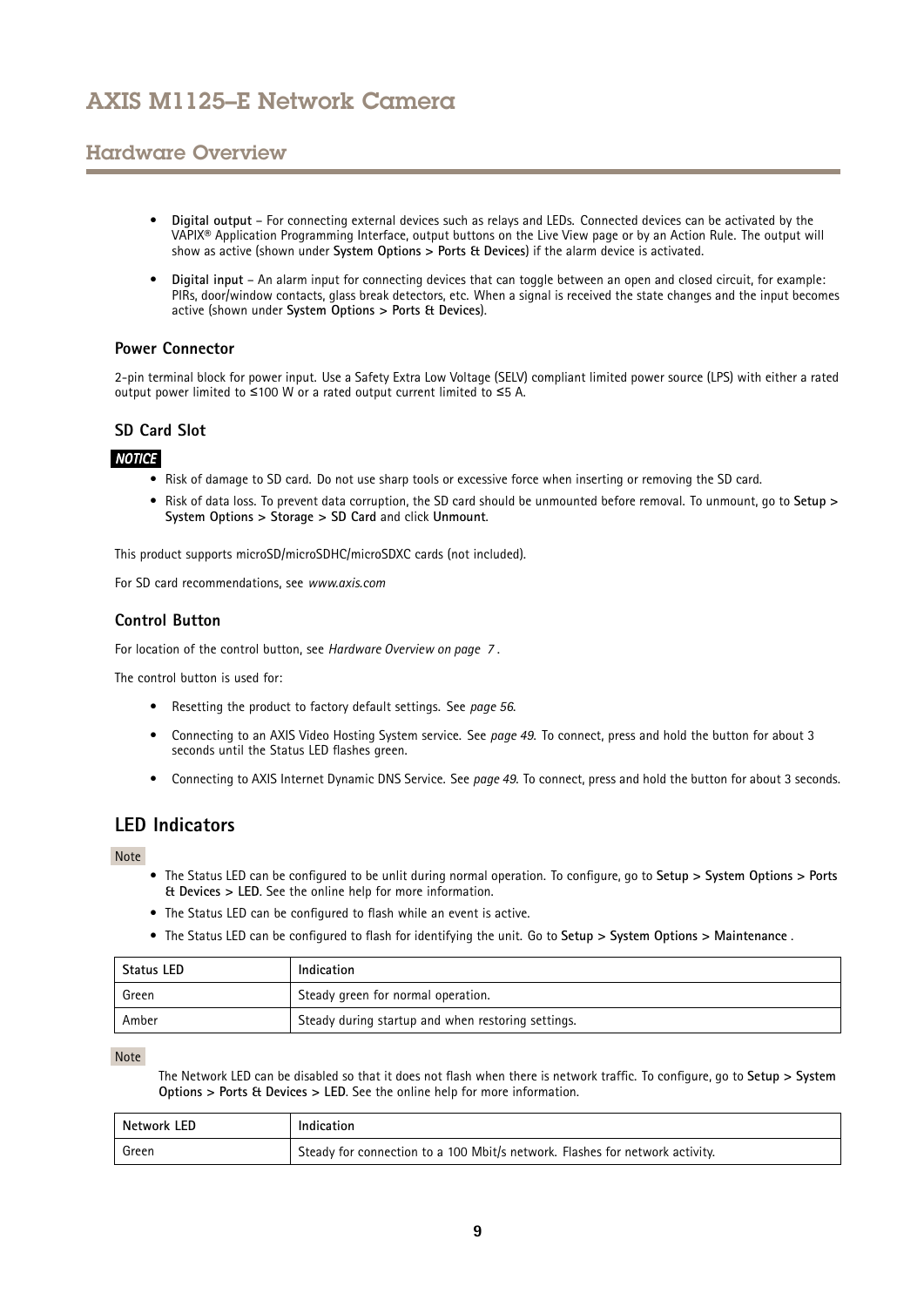## Hardware Overview

| Amber | Steady for connection to a 10 Mbit/s network. Flashes for network activity. |
|-------|-----------------------------------------------------------------------------|
| Unlit | No network connection.                                                      |

### Note

The Power LED can be configured to be unlit during normal operation. To configure, go to **Setup <sup>&</sup>gt; System Options <sup>&</sup>gt; Ports & Devices <sup>&</sup>gt; LED**. See the online help for more information.

| Power LED | Indication                                   |  |  |
|-----------|----------------------------------------------|--|--|
| Green     | Normal operation.                            |  |  |
| Amber     | Flashes green/amber during firmware upgrade. |  |  |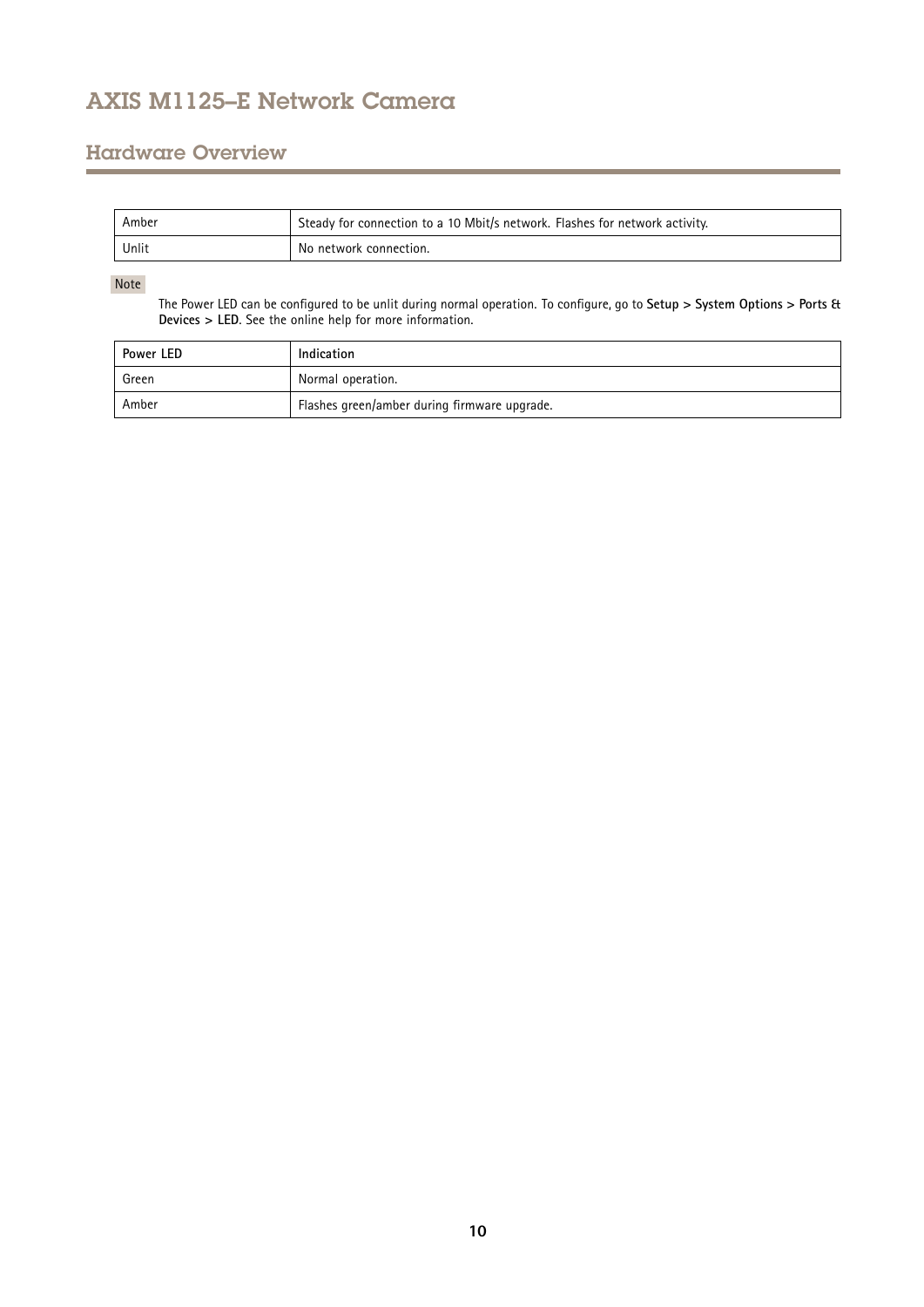## <span id="page-10-0"></span>Access the Product

## Access the Product

To install the Axis product, see the Installation Guide supplied with the product.

The product can be used with most operating systems and browsers. The recommended browsers are

- Internet Explorer® with Windows®
- Safari<sup>®</sup> with OS X<sup>®</sup> and
- Chrome<sup>TM</sup> or Firefox<sup>®</sup> with other operating systems.

See *Technical [Specifications](#page-60-0) on page [61](#page-60-0)*.

To view streaming video in Internet Explorer, allow installation of AXIS Media Control (AMC) when prompted.

The Axis product includes one (1) H.264 decoder license for viewing video streams. The license is automatically installed with AMC. The administrator can disable the installation of the decoders, to prevent installation of unlicensed copies.

#### Note

- $\bullet$  QuickTime<sup>TM</sup> is also supported for viewing H.264 streams.
- If your computer restricts the use of additional software components, the product can be configured to use <sup>a</sup> Java applet for viewing Motion JPEG.

### **Access from <sup>a</sup> Browser**

- 1. Start <sup>a</sup> browser (Chrome, Internet Explorer, Firefox, Safari).
- 2. Enter the IP address or host name of the Axis product in the browser's Location/Address field.

To access the product from <sup>a</sup> Mac computer (OS X), go to Safari, click on Bonjour and select the product from the drop-down list.

If you do not know the IP address, use AXIS IP Utility to locate the product on the network. For information about how to discover and assign an IP address, see the document *Assign an IP Address and Access the Video Stream* on Axis Support web at *www.axis.com/techsup*

#### Note

To show Bonjour as <sup>a</sup> browser bookmark, go to **Safari <sup>&</sup>gt; Preferences**.

- 3. Enter your user name and password. If this is the first time the product is accessed, the root password must first be configured. For instructions, see *Set the Root [Password](#page-11-0) on page [12](#page-11-0)*.
- 4. The product's Live View page opens in your browser.

### Note

The controls and layout of the Live View page may have been customized to meet specific installation requirements and user preferences. Consequently, some of the examples and functions featured here may differ from those displayed in your own Live View page.

## **Access from the Internet**

Once connected, the Axis product is accessible on your local network (LAN). To access the product from the Internet you must configure your network router to allow incoming data traffic to the product. To do this, enable the NAT-traversal feature, which will attempt to automatically configure the router to allow access to the product. This is enabled from **Setup <sup>&</sup>gt; System Options <sup>&</sup>gt; Network <sup>&</sup>gt; TCP/IP Advanced**.

For more information, see *NAT [traversal](#page-49-0) (port mapping) for IPv4 on page [50](#page-49-0)*. See also AXIS Internet Dynamic DNS Service at *www.axiscam.net*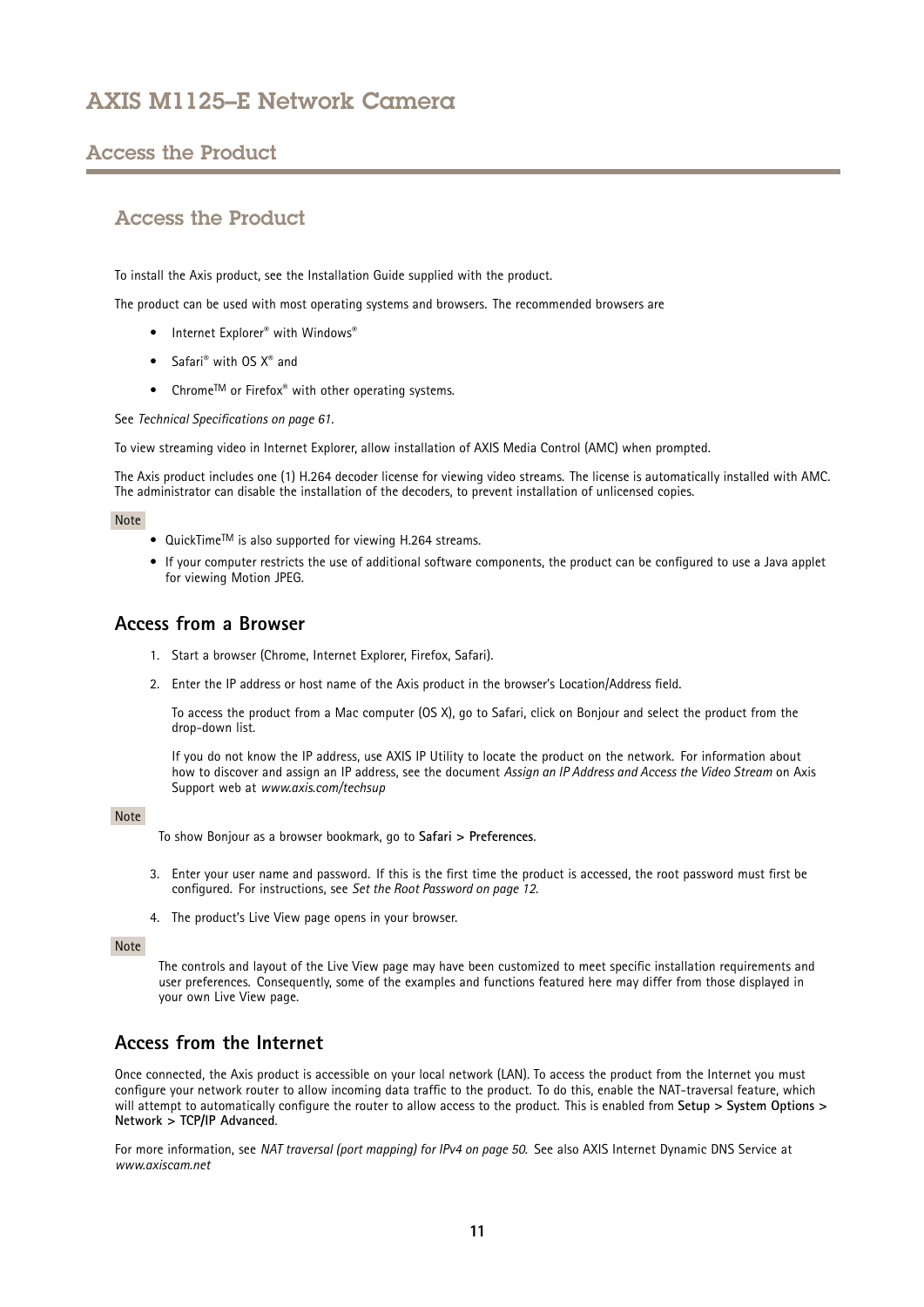## <span id="page-11-0"></span>Access the Product

For Technical notes on this and other topics, visit the Axis Support web at *www.axis.com/techsup*

## **Set the Root Password**

To access the Axis product, you must set the password for the default administrator user **root**. This is done in the **Configure Root Password** dialog, which opens when the product is accessed for the first time.

To prevent network eavesdropping, the root password can be set via an encrypted HTTPS connection, which requires an HTTPS certificate. HTTPS (Hypertext Transfer Protocol over SSL) is <sup>a</sup> protocol used to encrypt traffic between web browsers and servers. The HTTPS certificate ensures encrypted exchange of information. See *[HTTPS](#page-44-0) on page [45](#page-44-0)*.

The default administrator user name **root** is permanent and cannot be deleted. If the password for root is lost, the product must be reset to the factory default settings. See *Reset to Factory Default [Settings](#page-55-0) on page [56](#page-55-0)*.

To set the password via <sup>a</sup> standard HTTP connection, enter it directly in the dialog.

To set the password via an encrypted HTTPS connection, follow these steps:

1. Click **Use HTTPS**.

A temporary certificate (valid for one year) is created, enabling encryption of all traffic to and from the product, and the password can now be set securely.

- 2. Enter <sup>a</sup> password and then re-enter it to confirm the spelling.
- 3. Click **OK**. The password has now been configured.

## **Set Power Line Frequency**

Power line frequency is set the first time the Axis product is accessed and can only be changed from Plain Config (see *[page](#page-55-0) [56](#page-55-0)*) or by resetting the product to factory default.

Select the power line frequency (50 Hz or 60 Hz) used at the location of the Axis product. Selecting the wrong frequency may cause image flicker if the product is used in fluorescent light environments.

When using 50 Hz, the maximum frame rate is limited to 25 fps.

#### Note

Power line frequency varies depending on geographic region. The Americas usually use 60 Hz, whereas most other parts of the world use 50 Hz. Local variations could apply. Always check with the local authorities.

## **The Live View Page**

The controls and layout of the Live View page may have been customized to meet specific installation requirements and user preferences. Consequently, some of the examples and functions featured here may differ from those displayed in your own Live View page. The following provides an overview of each available control.

### **Controls on the Live View Page**



Click the **View size** buttons to show the image in full size (right button) or to scale down the image to fit the browser window (left button).



Click **WDR on** to enable WDR in intense backlight conditions. Click **WDR off** to disable WDR in low light conditions for optimal exposure.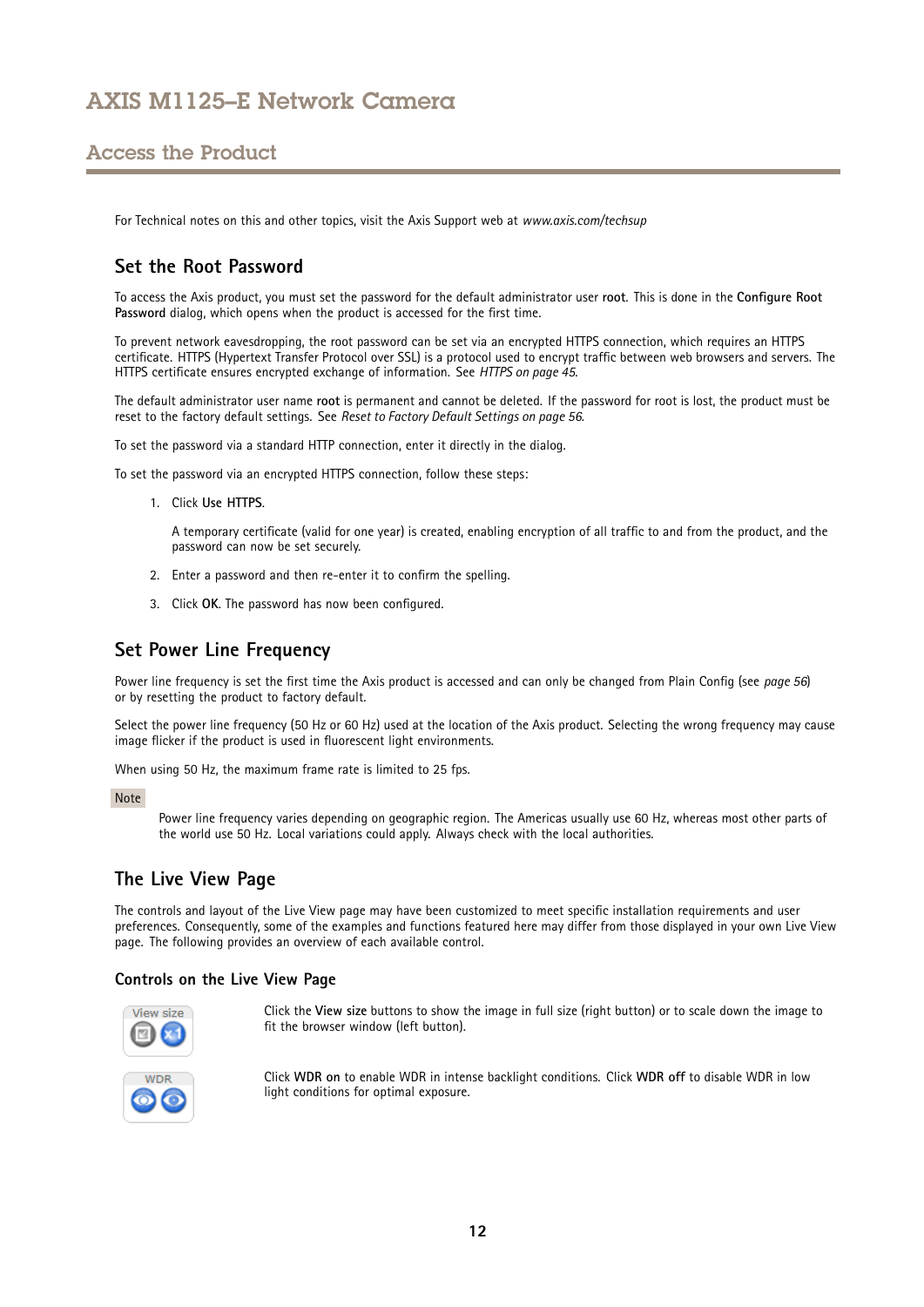## Access the Product

h

| Stream profile<br>Motion JPEG +<br>Motion JPEG<br>H.264<br><b>HDTV</b><br>Quality<br>Balanced<br><b>Randwidth</b> | Select a stream profile for the Live View page from the Stream Profile drop-down list. For information<br>about how to configure stream profiles, see page 21.                                                                       |
|-------------------------------------------------------------------------------------------------------------------|--------------------------------------------------------------------------------------------------------------------------------------------------------------------------------------------------------------------------------------|
| Output 1:                                                                                                         | Click Pulse to activate the product's output port for a defined period of time. For information about how<br>to enable and configure output buttons, see page 28.                                                                    |
| Output:                                                                                                           | Click the Active/Inactive buttons to manually activate and inactive the product's output port. For<br>information about how to enable and configure output buttons, see page 28.                                                     |
| Trigger                                                                                                           | The Manual Trigger button is used to trigger an action rule from the Live View page. For information<br>about how to configure and enable the button, see Manual Trigger on page 13.                                                 |
| Snapshot                                                                                                          | Click Snapshot to save a snapshot of the video image. This button is primarily intended for use when<br>the AXIS Media Control viewer toolbar is not available. Enable this button from Live View Config ><br><b>Action Buttons.</b> |
|                                                                                                                   |                                                                                                                                                                                                                                      |

### **Manual Trigger**

The **Manual Trigger** is used to trigger an action rule from the Live View page. The manual trigger can for example be used to validate actions during product installation and configuration.

To configure the manual trigger:

- 1. Go to **Setup <sup>&</sup>gt; Events**.
- 2. Click **Add** to add <sup>a</sup> new action rule.
- 3. From the **Trigger** drop-down list, select **Input Signal**.
- 4. From the second drop-down list, select **Manual Trigger**.
- 5. Select the desired action and configure the other settings as required.

For more information about action rules, see *[Events](#page-36-0) on page [37](#page-36-0)*.

To show the manual trigger buttons in the Live View page:

- 1. Go to **Setup <sup>&</sup>gt; Live View Config**.
- 2. Under **Action Buttons**, select **Show manual trigger button**.

### **AXIS Media Control viewer toolbar**

The AXIS Media Control viewer toolbar is available in Internet Explorer only. See *AXIS Media Control [\(AMC\)](#page-14-0) on page [15](#page-14-0)* for more information. The toolbar displays the following buttons:



The **Play** button connects to the Axis product and starts playing <sup>a</sup> media stream.



The **Stop** button stops the media stream.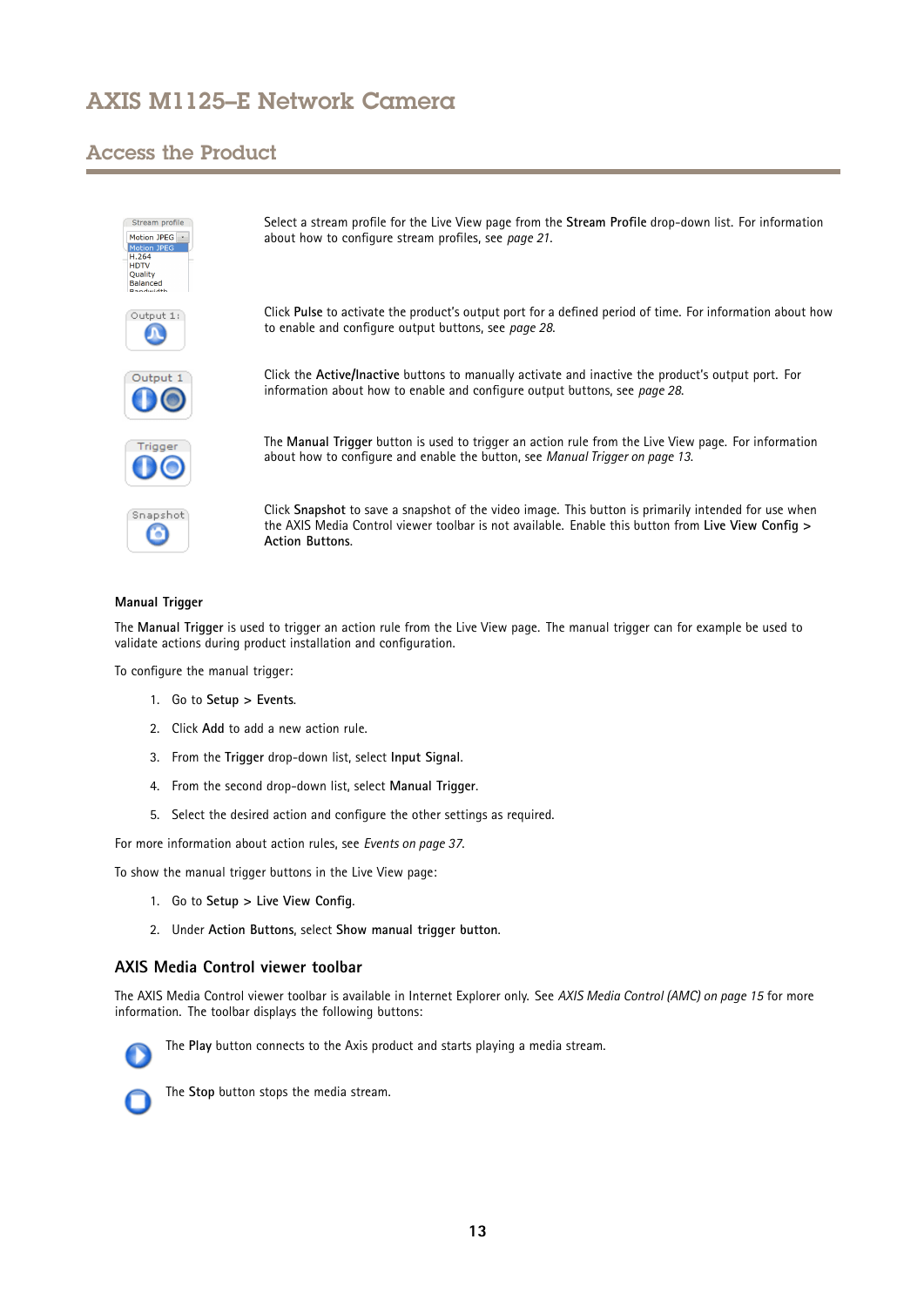## Access the Product

The **Snapshot** button takes <sup>a</sup> snapshot of the video image. The location where the image is saved can be specified in the AMC Control Panel.



Click the **View Full Screen** button and the video image will fill the entire screen. Press ESC (Escape) on the computer keyboard to cancel full screen view.



The **Record** button is used to record the current video stream on your computer. The location where the recording is saved can be specified in the AMC Control Panel. Enable this button from **Live View Config** <sup>&</sup>gt; **Viewer Settings.**

## **PTZ Controls**

### Note

These controls are available if digital PTZ is enabled in the selected view area, see *View Area on [page](#page-22-0) [23](#page-22-0)*.

With the **PTZ Control Queue** enabled the time each user is in control of the PTZ settings is limited. Click the buttons to request or release control of the PTZ controls. The PTZ Control Queue is set up under **PTZ <sup>&</sup>gt; Control Queue**.



Click the **Emulate joystick mode** button and click in the image to move the camera view in the direction of the mouse pointer.

To view <sup>a</sup> specific view area or preset position, select it from the **Source** list.



È TILT

 $\overline{\bigcirc}$ <br>De

Click the **Center mode** button and click in the image to center the camera view on that position.



Click the **Ctrl panel** button to open the PTZ control panel which provides additional PTZ controls. User-defined buttons can also appear in the Control panel. See *[Controls](#page-29-0) on page [30](#page-29-0)*.



**Pan and Tilt bars** – Use the arrows to pan and tilt the camera view, or click on <sup>a</sup> position on the bar to steer the camera view to that position.

**Zoom bar** – Use the arrows to zoom in and out, or click on <sup>a</sup> position on the bar to zoom to that position.



The PTZ controls can be disabled under **PTZ <sup>&</sup>gt; Advanced <sup>&</sup>gt; Controls**, see *[Controls](#page-29-0) on page [30](#page-29-0)*.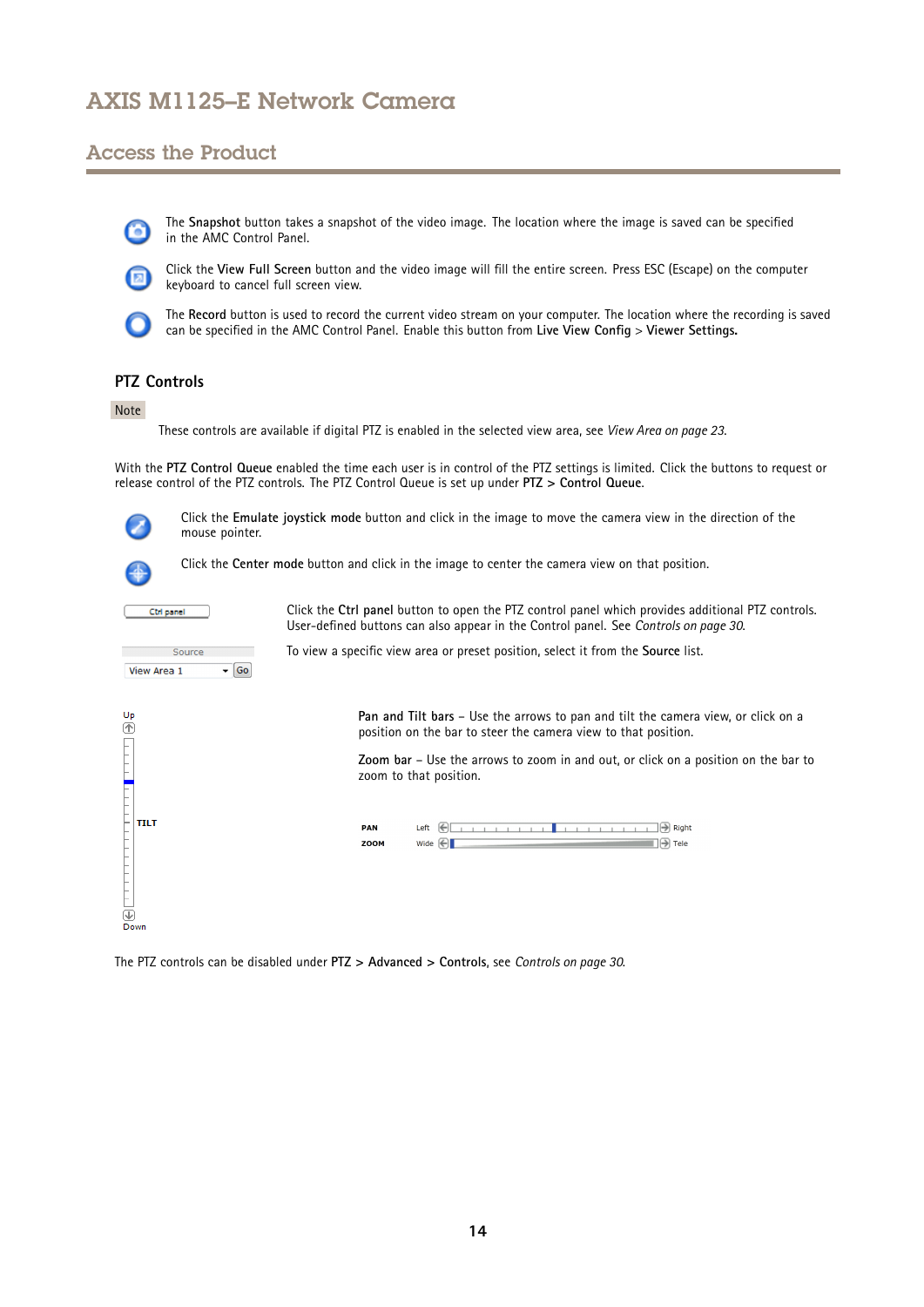## <span id="page-14-0"></span>Media Streams

## Media Streams

The Axis product provides several video stream formats. Your requirements and the properties of your network will determine the type you use.

The Live View page in the product provides access to H.264 and Motion JPEG video streams, and to the list of available stream profiles. Other applications and clients can access video streams directly, without going via the Live View page.

## **How to Stream H.264**

H.264 can, without compromising image quality, reduce the size of <sup>a</sup> digital video file by more than 80% compared with the Motion JPEG format and as much as 50% more than the MPEG-4 standard. This means that much less network bandwidth and storage space are required for <sup>a</sup> video file. Or seen another way, much higher video quality can be achieved for <sup>a</sup> given bit rate.

Deciding which combination of protocols and methods to use depends on your viewing requirements, and on the properties of your network. The available options in AXIS Media Control are:

| Unicast RTP             | This unicast method (RTP over UDP) is used<br>for live unicast video, especially when it is<br>important to have an up-to-date video stream,<br>even if some frames are dropped.                                                                                                                                                                                                                                                                                                                                                                                                 | Unicasting is used for video-on-demand<br>transmission so that there is no video traffic<br>on the network until a client connects and<br>requests the stream.<br>Note that there are a maximum of 10<br>simultaneous unicast connections. |  |  |
|-------------------------|----------------------------------------------------------------------------------------------------------------------------------------------------------------------------------------------------------------------------------------------------------------------------------------------------------------------------------------------------------------------------------------------------------------------------------------------------------------------------------------------------------------------------------------------------------------------------------|--------------------------------------------------------------------------------------------------------------------------------------------------------------------------------------------------------------------------------------------|--|--|
| RTP over RTSP           | This unicast method (RTP tunneled over RTSP)<br>is useful as it is relatively simple to configure<br>firewalls to allow RTSP traffic.                                                                                                                                                                                                                                                                                                                                                                                                                                            |                                                                                                                                                                                                                                            |  |  |
| RTP over RTSP over HTTP | This unicast method can be used to traverse<br>firewalls. Firewalls are commonly configured to<br>allow the HTTP protocol, thus allowing RTP to<br>be tunneled.                                                                                                                                                                                                                                                                                                                                                                                                                  |                                                                                                                                                                                                                                            |  |  |
| <b>Multicast RTP</b>    | This method (RTP over UDP) should be used for live multicast video. The video stream is always<br>up-to-date, even if some frames are dropped.<br>Multicasting provides the most efficient usage of bandwidth when there are large numbers of<br>clients viewing simultaneously. A multicast cannot however, pass a network router unless the<br>router is configured to allow this. It is not possible to multicast over the Internet, for example.<br>Note also that all multicast viewers count as one unicast viewer in the maximum total of 10<br>simultaneous connections. |                                                                                                                                                                                                                                            |  |  |

AXIS Media Control negotiates with the Axis product to determine the transport protocol to use. The order of priority, listed in the AMC Control Panel, can be changed and the options disabled, to suit specific requirements.

Note

H.264 is licensed technology. The Axis product includes one H.264 viewing client license. Installing additional unlicensed copies of the client is prohibited. To purchase additional licenses, contact your Axis reseller.

## **MJPEG**

This format uses standard JPEG still images for the video stream. These images are then displayed and updated at <sup>a</sup> rate sufficient to create <sup>a</sup> stream that shows constantly updated motion.

The Motion JPEG stream uses considerable amounts of bandwidth, but provides excellent image quality and access to every image contained in the stream. The recommended method of accessing Motion JPEG live video from the Axis product is to use the AXIS Media Control in Internet Explorer in Windows.

## **AXIS Media Control (AMC)**

AXIS Media Control (AMC) in Internet Explorer in Windows is the recommended method of accessing live video from the Axis product.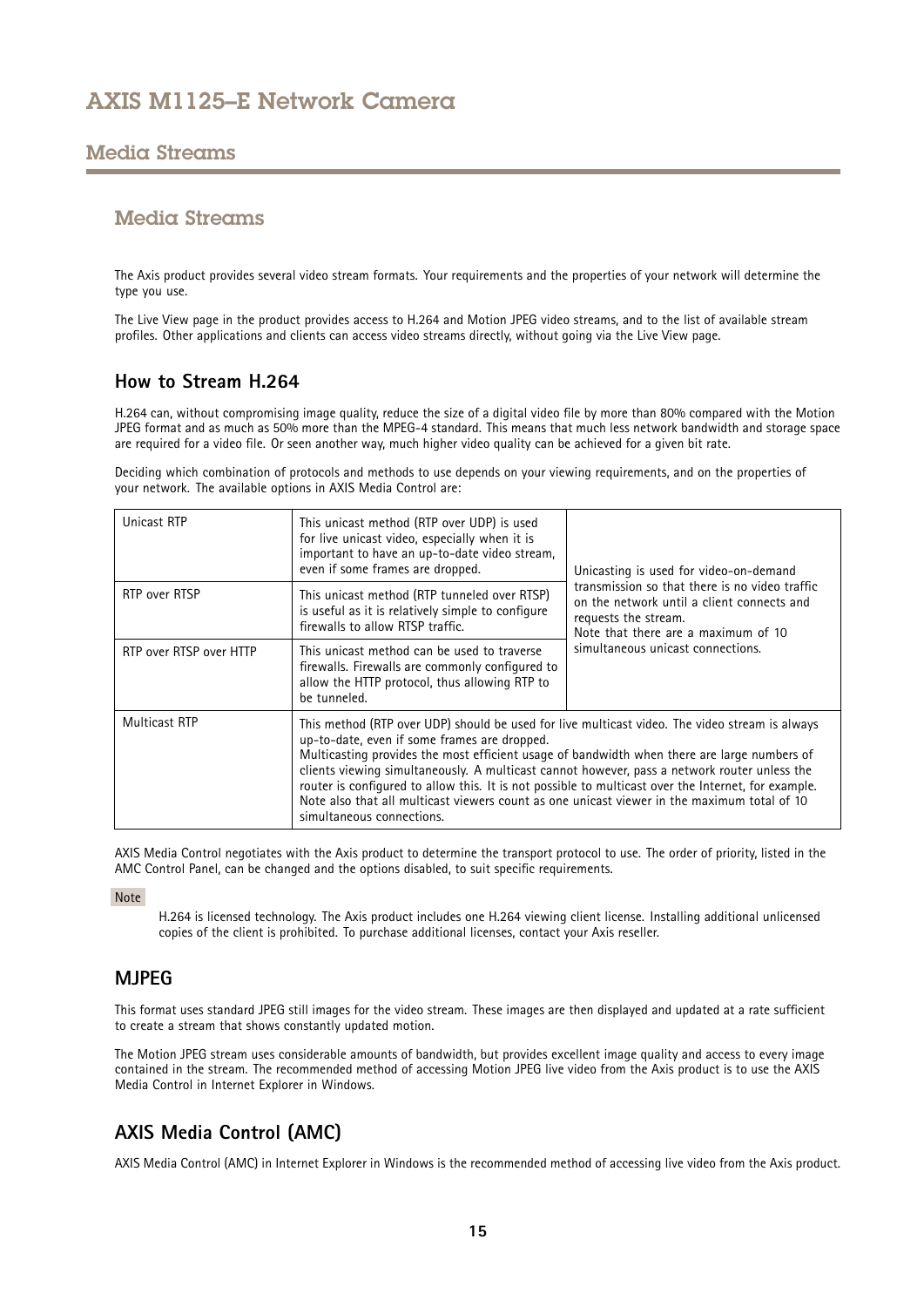## <span id="page-15-0"></span>Media Streams

The AMC Control Panel can be used to configure various video settings. Please see the AXIS Media Control User's Manual for more information.

The AMC Control Panel is automatically installed on first use, after which it can be configured. Open the AMC Control Panel from:

- Windows Control Panel (from the Start screen or Start menu)
- Alternatively, right-click the video image in Internet Explorer and click **Settings**.

|         | AXIS Media Control                                                 |                                  |            |       |       |       |            |                    |
|---------|--------------------------------------------------------------------|----------------------------------|------------|-------|-------|-------|------------|--------------------|
| General | Network                                                            | Streaming                        | Snapshot   | H.264 | Video | Audio | <b>PTZ</b> | Recording          |
| K       | AXIS Media Control<br>Copyright @ 2004-2015 Axis Communications AB |                                  |            |       |       |       |            |                    |
|         | Versions<br>Item                                                   | Version 7.1                      | Version    |       |       |       |            |                    |
|         | Media Control                                                      |                                  | 7121       |       |       |       |            |                    |
|         |                                                                    |                                  |            |       |       |       |            |                    |
|         |                                                                    | Audio Component 3.4.0.0          |            |       |       |       |            |                    |
|         |                                                                    | RTP Source Filter 3.4.2.0        |            |       |       |       |            |                    |
|         |                                                                    | H.264 Video Decoder 5.0.6.0      |            |       |       |       |            |                    |
|         |                                                                    | Motion JPEG Video D., 3, 0, 4, 0 |            |       |       |       |            |                    |
|         | File Writer                                                        |                                  | 4, 0, 0, 0 |       |       |       |            |                    |
|         |                                                                    | Overlay Mixer Filter 2.3.2.0     |            |       |       |       |            |                    |
|         | <b>View License</b>                                                |                                  |            |       |       |       |            | View User's Manual |
|         |                                                                    |                                  |            |       | OK    |       | Cancel     | Apply              |

## **Alternative Methods of Accessing the Video Stream**

You can also access video and images from the Axis product in the following ways:

- **Motion JPEG server push** (if supported by the client, Chrome or Firefox, for example). This option maintains an open HTTP connection to the browser and sends data as and when required, for as long as required.
- •**Still JPEG images in <sup>a</sup> browser**. Enter the path http://<ip>/axis-cgi/jpg/image.cgi
- • **Windows Media Player**. This requires AXIS Media Control and the H.264 decoder to be installed. The following paths can be used:
	- Unicast via RTP: axrtpu://<ip>/axis-media/media.amp
	- Unicast via RTSP: axrtsp://<ip>/axis-media/media.amp
	- -Unicast via RTSP, tunneled via HTTP: axrtsphttp://<ip>/axis-media/media.amp
	- Multicast: axrtpm://<ip>/axis-media/media.amp
- **QuickTimeTM**. The following paths can be used:
	- rtsp://<ip>/axis-media/media.amp
	- rtsp://<ip>/axis-media/media.3gp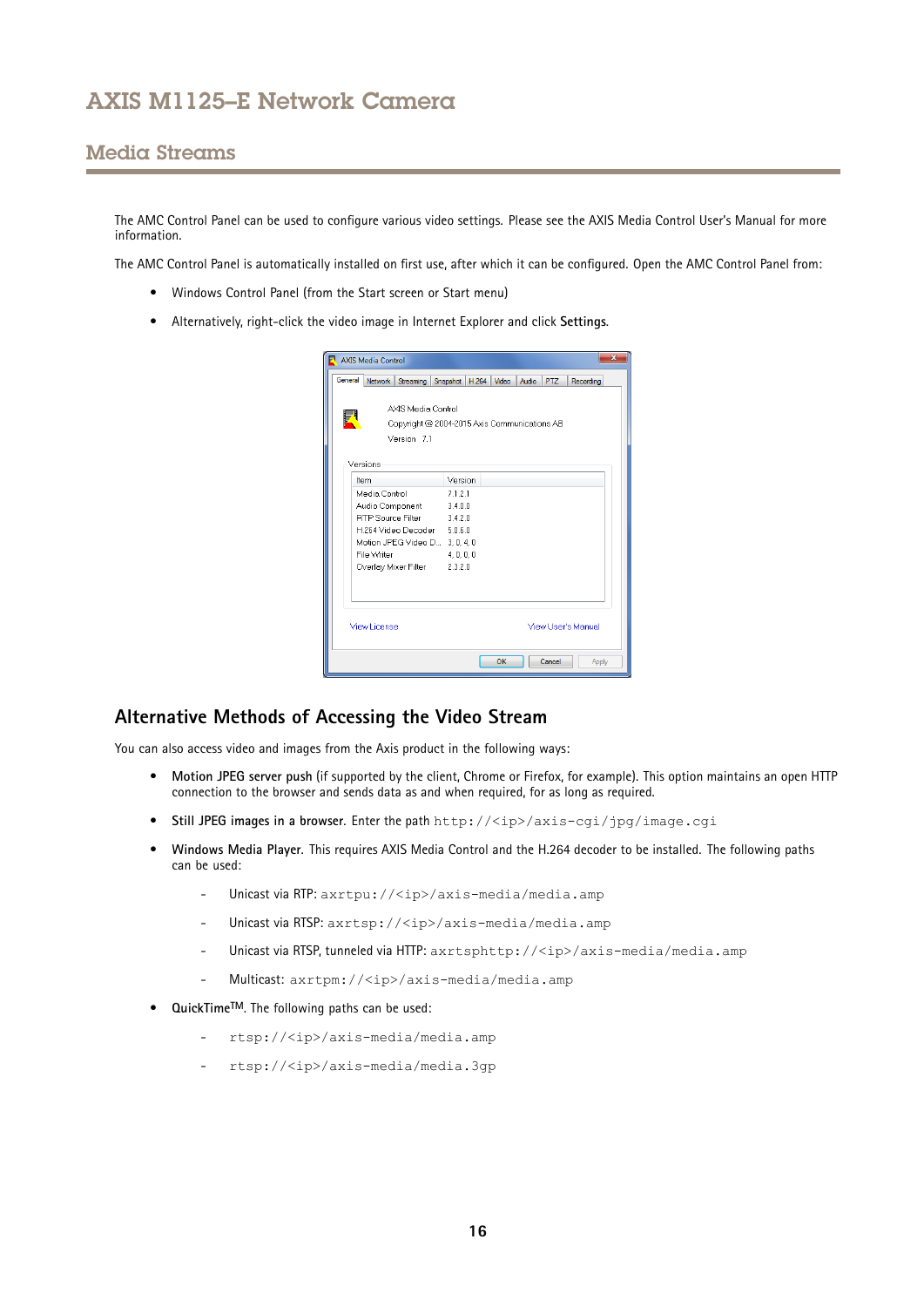# Media Streams

## Note

- $\langle$ ip>= IP addess
- The Axis product supports QuickTime 6.5.1 and later.
- QuickTime may add latency to the video stream.
- It may be possible to use other players to view the H.264 stream using the paths above, although Axis does not guarantee this.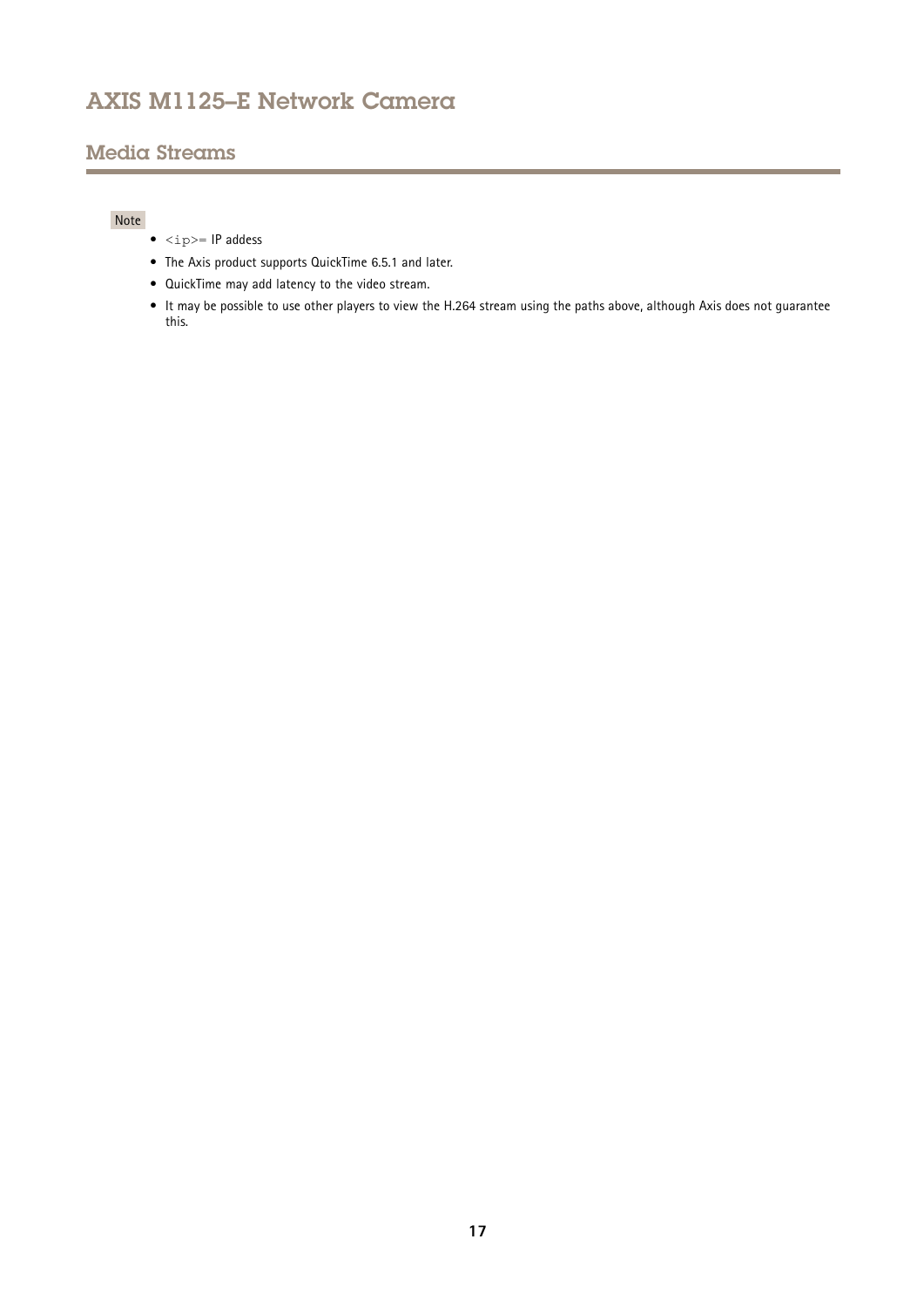# <span id="page-17-0"></span>Set Up the Product

## Set Up the Product

The Axis product can be configured by users with administrator or operator rights. To open the product's Setup pages, click **Setup** in the top right-hand corner of the Live View page.

- **Administrators** have unrestricted access to all settings.
- **Operators** have access to all settings except System Options

See also the online help  $\bullet$ .

## **Basic Setup**

Basic Setup provides shortcuts to the settings that should be made before using the Axis product:

- 1. Users. See *[page](#page-44-0) [45](#page-44-0)*.
- 2. TCP/IP. See *[page](#page-46-0) [47](#page-46-0)*.
- 3. Date & Time. See *[page](#page-46-0) [47](#page-46-0)*.
- 4. Video Stream. See *[page](#page-18-0) [19](#page-18-0)*.
- 5. Focus. See *page 18*

The Basic Setup menu can be disabled from **System Options <sup>&</sup>gt; Security <sup>&</sup>gt; Users**.

## **Focus Adjustment**

The focus can be adjusted under **Basic Setup** <sup>&</sup>gt; **Focus**. Follow the on-screen instructions to adjust the focus. For further information about focus, refer to the product's Installation Guide.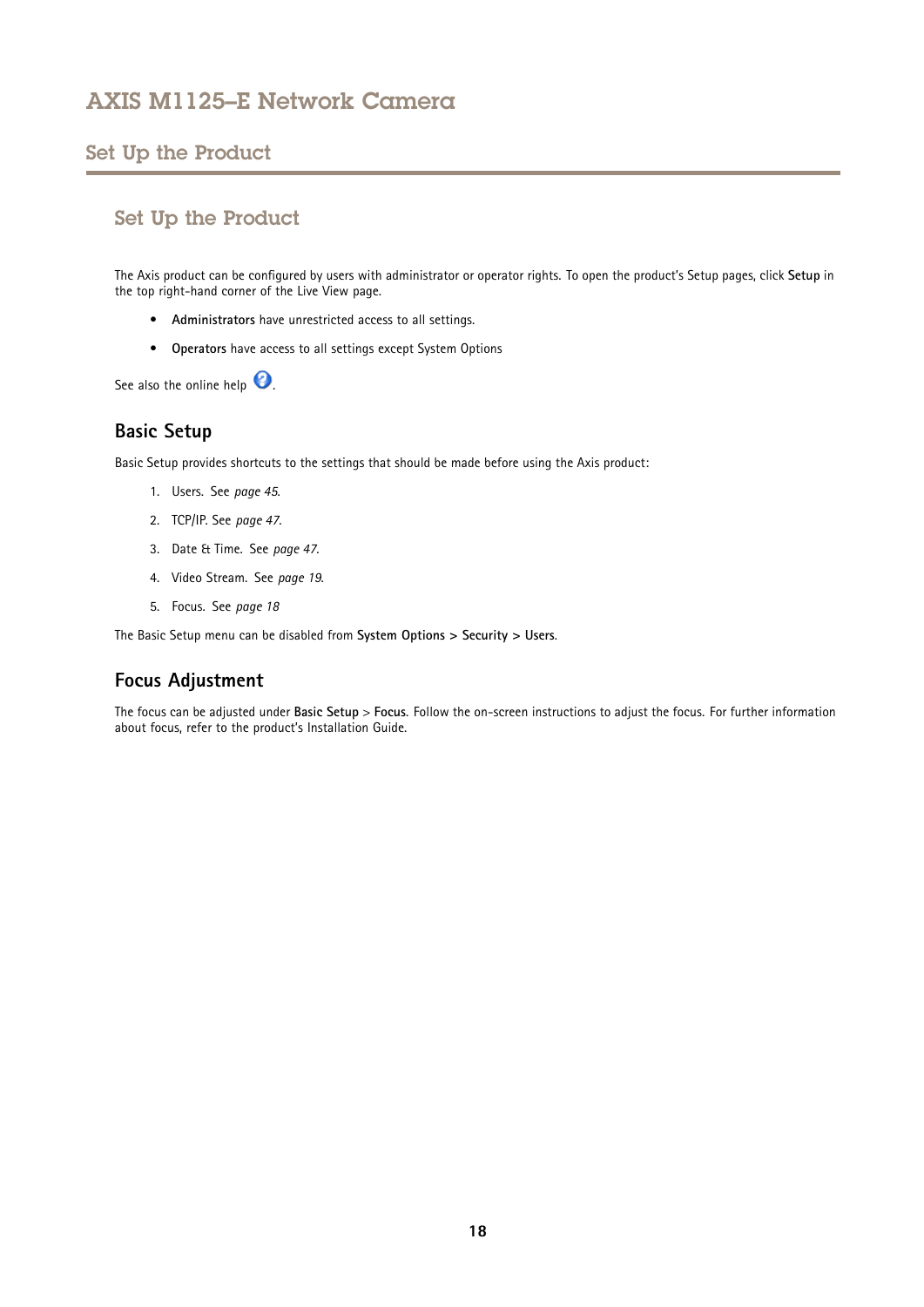## <span id="page-18-0"></span>Video

## Video

It is possible to configure the following video features in your Axis product:

- Video stream. See *page 19*.
- Stream profiles. See *[page](#page-20-0) [21](#page-20-0)*.
- Camera settings. See *[page](#page-20-0) [21](#page-20-0)*.
- View areas. See *[page](#page-22-0) [23](#page-22-0)*.
- Overlay image. See *[page](#page-22-0) [23](#page-22-0)*.
- Privacy mask. See *[page](#page-24-0) [25](#page-24-0)*.

## **Set Up Video Streams**

To set up the product's video streams, go to **Video** <sup>&</sup>gt; **Video Stream**.

The video stream settings are divided into the following tabs:

- Image. See *page 19*.
- H.264. See *[page](#page-19-0) [20](#page-19-0)*.
- Zipstream. See *[page](#page-19-0) [20](#page-19-0)*
- MJPEG. See *[page](#page-20-0) [21](#page-20-0)*.

### **Pixel Counter**

The pixel counter shows the number of pixels in an area of the image. The pixel counter is useful in situations where there is <sup>a</sup> requirement that the image is <sup>a</sup> certain size, for example in face recognition.

The pixel counter can be accessed from:

• **Video <sup>&</sup>gt; Video Stream**. Under **Preview**, click **Open** and select the **Show pixel counter** option to enable the rectangle in the image. Use the mouse to move and resize the rectangle, or enter the number of pixels in the **Width** and **Height** fields and click **Apply**.

### **Image**

The default image settings can be configured under **Video> Video Stream**. Select the **Image** tab.

The following settings are available:

- **Resolution**. Select the default resolution.
- • **Compression**. The compression level affects the image quality, bandwidth and file size of saved images; the lower the compression, the higher the image quality with higher bandwidth requirements and larger file sizes.
- **Mirror image**. If required, the image can be mirrored.
- •**Rotate image**. If required, the image can be rotated.
- • **Maximum frame rate**. To avoid bandwidth problems, the frame rate allowed to each viewer can be **Limited to** <sup>a</sup> fixed amount. Alternatively, the frame rate can be set as **Unlimited**, which means the Axis product always delivers the highest frame rate possible under the current conditions.
- **Overlay settings**. See *[Overlay](#page-22-0) on page [23](#page-22-0)*.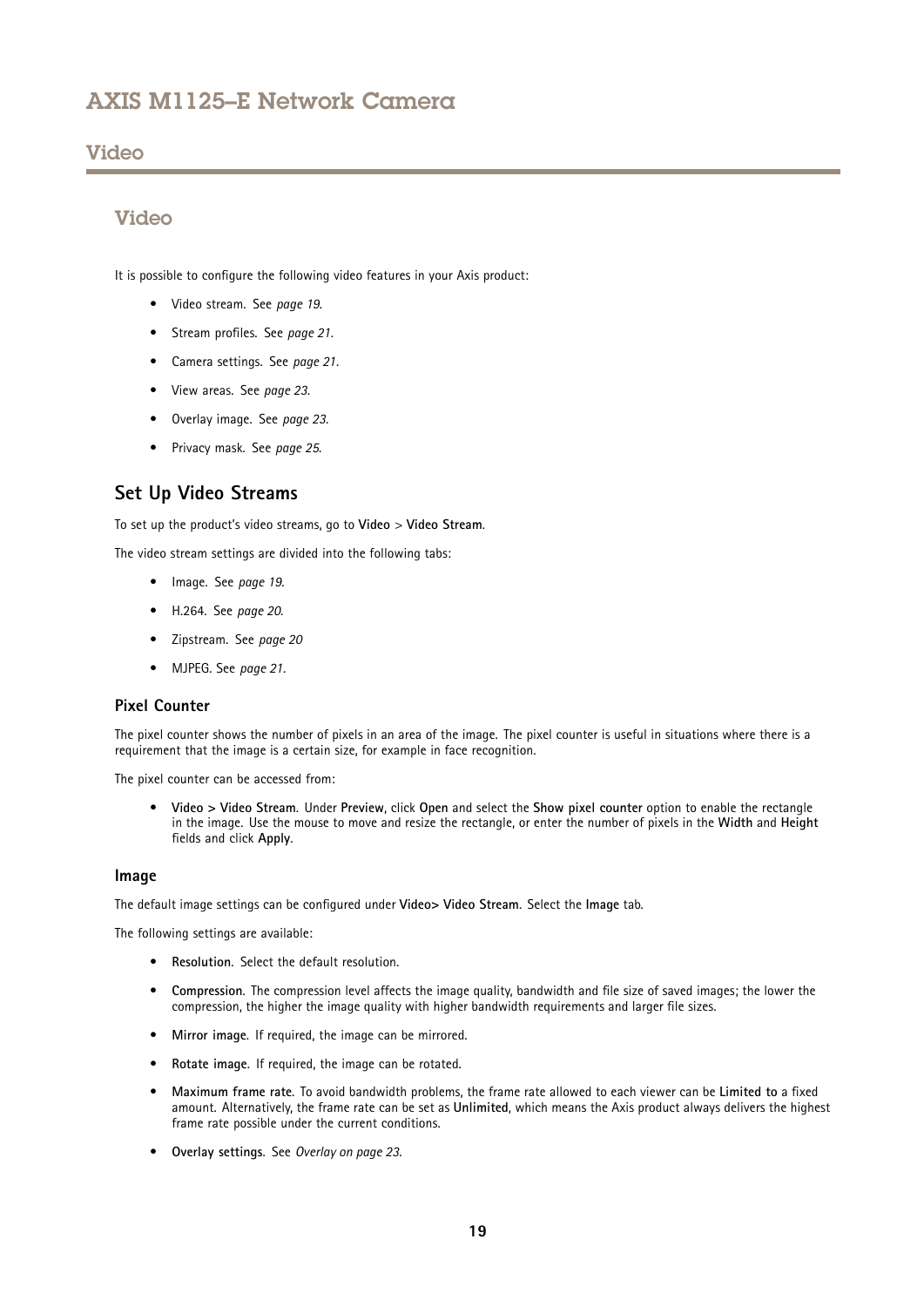## <span id="page-19-0"></span>Video

Click **Save** to apply the new settings.

### **H.264**

H.264, also known as MPEG-4 Part 10/AVC, is <sup>a</sup> video compression standard that provides high quality video streams at low bit rates. An H.264 video stream consists of different types of frames such as I-frames and P-frames. An I-frame is <sup>a</sup> complete image whereas P-frames only contain the differences from previous frames.

The H.264 stream settings can be configured from the **Video <sup>&</sup>gt; Video Stream** page. Select the **H.264** tab. The settings defined in this page will apply to all H.264 streams that do not use <sup>a</sup> stream profile.

The **GOP length** is the number of frames between two consecutive I-frames. Increasing the GOP length may save considerably on bandwidth requirements in some cases, but may also have an adverse affect on image quality.

The Axis product supports the following **H.264 profile(s)**:

- **Baseline**. The Baseline profile is recommended for clients that don't support CABAC entropy coding.
- **Main**. The Main profile provides higher compression with maintained video quality compared to the Baseline profile but requires more processing power to decode.
- • **High**. The High profile provides reduced bit rate and higher compression with maintained video quality compared to the Main profile but requires more processing power to decode.

The bit rate can be set as **Variable bit rate** (VBR) or **Maximum bit rate** (MBR). VBR adjusts the bit rate according to the image complexity, using up more bandwidth for increased activity in the image, and less for lower image activity. When the activity in the scene increases, the bit rate would usually increase as well. If there is <sup>a</sup> surplus in bandwidth, this may not be an issue and selecting **Variable bit rate** (VBR) will be sufficient. But if bandwidth is limited, it is recommended to control the bit rate by selecting **Maximum bit rate** (MBR). When the activity in the scene increases, VBR adjusts the bit rate according to the complexity, using up more bandwidth for increased activity in the scene, and less for lower scene activity. MBR allows you to set <sup>a</sup> target bit rate that limits the bandwidth consumption.

The MBR target bit rate works like the ceiling of <sup>a</sup> tent. It limits the bit rate, while maintaining some flexibility. The bit rate may bounce up and down within the set target but when it nears the set target value, the limitation kicks in. However, because MBR will always prioritize <sup>a</sup> continuous video stream, it allows temporary overshoots from the target bit rate. Because setting <sup>a</sup> target value prevents the bit rate from increasing, frame rate and image quality are affected negatively. To partly compensate for this, select which variable shall be prioritized, frame rate or image quality. Not setting <sup>a</sup> priority means that frame rate and image quality are equally affected.

The current bit rate can be set to appear as text overlay. Under **Overlay Settings**, select **Include text** and enter the modifier #b in the field.

To apply the settings, click **Save**.

### **Axis' Zipstream Technology**

Zipstream is <sup>a</sup> bit rate-reduction technology optimized for video surveillance. Zipstream reduces the average bit rate in the H.264 stream by removing unnecessary data and makes it possible to allow higher resolutions, reduce storage cost or to keep recordings for <sup>a</sup> longer time. To reduce the bit rate, Zipstream reduces the number of bits in the areas of the image that are less interesting from <sup>a</sup> video surveillance perspective, for example the background. Image details that are important for forensic video analysis, for example faces and license plates, are preserved with enough number of bits.

These Zipstream strength options are available:

- **Off**. Zipstream disabled.
- **Lowest Zipstream strength**. Low bandwidth reduction. No visible quality degradation in most scenes
- • **Medium Zipstream strength**. Medium bandwidth reduction. Limited visual quality degradation in not prioritized areas in some scenes
- **Highest Zipstream strength**. High bandwidth reduction. Visible quality degradation in not prioritized areas in many scenes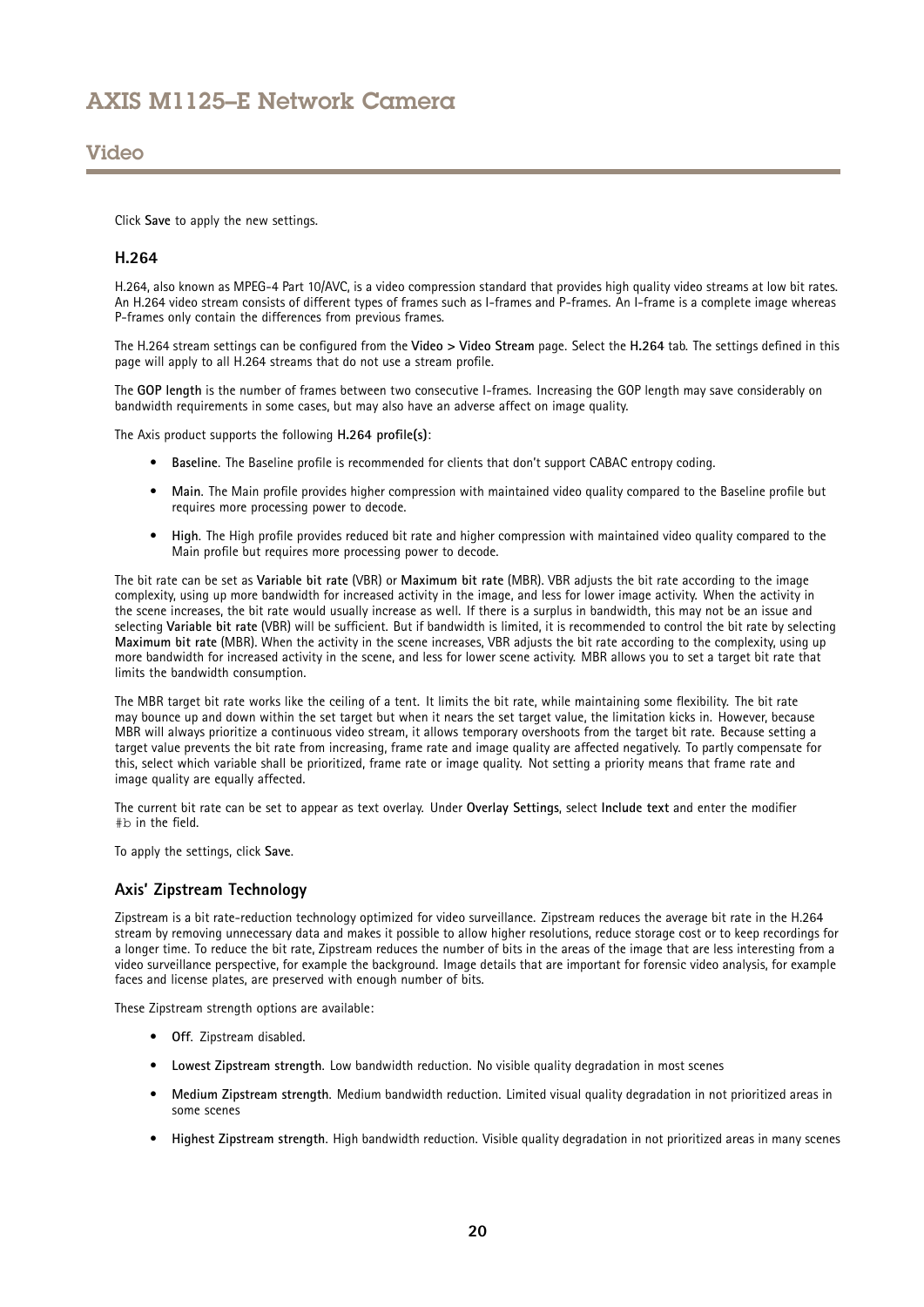<span id="page-20-0"></span>**Lowest Zipstream strength** is the default setting for the product. This configuration is very safe to use in all applications while still reducing the bit rate.

For cloud-connected cameras or cameras using edge storage that need to limit the bit rate for increased storage time it is recommended to select the **Highest Zipstream strength**. This setting is very good to combine with motion detection triggering and variable bit rate (VBR) where the bit rate is allowed to adapt to changes in complexity in the scene.

Axis' Zipstream Technology for H.264 conforms to the H.264 standard and is compatible with third-party clients and VMS solutions that decode H.264 video.

The bit rate controller built into the product can be combined with Zipsteam to enforce <sup>a</sup> maximum bit rate (MBR) limit. Axis Communications recommends using VBR or MBR with <sup>a</sup> rather high bit rate limit to enable the full potential of Axis' Zipstream Technology.

### **MJPEG**

Sometimes the image size is large due to low light or complex scenery. Adjusting the maximum frame size helps to control the bandwidth and storage used by the Motion JPEG video stream in these situations. Setting the frame size to the **Default** setting provides consistently good image quality at the expense of increased bandwidth and storage usage in low light. Limiting the frame size optimizes bandwidth and storage usage, but may give poor image quality. To prevent increased bandwidth and storage usage, the maximum frame size should be set to an optimal value.

## **Stream Profiles**

A stream profile is <sup>a</sup> set of predefined stream settings including resolution, compression, frame rate and overlay settings. Stream profiles can be used:

- When setting up recording using action rules. See *[Events](#page-36-0) on page [37](#page-36-0)*.
- When setting up continuous recording. See *Continuous [Recording](#page-42-0) on page [43](#page-42-0)*.
- In the Live View page select the stream profile from the **Stream profile** drop-down list.

For quick setup, use one of the predefined stream profiles. Each predefined profile has <sup>a</sup> descriptive name, indicating its purpose. If required, the predefined stream profiles can be modified and new customized stream profiles can be created.

To create <sup>a</sup> new profile or modify an existing profile, go to **Setup <sup>&</sup>gt; Video** <sup>&</sup>gt; **Stream Profiles**.

To select <sup>a</sup> default stream profile for the Live View page, go to **Setup <sup>&</sup>gt; Live View Config**.

## **Camera Settings**

The **Video <sup>&</sup>gt; Camera Settings** page provides access to advanced image settings for the Axis product.

### **Image Appearance**

To change Image Appearance go to the menus under **Setup <sup>&</sup>gt; Video <sup>&</sup>gt; Camera Settings**.

Increasing the **Color level** increases the color saturation. The value 100 gives maximum color saturation and the value 0 gives minimum color saturation.

The image **Brightness** can be adjusted in the range 0–100, where <sup>a</sup> higher value produces <sup>a</sup> brighter image.

Increasing the **Sharpness** can increase bandwidth usage. A sharper image might increase image noise especially in low light conditions. A lower setting reduces image noise, but the whole image will appear less sharp.

The **Contrast** changes the relative difference between light and dark. It can be adjusted using the slidebar.

**Local Contrast** applies contrast to <sup>a</sup> specific area of the image. Use the slider to adjust the contrast, where <sup>a</sup> higher value produces an image with high contrast between the dark and light areas.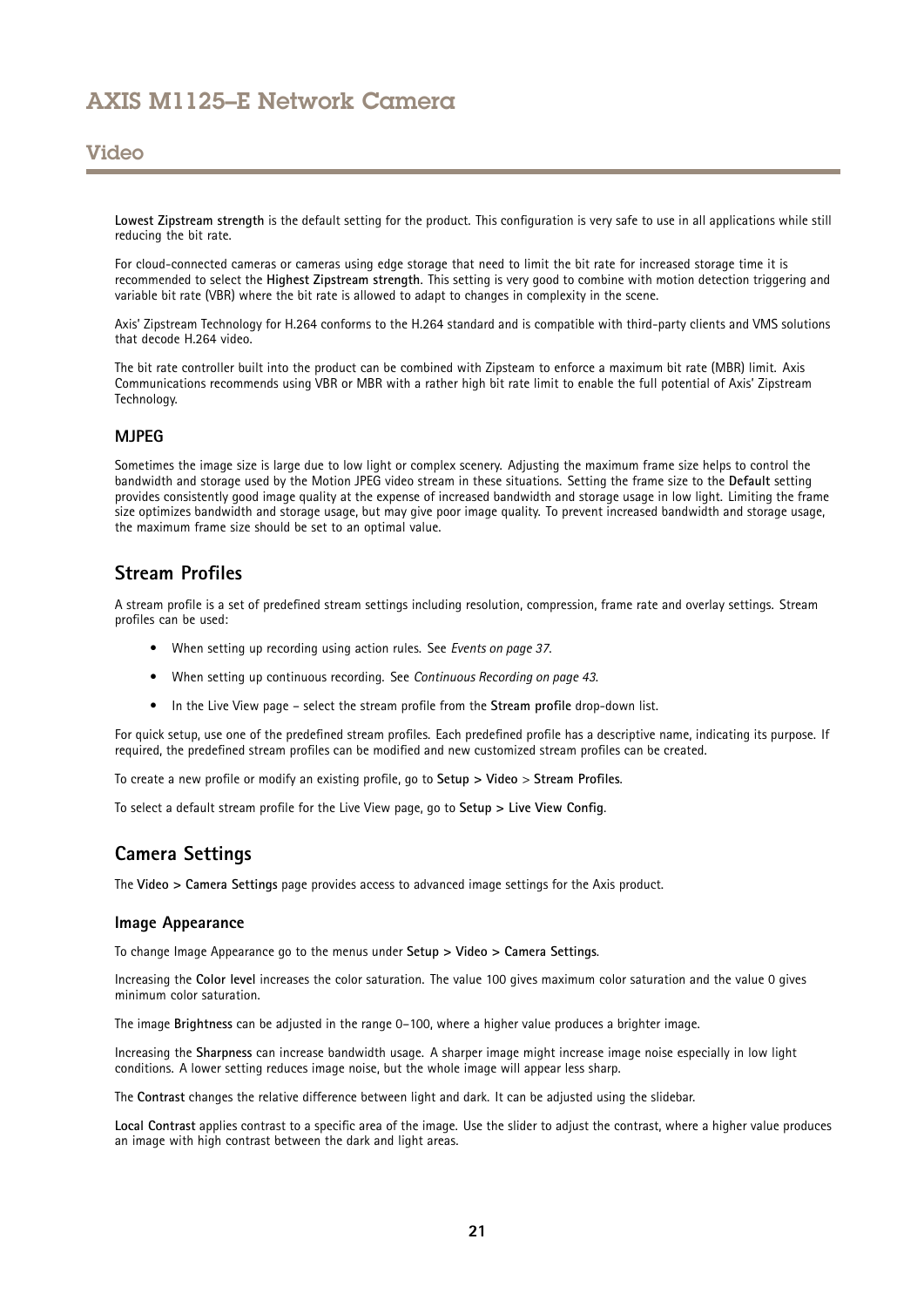### Video

### **White Balance**

To change this setting go to **Setup <sup>&</sup>gt; Video <sup>&</sup>gt; Camera Settings**

White balance is used to make colors in the image appear the same regardless of the color temperature of the light source. The Axis product can be set to automatically identify the light source and compensate for its color. Alternatively, select the type of light

source from the drop-down list. For a description of each available setting, see the online help  $\bullet$ .

The **white balance window** is enabled for the Automatic and Automatic outdoor options that appear in the **White balance** drop-down list. Select one of the options from the drop-down list to set the white balance window properties. Select **Automatic** to use the default settings for the Automatic and Automatic outdoor options (in the White balance drop-down list). Select **Custom** to manually set a reference window for white balance in the view area.

### **Wide Dynamic Range**

Wide dynamic range (**WDR - Forensic Capture**) provides balanced images in scenes when there is <sup>a</sup> considerable contrast between light and dark areas in the image. The camera automatically handles the transition between such scenes and low-light conditions. In rare light conditions disabling WDR might give <sup>a</sup> better image.

#### Important

Use WDR in combination with automatic exposure control. Other exposure settings could give undesirable results.

Use the **Highlights recovery** slider to improve the image appearance by decreasing brightness in the bright parts of the image.

Use the **Shadows recovery** slider to improve the image appearance by increasing brightness in the dark parts of the image.

### **Exposure Settings**

Configure the exposure settings to suit the image quality requirements in relation to lighting, frame rate and bandwidth considerations.

**Exposure value -** Use the **Exposure value** slider to adjust the overall brightness of the image.

**Exposure control -** This setting is used to adapt to the amount of light used. **Automatic** is the default setting and can be used in most situations. The shutter speed is automatically set to produce optimum image quality. **Flicker-free 50 or 60 Hz** is used to remove flicker which can be caused by fluorescent and other light sources. The **Hold current** option locks the current exposure settings.

**Exposure zones -** This setting determines which part of the image is used to calculate the exposure. For most situations, the **Auto** setting can be used. For particular requirements, select <sup>a</sup> predefined area.

**Exposure priority -** When **Motion** is prioritized and maximum **Shutter** time is set to <sup>a</sup> small value, motion blur in the image is minimized. This can be useful for recognition of moving objects such as people and vehicles. However, prioritizing motion may cause an increase in image noise, especially in low light situations. When **Low noise** is prioritized and **Gain** is set to <sup>a</sup> small value, image noise is minimized. The file size is reduced, which can be useful if storage space or bandwidth is limited. However, prioritizing low noise may result in <sup>a</sup> very dark image, especially in low light situations.

### **Shutter & Gain**

**Normal Light -** Use the slider to set the **Priority** between **Low motion blur** and **Low noise**. When prioritizing low noise (slider all the way to the left) the Axis product will automatically decrease shutter speed as brightness decreases. When the shutter speed reaches 1/30 <sup>s</sup> the Axis product will increase gain until the set maximum gain for normal light is reached. Select the **Max gain** value from the drop-down list. This defines the upper limit for gain in the context of normal light. **Max fast shutter** sets shutter speed limit in normal light conditions. Depending on <sup>a</sup> scenario, the shutter speed limit may need to be defined. This is done through **System Options** <sup>&</sup>gt; **Advanced** <sup>&</sup>gt; **Plain Config**.

**Low Light -** Use the slider to set the **Priority** between **Low motion blur** and **Low noise**. When prioritizing low motion blur (slider all the way to the right) the camera will automatically increase gain as brightness decreases. When the gain reaches the set maximum gain for low light, the camera will decrease shutter speed until the set maximum shutter for low light is reached. This is the default priority setting for low light.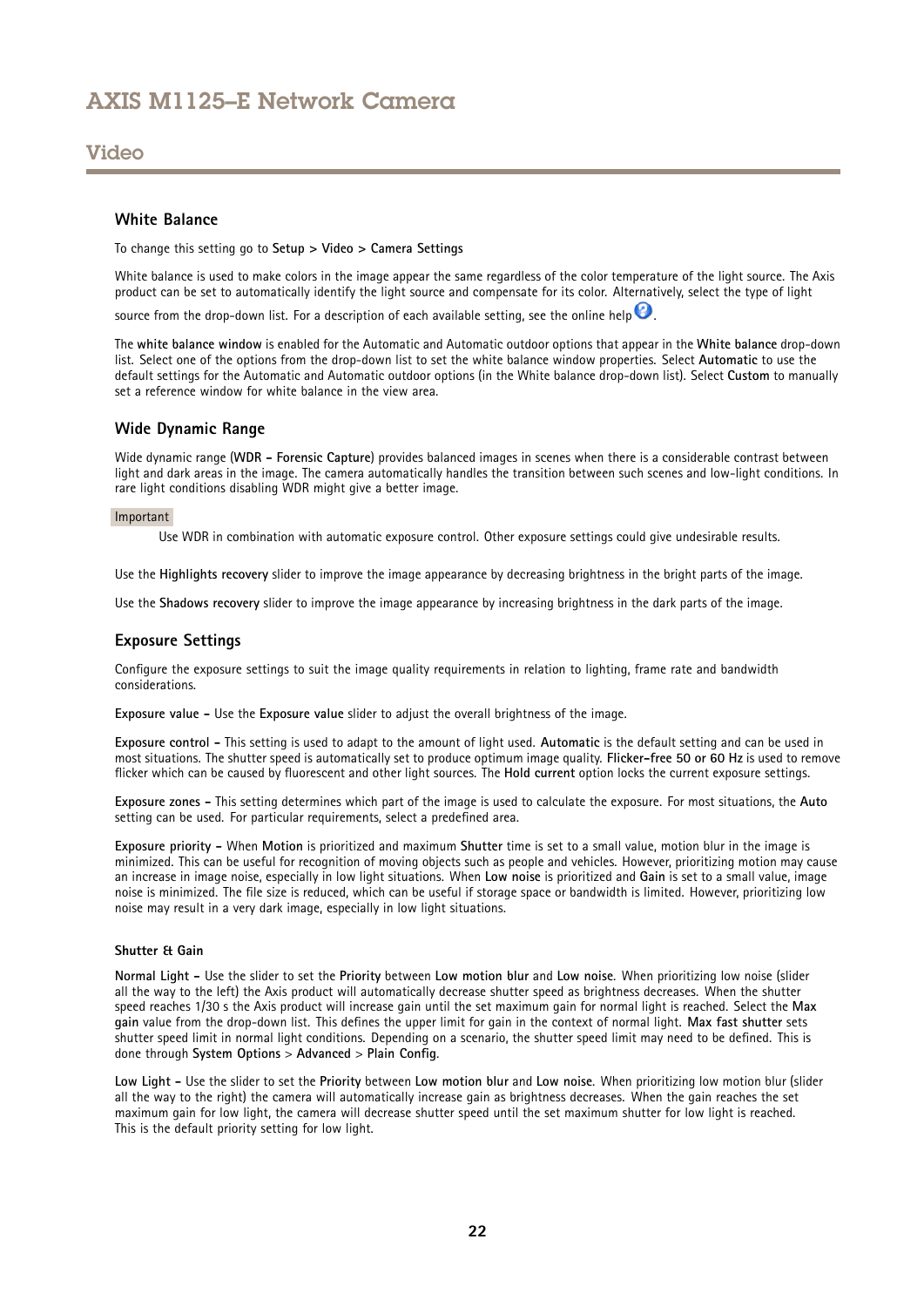### <span id="page-22-0"></span>Video

#### **Iris adjustment**

Select **Enable automatic iris adjustment** to automatically compensate for changing light conditions. This option is not available if a fixed iris is used.

#### **Day/Night**

The IR cut filter prevents infrared (IR) light from reaching the image sensor. In poor lighting conditions, for example at night, or when using an external IR lamp, set the IR cut filter to **Off**. This increases light sensitivity and allows the product to "see" infrared light. The image is shown in black and white when the IR cut filter is off.

If using automatic **Exposure control**, set the IR cut filter to **Auto** to automatically switch between **On** and **Off** according to the lighting conditions.

The **Day/Night shift level** bar helps determine when the camera will shift from day mode to night mode. Normally, the camera automatically changes mode from day to night when very dark (level <sup>100</sup> in the slider). By setting **Day/Night shift level** to <sup>a</sup> lower value, the camera will change to night mode earlier.

## **View Area**

A view area is <sup>a</sup> cropped part of the full view. Each view area is treated as <sup>a</sup> video source in **Live View** and has its own video stream and PTZ settings.

When setting up <sup>a</sup> view area it is recommended that the video stream resolution is the same size as or smaller than the view area size. Setting the video stream resolution larger than the view area size implies digitally scaled up video after sensor capture, requiring more bandwidth without adding image information.

To enable, go to **Video <sup>&</sup>gt; Camera Settings** and select **Enable View Areas**.

To add a new view area:

- 1. Go to **Video <sup>&</sup>gt; View Area**.
- 2. Click **Add**.
- 3. The new view area appears under **Selected view area**. Enter <sup>a</sup> descriptive name in the **Name** field.
- 4. Select an **Aspect ratio** and <sup>a</sup> **Video stream resolution**.
- 5. A new view area covers the whole image. Use the mouse to move and resize the view area.
- 6. Select **Enable PTZ** to enable digital PTZ for the view area.
- 7. Click **Save** to save the settings.

To modify <sup>a</sup> view area, select the view area in the list and modify the settings as required. Click **Save**.

To remove <sup>a</sup> view area, select the view area and click **Remove**.

#### Note

The PTZ functionality is useful during installation of the Axis product. Use <sup>a</sup> view area to crop out <sup>a</sup> specific part of the full view.

### **Overlay**

Overlays are used to provide extra information, for example for forensic video analysis or during product installation and configuration. Overlays are superimposed over the video stream.

An overlay text can display the current date and time, or <sup>a</sup> text string. When using <sup>a</sup> text string, modifiers can be used to display information such as the current bit rate or the current frame rate. For information about available modifiers, see *File Naming & Date/Time Formats* in the online help  $\bullet$ .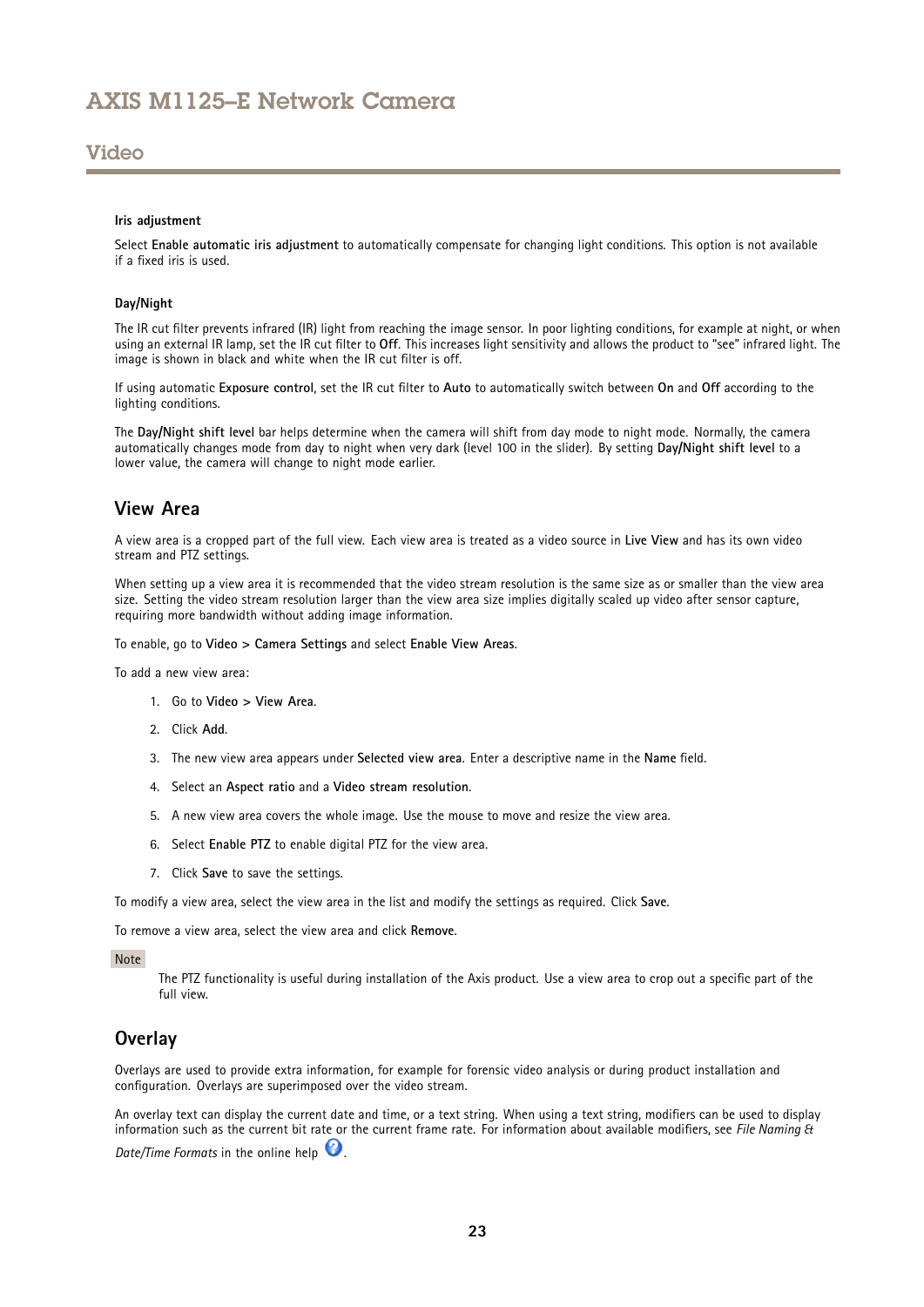## Video

It is also possible to display text when an action rule is triggered, see *Use [Overlay](#page-24-0) Text in an Action Rule*.

To enable overlays:

- 1. Go to **Video <sup>&</sup>gt; Video Stream** and select the **Image** tab.
- 2. To include an overlay image, select **Include overlay image at the coordinates**. The overlay image must first be uploaded to the Axis product, see *Overlay Image*.
- 3. To include date and time, select **Include date** and **Include time**.
- 4. To include <sup>a</sup> text string, select **Include text** and enter the text in the field. Modifiers can be used, see *File Naming & Date/Time Formats* in the online help  $\bullet$ .
- 5. Define text overlay characteristics in the relevant fields.
- 6. Click **Save**.

To modify the date and time format, go to **System Options <sup>&</sup>gt; Date & Time**. See *Date & Time on [page](#page-46-0) [47](#page-46-0)*.

### **Overlay Image**

An overlay image is <sup>a</sup> static image superimposed over the video stream. The image, for example <sup>a</sup> company logo, is used to provide extra information or to mask <sup>a</sup> part of the image.

Since it is static, the position and size of an overlay image will remain the same regardless of resolution and Pan/Tilt/Zoom movements.

Use <sup>a</sup> privacy mask to set up <sup>a</sup> dynamic mask which will always mask the specified part of monitored area.

For more information about privacy masks, see *[Privacy](#page-24-0) Mask on page [25](#page-24-0)*.

To use an overlay image, the image must first be uploaded to the Axis product. The uploaded image should be <sup>a</sup> Windows 24-bit BMP image with maximum 250 colors. The image width and height, in pixels, must be exactly divisible by 4 and cannot be larger than the maximum image resolution. If combining text and image overlays, take into consideration that the text overlay occupies 16 or 32 pixels in height (depending on the resolution) and has the same width as the video image.

To automatically scale the image to the resolution used by the Axis product, select the option **Scale with resolution** from the Transparency Settings page which is displayed when uploading in the image.

To upload an overlay image:

- 1. Go to **Video <sup>&</sup>gt; Overlay Image**.
- 2. Click **Browse** and browse to the file.
- 3. Click **Upload**.
- 4. The **Transparency Settings** page is now displayed:
	- To make <sup>a</sup> color in the overlay image transparent, select **Use transparency** and enter the RGB hexadecimal value for the color. Example: To make white transparent, enter FFFFFF.

For more examples of hexadecimal values, see the online help  $\bullet$ 

- To scale the image automatically, select **Scale with resolution**. The image will be scaled down to fit the resolution used by the Axis product.
- 5. Click **Save**.

To select the image to use as overlay:

- 1. Go to **Video <sup>&</sup>gt; Overlay Image**.
- 2. Select the image to use from the **Use overlay image** list and click **Save**.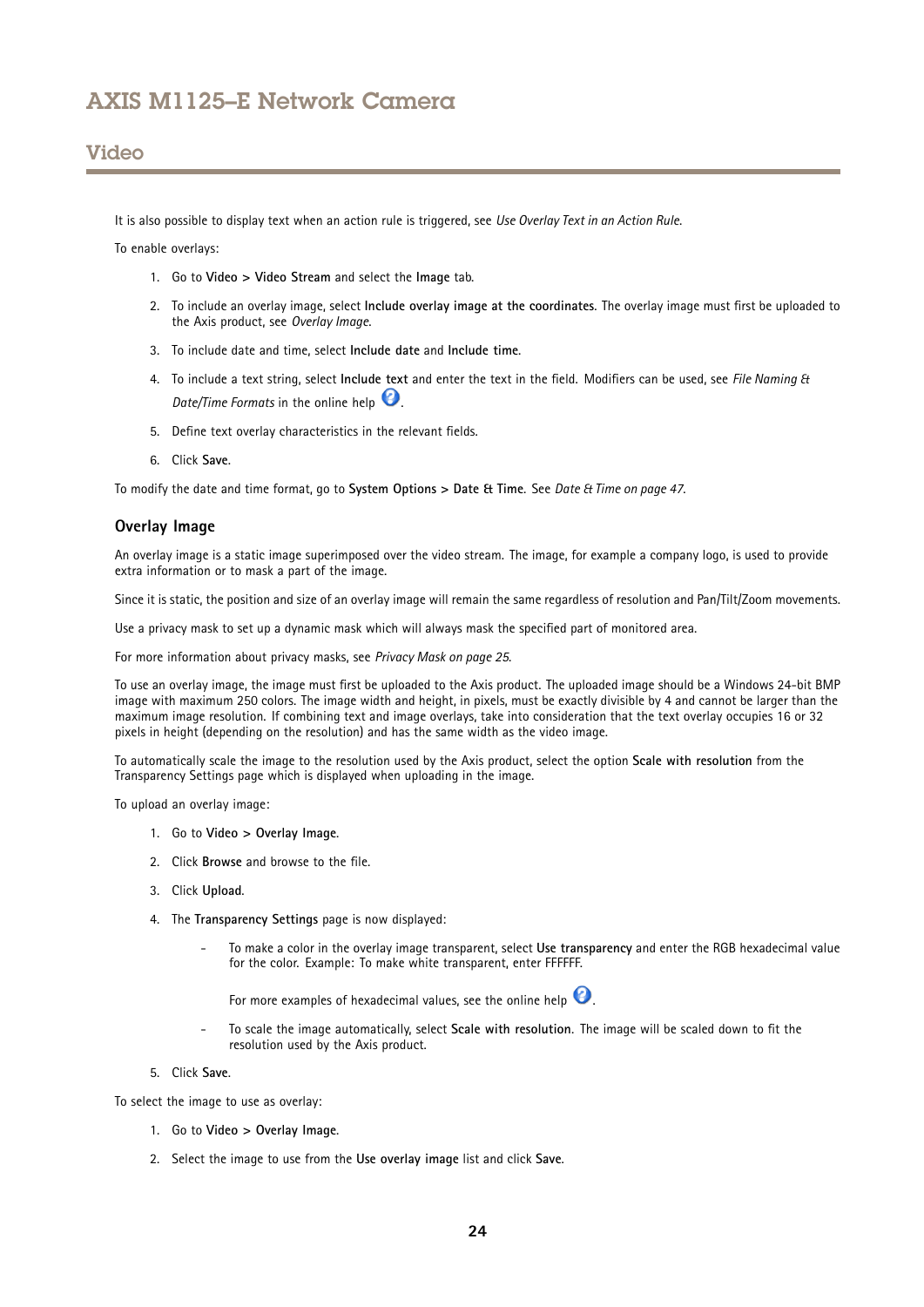## <span id="page-24-0"></span>Video

To display the overlay image:

- 1. Go to **Video <sup>&</sup>gt; Video Stream** and select the **Image** tab.
- 2. Under **Overlay Settings**, select **Include overlay image at the coordinates**.
- 3. To control the image's position, enter the X and Y coordinates. The  $x=0$  and  $y=0$  position is the top left corner. If a part of the image is positioned outside the video image, the overlay image will be moved so that the whole image is visible.
- 4. Click **Save**.

### **Use Overlay Text in an Action Rule**

Action rules, see *[page](#page-36-0) [37](#page-36-0)*, can display an overlay text when the rule is triggered. The text can be used to provide information for forensic video analysis, notify surveillance operators or validate triggers and actions during product installation and configuration.

To display overlay text when an action rule is triggered, the modifier #D should be used as described below. When the rule is triggered, #D will be replaced by the text specified in the action rule.

Start by enabling overlay text in the video stream:

- 1. Go to **Video <sup>&</sup>gt; Video Stream** and select the **Image** tab.
- 2. Under **Overlay Settings**, select **Include text**.
- 3. Enter the modifier #D and, optionally, additional text which will be displayed also when the action rule is not active.

Create the action rule:

- 1. Go to **Events <sup>&</sup>gt; Action Rules**
- 2. Click **Add** to create <sup>a</sup> new rule.
- 3. Select <sup>a</sup> **Trigger** and, optionally, <sup>a</sup> **Schedule** and **Additional conditions**. See the online help for details.
- 4. From the **Actions** list, select **Overlay Text**
- 5. Enter the text to display in the **Text** field. This is the text that #D will be replaced by.
- 6. Specify the **Duration**. The text can be displayed while the rule is active or for <sup>a</sup> fixed number of seconds.

#### Example

To display the text "Motion detected" when motion is detected, enter #D in the **Include text** field and enter "Motion detected" in the **Text** field when setting up the action rule.

#### **Note**

To display text in multiple view areas, overlay text must be enabled in each view area.

### **Privacy Mask**

A privacy mask is <sup>a</sup> user-defined area that prevent users from viewing parts of the monitored area. Privacy masks appear as blocks of solid color or blurred image elements and are applied on the video stream. Privacy masks cannot be bypassed using the VAPIX® application programming interface (API).

The Privacy Mask List (**Video** <sup>&</sup>gt; **Privacy Mask**) shows all the masks that are currently configured in the Axis product and indicates if they are enabled.

You can add <sup>a</sup> new mask, re-size the mask with the mouse, choose <sup>a</sup> color for the mask, and give the mask <sup>a</sup> name.

For more information, see the online help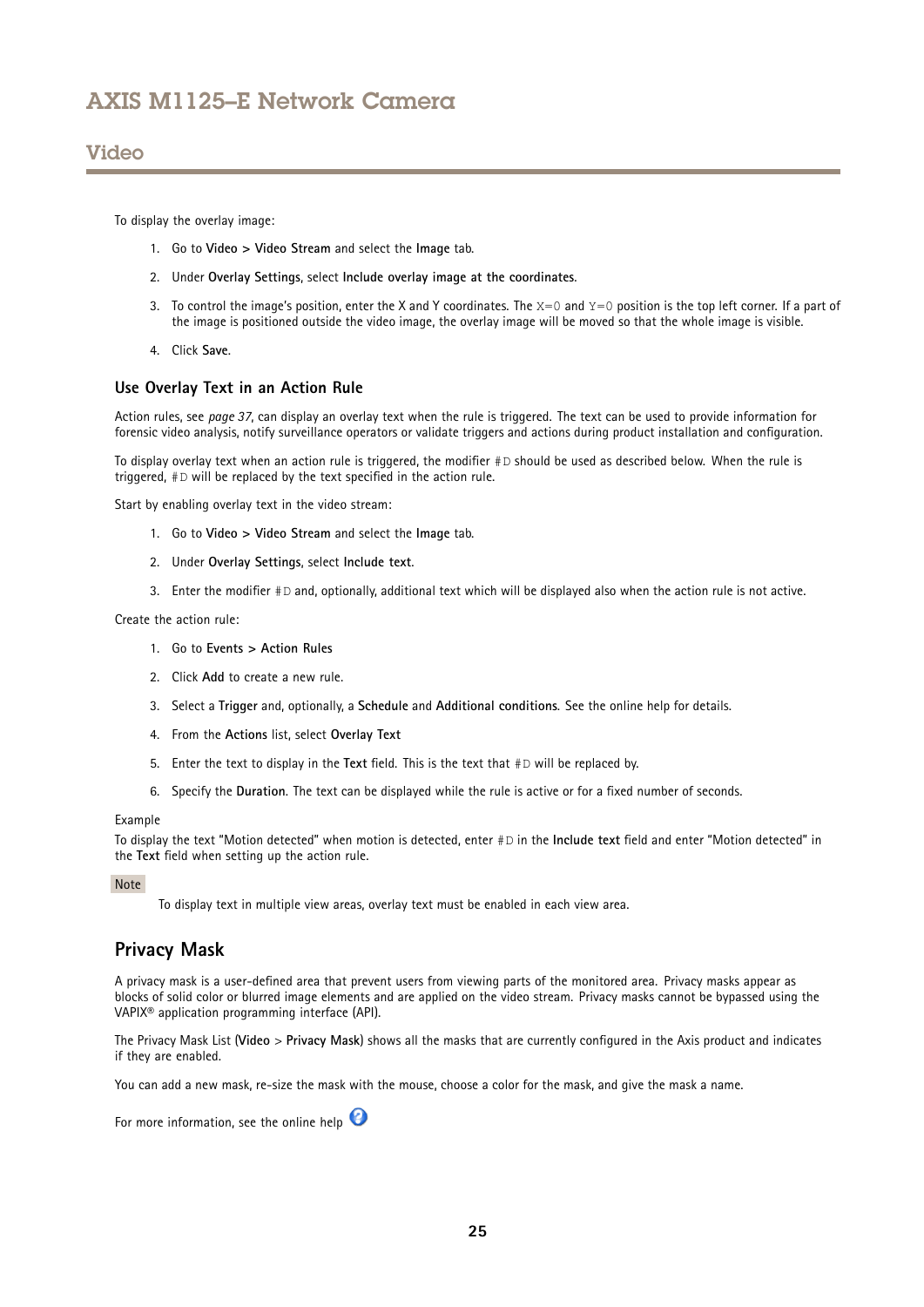# Video

## Important

Adding many privacy masks may affect the product's performance.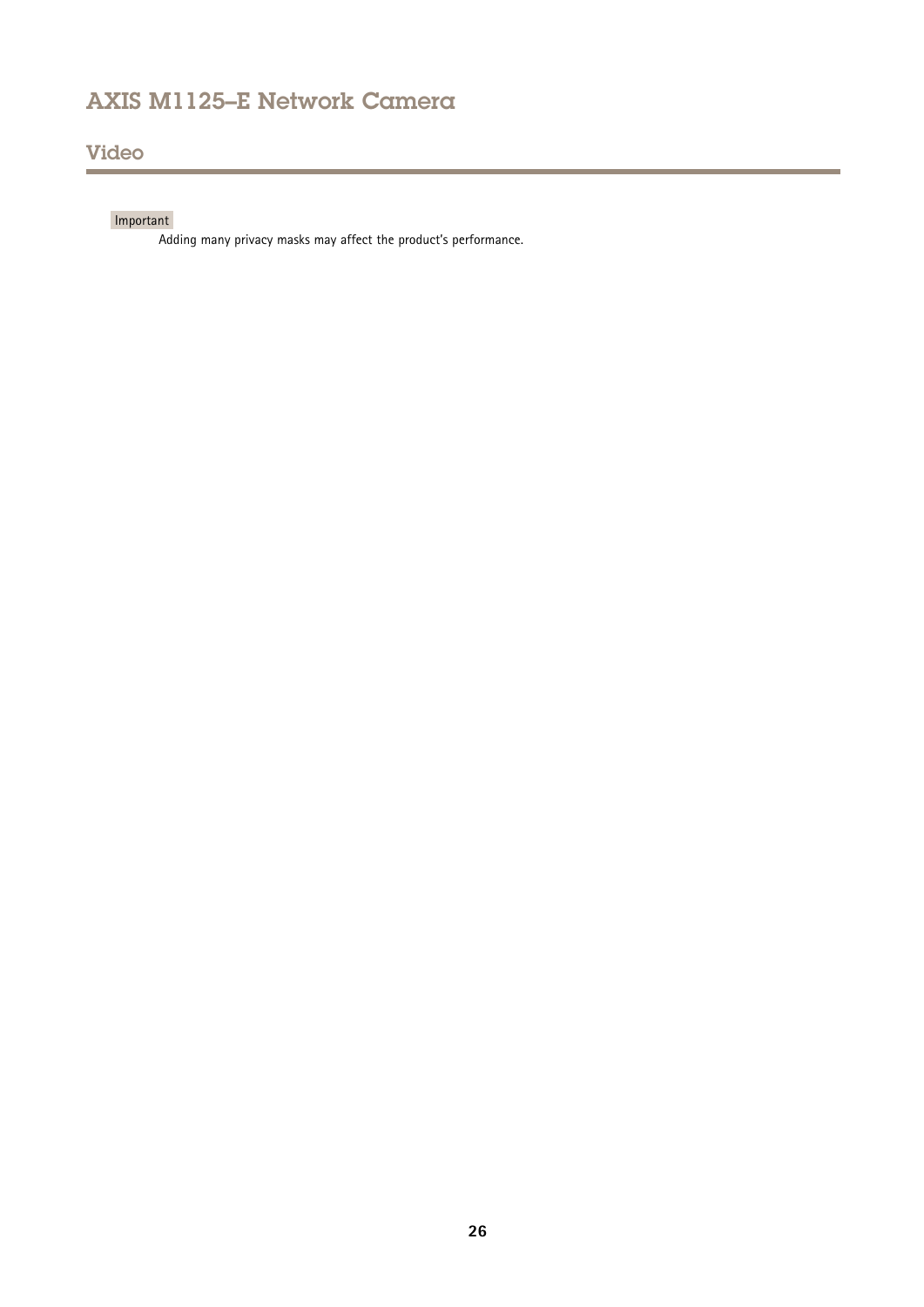## <span id="page-26-0"></span>Configure the Live View Page

# Configure the Live View Page

You can customize the Live View page and alter it to suit your requirements. It is possible to define the following features of the Live View page.

- Stream Profile. See *[page](#page-20-0) [21](#page-20-0)*.
- Default Viewer for Browser. See *page 27*.
- Viewer Settings. See *page 27*.
- Action Buttons. These are the buttons described in *[Controls](#page-11-0) on the Live View Page on page [12](#page-11-0)*.
- User Defined Links. See *[page](#page-27-0) [28](#page-27-0)*.
- Output Buttons. See *[page](#page-27-0) [28](#page-27-0)*.

### **Default Viewer for Browsers**

From **Live View Config** <sup>&</sup>gt; **Default Viewer** select the default method for viewing video images in your browser. The product attempts to show the video images in the selected video format and viewer. If this is not possible, the product overrides the settings and selects the best available combination.

| <b>Browser</b>            | Viewer      | Description                                                                                                                                                                           |  |  |
|---------------------------|-------------|---------------------------------------------------------------------------------------------------------------------------------------------------------------------------------------|--|--|
| Windows Internet Explorer | AMC         | Recommended viewer in Internet Explorer (H.264/Motion JPEG).                                                                                                                          |  |  |
|                           | QuickTime   | H.264.                                                                                                                                                                                |  |  |
|                           | Java applet | A slower imaging alternative to AMC (Motion JPEG). Requires one of the<br>following installed on the client:<br>JVM (J2SE) 1.4.2 or higher.<br>JRE (J2SE) 5.0 or higher.<br>$\bullet$ |  |  |
|                           | Still image | Displays still images only. Click the Refresh button in your browser to view a<br>new image.                                                                                          |  |  |
| Other browsers            | Server Push | Recommended viewer for other browsers (Motion JPEG).                                                                                                                                  |  |  |
|                           | QuickTime   | H.264.                                                                                                                                                                                |  |  |
|                           | Java applet | A slower imaging alternative to Server Push (Motion JPEG only).                                                                                                                       |  |  |
|                           | Still image | Displays still images only. Click the Refresh button in your browser to view a<br>new image.                                                                                          |  |  |

For more information, please see the online help  $\bullet$ .

### **Viewer Settings**

To configure options for the viewer, go to **Live View Config <sup>&</sup>gt; Viewer Settings**.

- • Select **Show viewer toolbar** to display the AXIS Media Control (AMC) or the QuickTime viewer toolbar under the video image in your browser.
- • **H.264 decoder installation**. The administrator can disable installation of the H.264 decoder included with AXIS Media Control. This is used to prevent installation of unlicensed copies. Further decoder licenses can be purchased from your Axis reseller.
- • Select **Show crosshair in PTZ joystick mode** to enable <sup>a</sup> cross that will indicate the center of the image in PTZ joystick mode.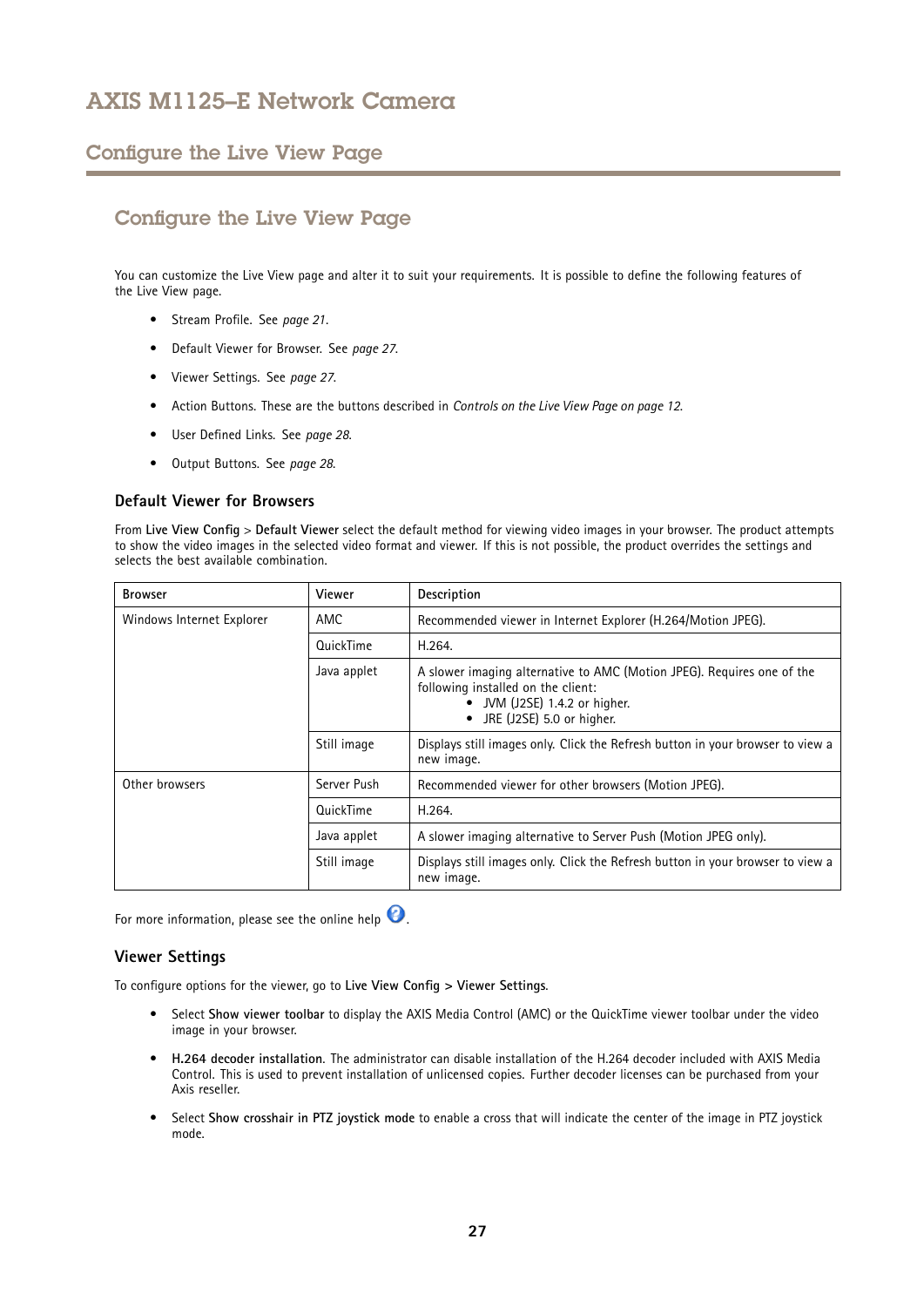## <span id="page-27-0"></span>Configure the Live View Page

- • Select **Use PTZ joystick mode as default** to enable joystick mode. The mode can be changed temporarily from the PTZ control panel.
- Select **Enable recording button** to enable recording from the Live View page. This button is available when using the AMC viewer. The recordings are saved to the location specified in the AMC Control Panel. See *AXIS Media [Control](#page-14-0) [\(AMC\)](#page-14-0) on page [15](#page-14-0)*.

### **User Defined Links**

To display user-defined links in the Live View page, select the **Show custom link** option, give the link <sup>a</sup> name and then enter the URL to link to. When defining <sup>a</sup> web link do not remove the 'http://' from the URL address. Custom links can be used to run scripts or activate external devices connected to the product, or they can link to <sup>a</sup> web page. Custom links defined as cgi links will run the script in the background, in <sup>a</sup> hidden frame. Defining the link as <sup>a</sup> web link will open the link in <sup>a</sup> new window.

### **Output Buttons**

External I/O devices connected to the Axis product's output ports can be controlled directly from the Live View page.

To display output buttons in the Live View page:

- 1. Go to **Setup <sup>&</sup>gt; Live View Config**.
- 2. Under **Output Buttons**, select the type of control to use:
	- **Pulse** activates the output for <sup>a</sup> defined period of time. The pulse time can be set from 1/100 second to <sup>60</sup> seconds.
	- **Active/Inactive** displays two buttons, one or each action.

To configure the active and inactive states, go to **System Options <sup>&</sup>gt; Ports & Devices <sup>&</sup>gt; I/O Ports** and set the port's **Normal state**.

For more information about I/O ports, see *I/O Ports on [page](#page-53-0) [54](#page-53-0)*.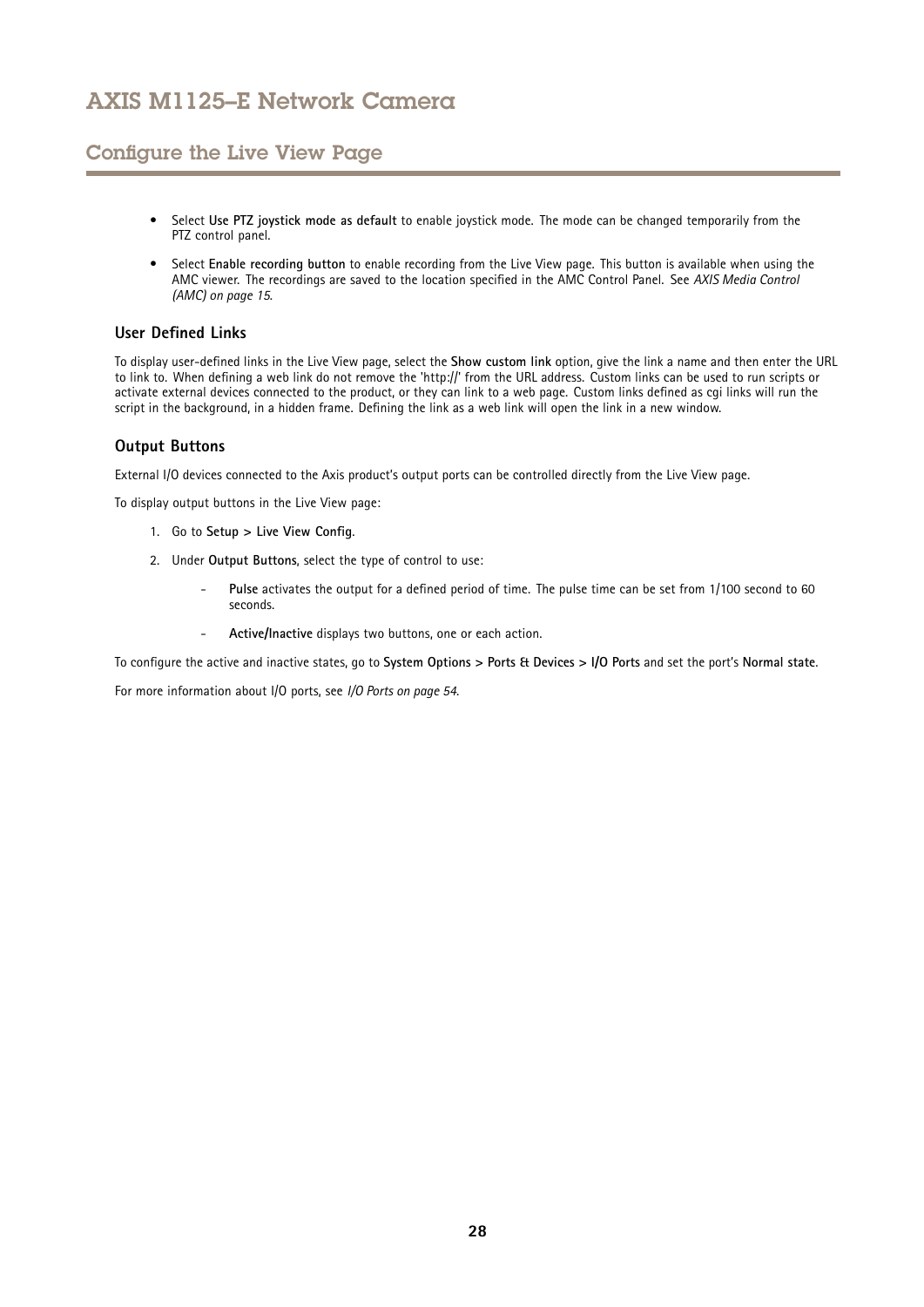## <span id="page-28-0"></span>PTZ (Pan Tilt Zoom)

## PTZ (Pan Tilt Zoom)

The PTZ menu is available if digital PTZ (pan, tilt and zoom) is enabled in the selected view area. For more information on view areas, see *[View](#page-22-0) Area on page [23](#page-22-0)*.

## **Preset Positions**

A preset position is <sup>a</sup> saved view that can be used to quickly steer the camera to <sup>a</sup> specific position. A preset position consists of the following values:

- Pan and tilt positions
- Zoom position

Each view area has its own preset positions.

### **Access the Preset Positions**

Preset positions can be accessed in several ways:

- By selecting the preset from the **Source** drop-down list in the Live View Page.
- When setting up action rules. See *[page](#page-36-0) [37](#page-36-0)*.
- When setting up guard tours. See *page 29*.

### **Add a Preset Position**

- 1. Go to **PTZ <sup>&</sup>gt; Preset Positions**.
- 2. Click in the image or use the controls to steer the camera view to the desired position, see *Preset Positions*.
- 3. Enter <sup>a</sup> descriptive name in the **Current position** field.
- 4. Click **Add** to save the preset position.

To include the preset position name in the overlay text, go to **Video**, select **Include overlay text** and enter the modifier #P in the field. For more information about modifiers, see *File Naming & Date/Time Formats* in the online help .

### **Set the Home Position**

The entire view area is treated as the **Home** position which is readily accessible by clicking the **Home** button on the Live View page and in the Preset Positions setup window.

The product can be configured to return to the Home position when the PTZ functionality has been inactive for <sup>a</sup> specified length of time. Enter the length of time in the **Return to home after** field and click **Save**. Set the time to zero to prevent the product from automatically returning to the Home position.

## **Guard Tour**

A guard tour displays the video stream from different preset positions, one-by-one, in <sup>a</sup> predetermined order or at random and for configurable time periods. The enabled guard tour will keep running after the user has logged off or closed the browser.

To add <sup>a</sup> guard tour:

- 1. Go to **PTZ <sup>&</sup>gt; Guard Tour** and click **Add**.
- 2. Enter <sup>a</sup> descriptive name.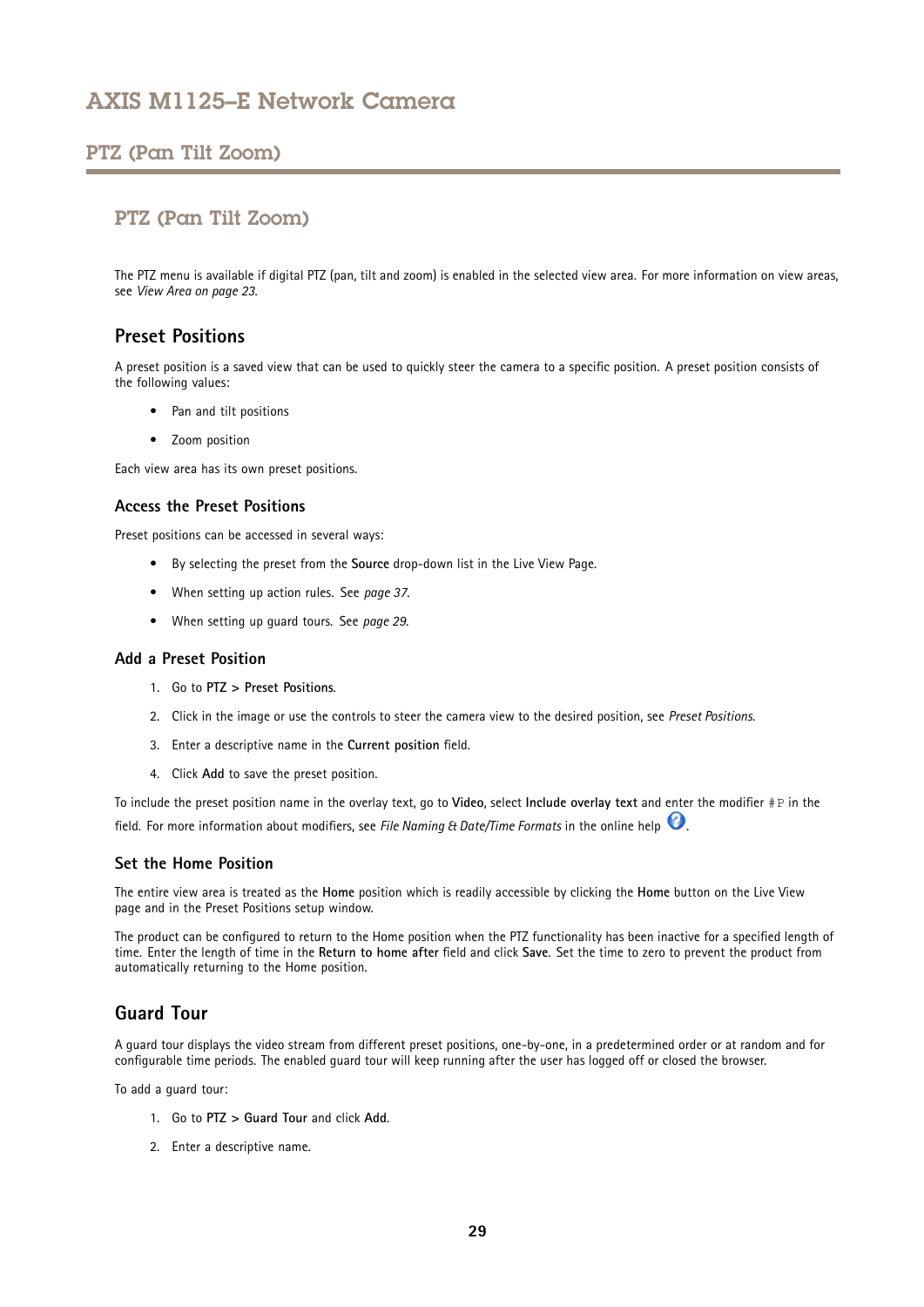## <span id="page-29-0"></span>PTZ (Pan Tilt Zoom)

- 3. Specify the pause length between runs.
- 4. Select an available preset position and click **Apply**.
- 5. Specify the **View Time** in seconds or minutes.
- 6. Specify the **View Order** or select the **Random view order** option.
- 7. Click **Save**.

To modify or remove guard tours, go to **PTZ <sup>&</sup>gt; Guard Tour**, select the guard tour in the **Guard Tour List** and click **Modify/Remove**.

#### Note

For products that support Limited Guard Tour, the product has <sup>a</sup> fixed minimum view time

For more information see the online help  $\bullet$ .

## **Advanced**

#### **Controls**

Advanced PTZ settings can be configured under **PTZ <sup>&</sup>gt; Advanced <sup>&</sup>gt; Controls**.

The **Panel Shortcut Command Buttons** list shows the user-defined buttons that can be accessed from the Live View page's **Ctrl panel**. These buttons can be used to provide direct access to commands issued using the VAPIX® application programming interface. Click **Add** to add <sup>a</sup> new shortcut command button.

The following PTZ controls are enabled by default:

- Pan control
- Tilt control
- Zoom control

To disable specific controls, deselect the options under **Enable/Disable controls**.

If using multiple view areas, deselecting <sup>a</sup> control will only disable the control in the selected view area.

Note

Disabling PTZ controls will not affect preset positions. For example, if the tilt control is disabled, the product can still move to preset positions that require <sup>a</sup> tilt movement.

## **Control Queue**

Note

- The administrator can enable and disable PTZ controls for selected users.
- To identify different users in the viewer group, cookies must be enabled on the client.
- The **Control queue polltime** is measured in seconds. For more information see the online help

The administrator can set up <sup>a</sup> queue for PTZ controllers from **PTZ <sup>&</sup>gt; Control Queue**. Once set up, the **PTZ Control Queue** buttons appear in the Live View page offering one viewer exclusive control for <sup>a</sup> limited period of time. Other users will be placed in queue.

A user who belongs to <sup>a</sup> group (see *[Users](#page-44-0) on page [45](#page-44-0)*) with <sup>a</sup> higher PTZ priority can go before other users in the queue and take control of the product. The order of priority is as follows:

1. **Administrator** — An administrator takes over PTZ control regardless of who is first in queue. The administrator will be removed from the queue 60 seconds after the last PTZ control command.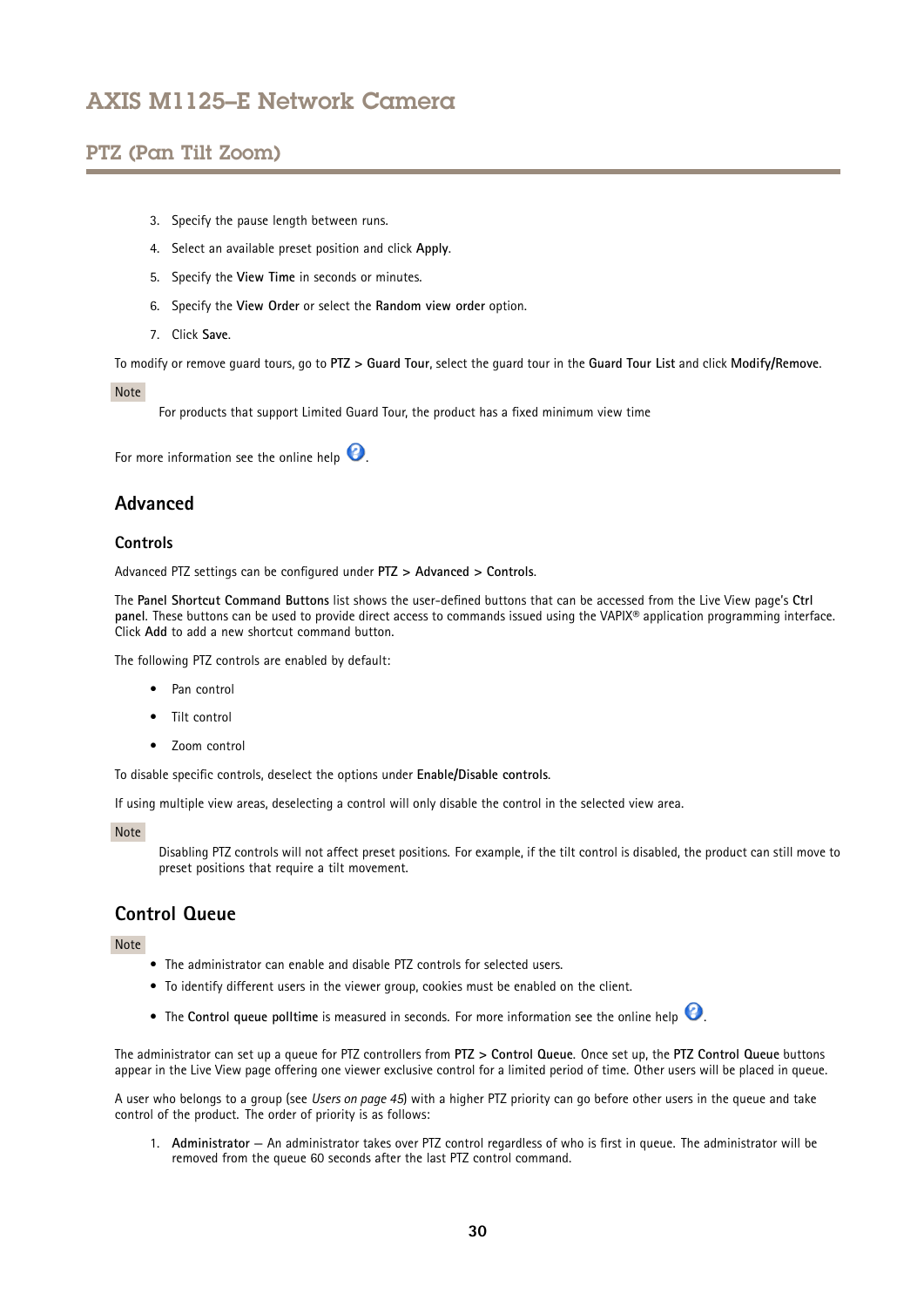## PTZ (Pan Tilt Zoom)

- 2. **Event** The Axis product can be configured to go to <sup>a</sup> preset position when triggered by an alarm (see *[Events](#page-36-0) on page [37](#page-36-0)*). The event will immediately be placed first in the queue except when an administrator is in control.
- 3. **Operator** Same as administrator but with lower priority
- 4. **Guard Tour** A guard tour (see *[page](#page-28-0) [29](#page-28-0)*) has PTZ control for an indefinite period of time. It may be overridden by an operator, event or administrator. The guard tour will resume when higher priority groups leave the queue.
- 5. **Viewer** Multiple viewers must wait for their turn. The viewer has 60 seconds PTZ control before control is passed on to the next viewer in queue.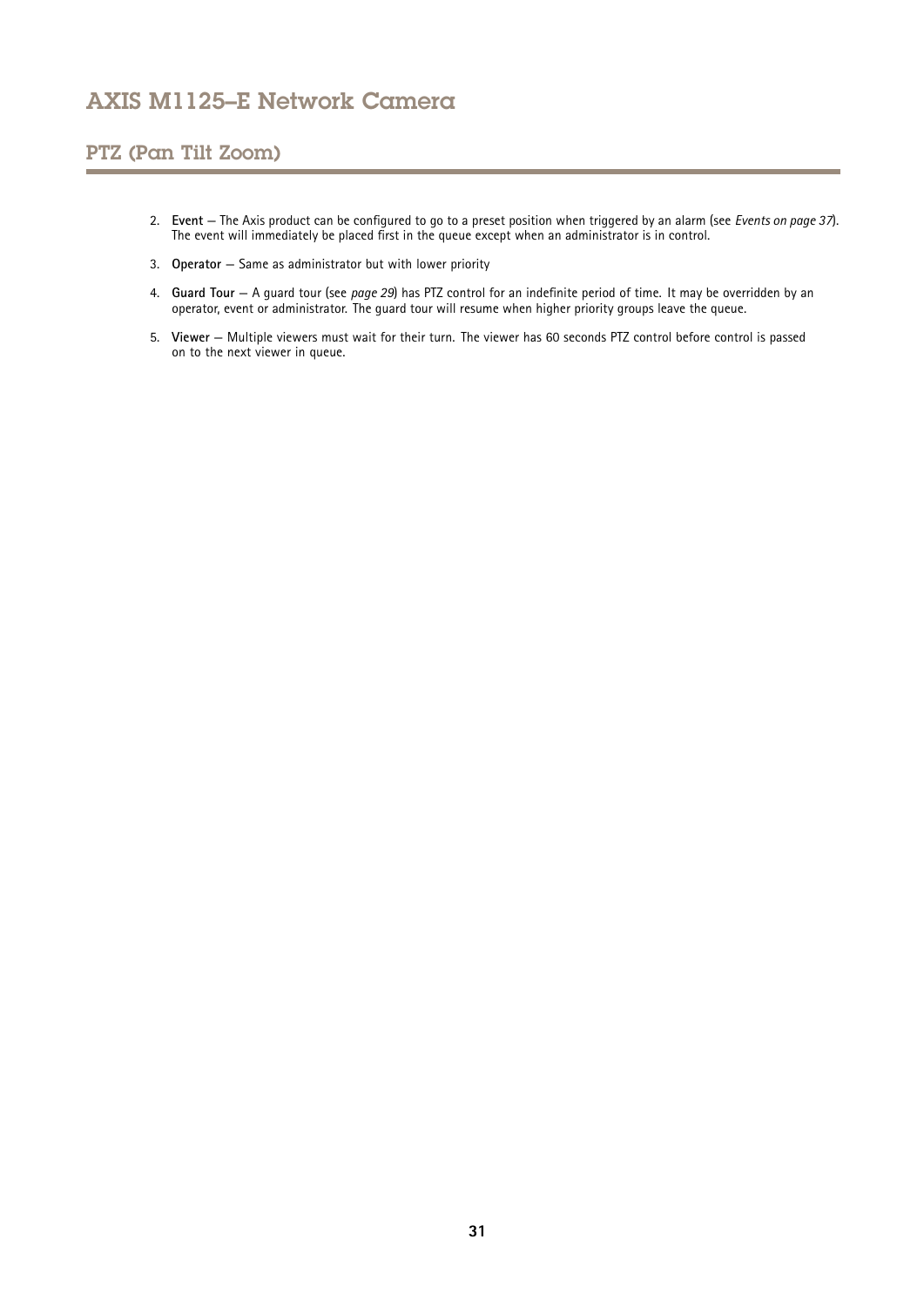## <span id="page-31-0"></span>**Detectors**

## **Detectors**

## **Camera Tampering**

Camera Tampering can generate an alarm whenever the camera is repositioned, or when the lens is covered, spray-painted or severely defocused. To send an alarm, for example an email, an action rule must be set up.

To configure tampering detection:

- 1. Go to **Detectors <sup>&</sup>gt; Camera Tampering**.
- 2. Set the **Minimum duration**, that is, the time that must elapse before an alarm is generated. Increase time to prevent false alarms for known conditions that affect the image.
- 3. Select **Alarm for dark images** if an alarm should be generated if lights are dimmed or turned off, or if the lens is sprayed, covered, or rendered severely out of focus.
- 4. Click **Save**.

To configure the product to send an alarm when tampering occurs:

- 1. Go to **Events <sup>&</sup>gt; Action Rules**.
- 2. Click **Add** to set up <sup>a</sup> new action rule.
- 3. Enter a **Name** for the action rule.
- 4. Under **Condition**, select **Detectors** from the **Trigger** list.
- 5. Select **Tampering** from the list of detectors.
- 6. Optionally, select <sup>a</sup> schedule and set additional conditions.
- 7. Select the action. To send an email, select **Send Notification** and select <sup>a</sup> **Recipient** from the list of defined recipients.

#### Note

The **While the rule is active** option under **Duration** cannot be used with camera tampering, since camera tampering does not have <sup>a</sup> duration and once it has been triggered it will not automatically return to its untriggered state.

For more information on actions rules, see *[Events](#page-36-0) on page [37](#page-36-0)*.

## **Motion Detection**

Motion detection is used to generate an alarm whenever movement starts or stops in the camera view.

Motion detection is configured by defining up to 10 Include and Exclude windows:

- **Include windows** define areas where motion should be detected
- **Exclude windows** define areas within an Include window that should be ignored (areas outside Include windows are automatically ignored).

For instructions, see *Set Up Motion [Detection](#page-32-0) Windows on page [33](#page-32-0)*.

To control the number of motion detection alarms, the parameters **Object Size**, **History** and **Sensitivity** can be adjusted. See *Motion Detection [Parameters](#page-32-0) on page [33](#page-32-0)*.

Once motion detection windows are configured, the Axis product can be configured to perform actions when motion is detected. Possible actions include uploading images and start recording. For more information, see *Set Up [Action](#page-36-0) Rules on page [37](#page-36-0)*.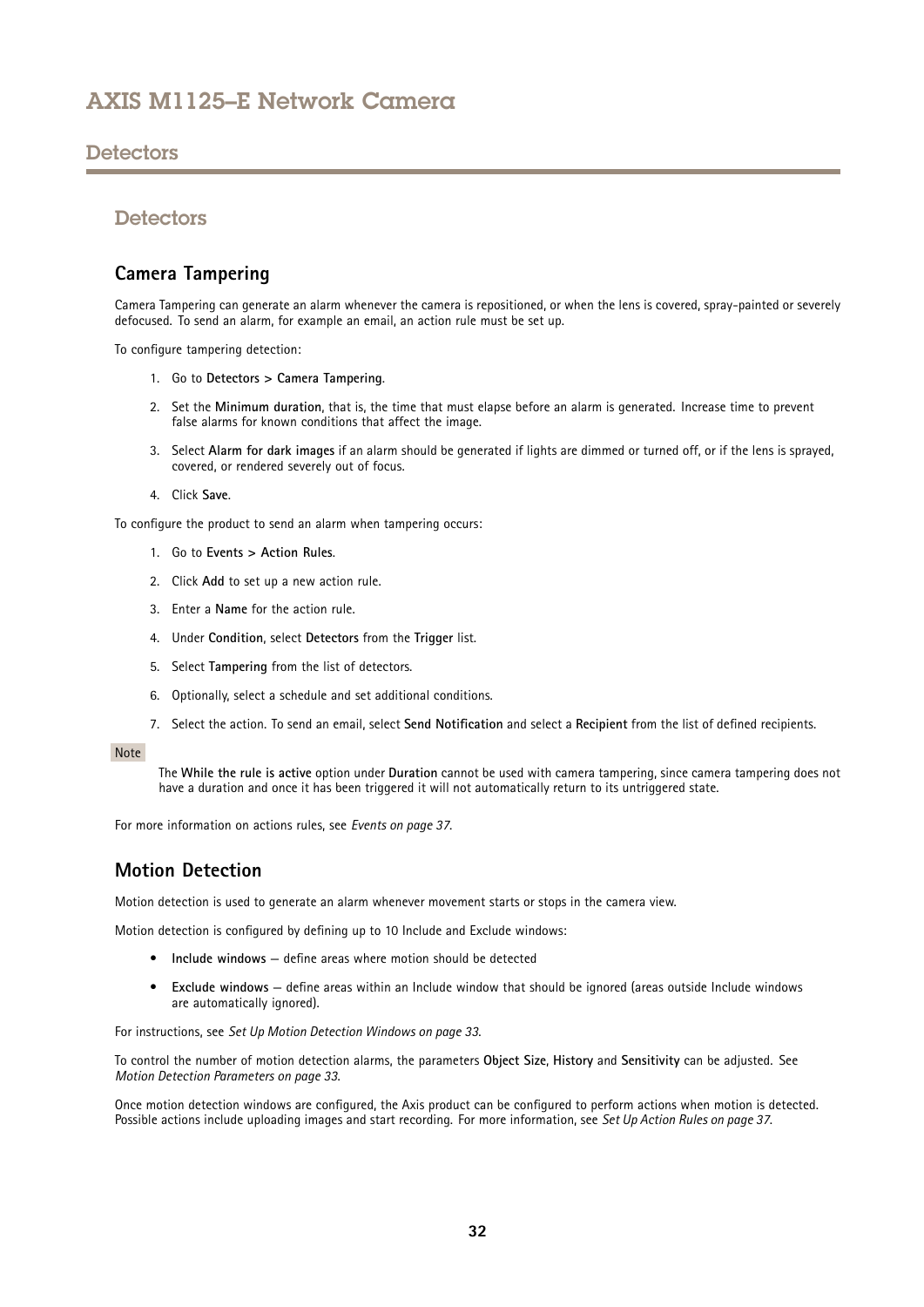## <span id="page-32-0"></span>**Detectors**

### Note

- Using the motion detection feature may decrease the product's overall performance.
- The position of the Motion Detection Window is relative to the orientation of the Camera. Changing the orientation of the camera will also change the position of the Motion Detection Window.

### **Set Up Motion Detection Windows**

To set up <sup>a</sup> motion detection Include Window, follow these instructions:

- 1. Go to **Detectors <sup>&</sup>gt; Motion Detection**.
- 2. Select <sup>a</sup> desired resolution for viewing while setting up Motion Detection from the **View in** list.
- 3. Select the **Configure Included Windows** option and click **New**. Select the new window in the list of windows and enter <sup>a</sup> descriptive name.
- 4. Adjust the size (drag the bottom right-hand corner) and the position (click on the text at the top and drag to the desired position) of the window.
- 5. Adjust the **Object Size**, **History** and **Sensitivity** profile sliders (see *Motion Detection Parameters* for details). Any detected motion within an active window is indicated by red peaks in the **Activity window**.
- 6. Click **Save**.

To exclude parts of the include window, select the **Configure Excluded Windows** and position the exclude window within the include window.

To delete an include or exclude window, select the window in the list of windows and click **Del**.

### **Motion Detection Parameters**

The parameters controlling motion detection are described in the table below:

| Parameter          | <b>Object Size</b>                                   | History                                                                                                                                      | Sensitivity                                                                      |
|--------------------|------------------------------------------------------|----------------------------------------------------------------------------------------------------------------------------------------------|----------------------------------------------------------------------------------|
| Description        | Object size relative to window<br>size.              | Object memory length.                                                                                                                        | Difference in luminance<br>between background and<br>object.                     |
| High level (100%)  | Only very large objects trigger<br>motion detection. | An object that appears in<br>the window triggers motion<br>detection for a long time<br>before it is considered as<br>non-moving.            | Ordinary colored objects on<br>ordinary backgrounds trigger<br>motion detection. |
| Medium level (50%) |                                                      |                                                                                                                                              | A large difference in luminance<br>is required to trigger motion<br>detection.   |
| Low level (0%)     | Even very small objects trigger<br>motion detection. | An object that appears in<br>the window triggers motion<br>detection only for a very short<br>time before it is considered as<br>non-moving. | Only very bright objects on<br>a dark background trigger<br>motion detection.    |
| Recommended values | $5 - 15%$                                            | 60-90%                                                                                                                                       | 75-95%                                                                           |
| Default values     | 15%                                                  | 90%                                                                                                                                          | 90%                                                                              |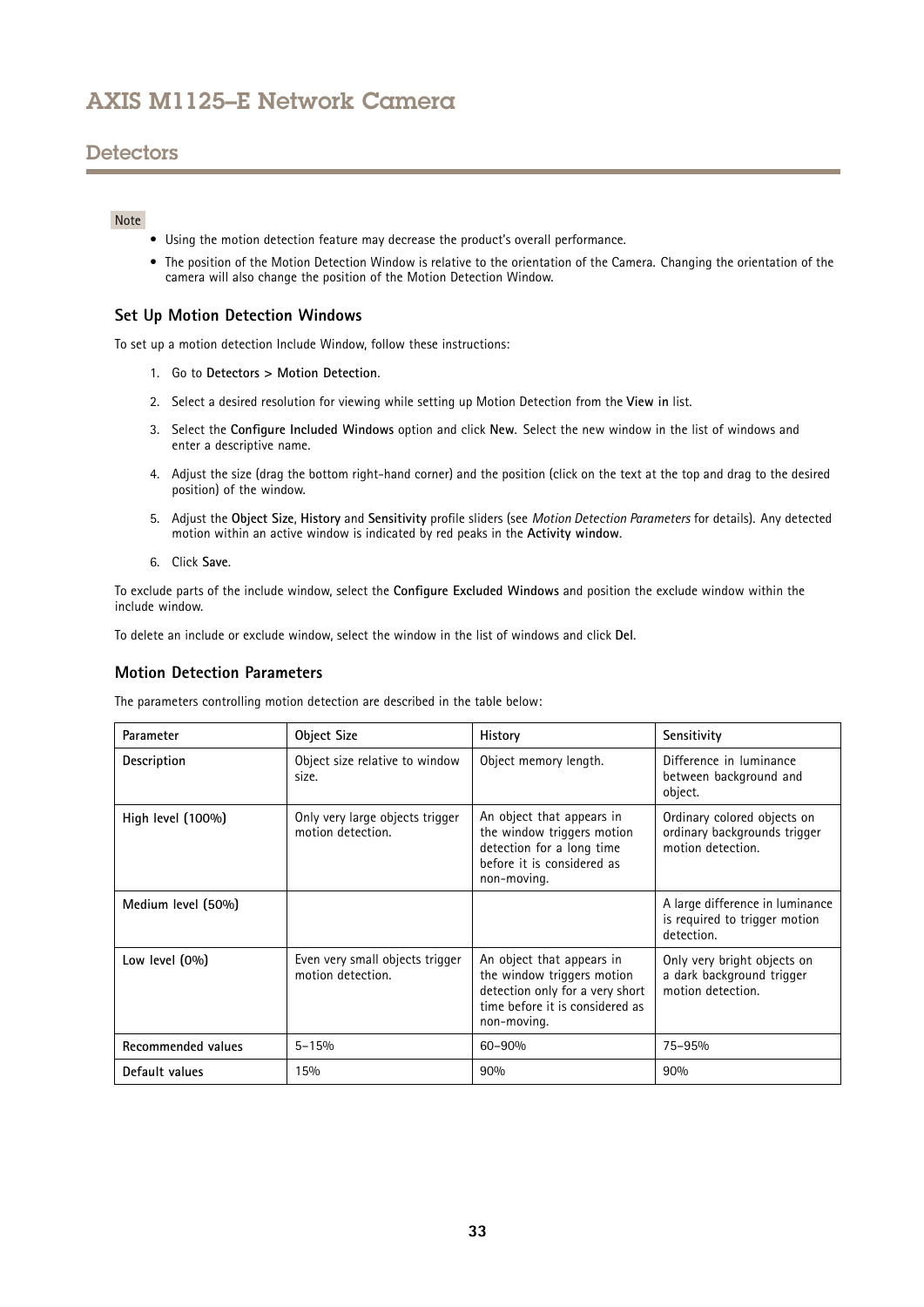## **Detectors**

### Note

- To trigger on small objects or movements, use several small motion detection windows rather than one large window and select <sup>a</sup> low object size.
- To avoid triggering on small objects, select <sup>a</sup> high object size.
- While monitoring an area where moving objects are not expected, select <sup>a</sup> high history level. This will cause motion detection to trigger as long as the object is present in the window.
- To only detect flashing light, select <sup>a</sup> low sensitivity. In other cases high sensitivity is recommended.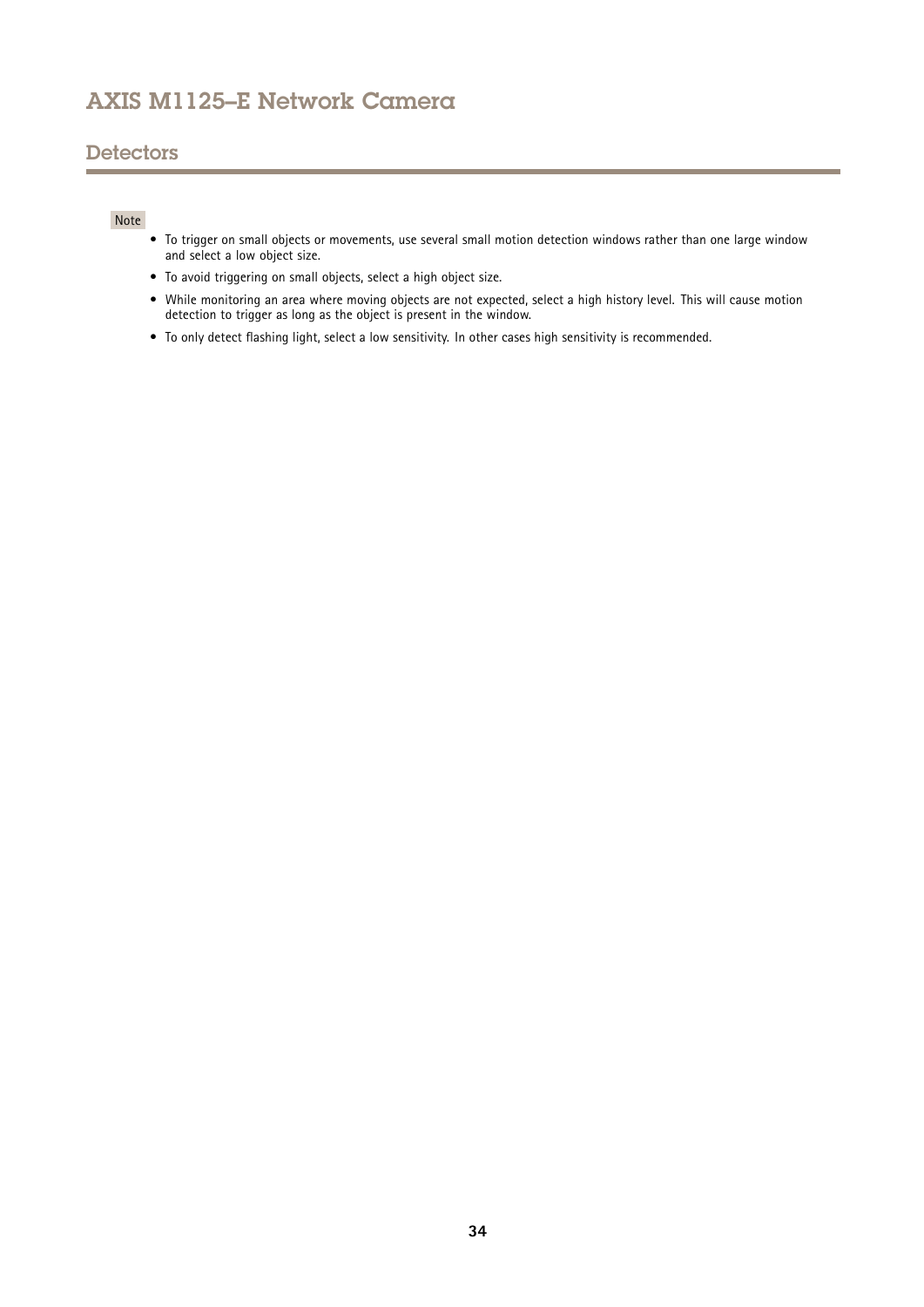# <span id="page-34-0"></span>Applications

## Applications

Third party applications can be uploaded to and installed on the Axis product. Applications add functionality to the product, for example video analytics and intelligent video capabilities such as recognition, tracking, detection and counting. For information about available applications, downloads, trials and licenses, go to *www.axis.com/applications*

### Note

• Several applications can run at the same time but some applications might not be compatible with each other. Certain combinations of applications might require too much processing power or memory resources when run in parallel. Verify that the applications work together before deployment.

## **Application Licenses**

Some applications need <sup>a</sup> license to run. Licenses can be installed in two ways:

- Automatic installation requires access to the Internet
- Manual installation obtain the license key from the application vendor and upload the key to the Axis product

To request <sup>a</sup> license, the Axis product serial number (S/N) is required. The serial number can be found on the product label and under **System Options <sup>&</sup>gt; Support <sup>&</sup>gt; System Overview**.

## **Install Application**

To install and start an application:

- 1. Go to **Setup <sup>&</sup>gt; Applications**.
- 2. Under **Upload Application**, click **Browse**. Locate the application file and click **Upload Package**.
- 3. Install the license (if applicable). For instructions, see the documentation provided by the application vendor.
- 4. Start the application. Go to page **Applications**, select the application in the list of installed applications and click **Start**.
- 5. Configure the application. For instructions, see the documentation provided by the application vendor.

### Note

- Applications can be uploaded by product administrators.
- Applications and licenses can be installed on multiple products at the same time using AXIS Camera Management, version 3.10 and later.

To generate <sup>a</sup> log file for the application, go to **Applications**. Select the application and click **Log**.

## **Application Considerations**

If an application is upgraded, application settings, including the license, will be removed. The license must be reinstalled and the application reconfigured.

If the Axis product's firmware is upgraded, installed applications and their settings will remain unchanged, although this is not guaranteed by Axis Communications AB. Note that the application must be supported by the new firmware. For information about firmware upgrades, see *[Upgrade](#page-57-0) the Firmware*.

If the Axis product is restarted, running applications will restart automatically.

If the Axis product is restored, installed applications remain unchanged but must be restarted. To start the application, go to **Setup <sup>&</sup>gt; Applications**. Select the application in the list of installed applications and click **Start**. For information about restoring the Axis product, see *[Maintenance](#page-54-0)*.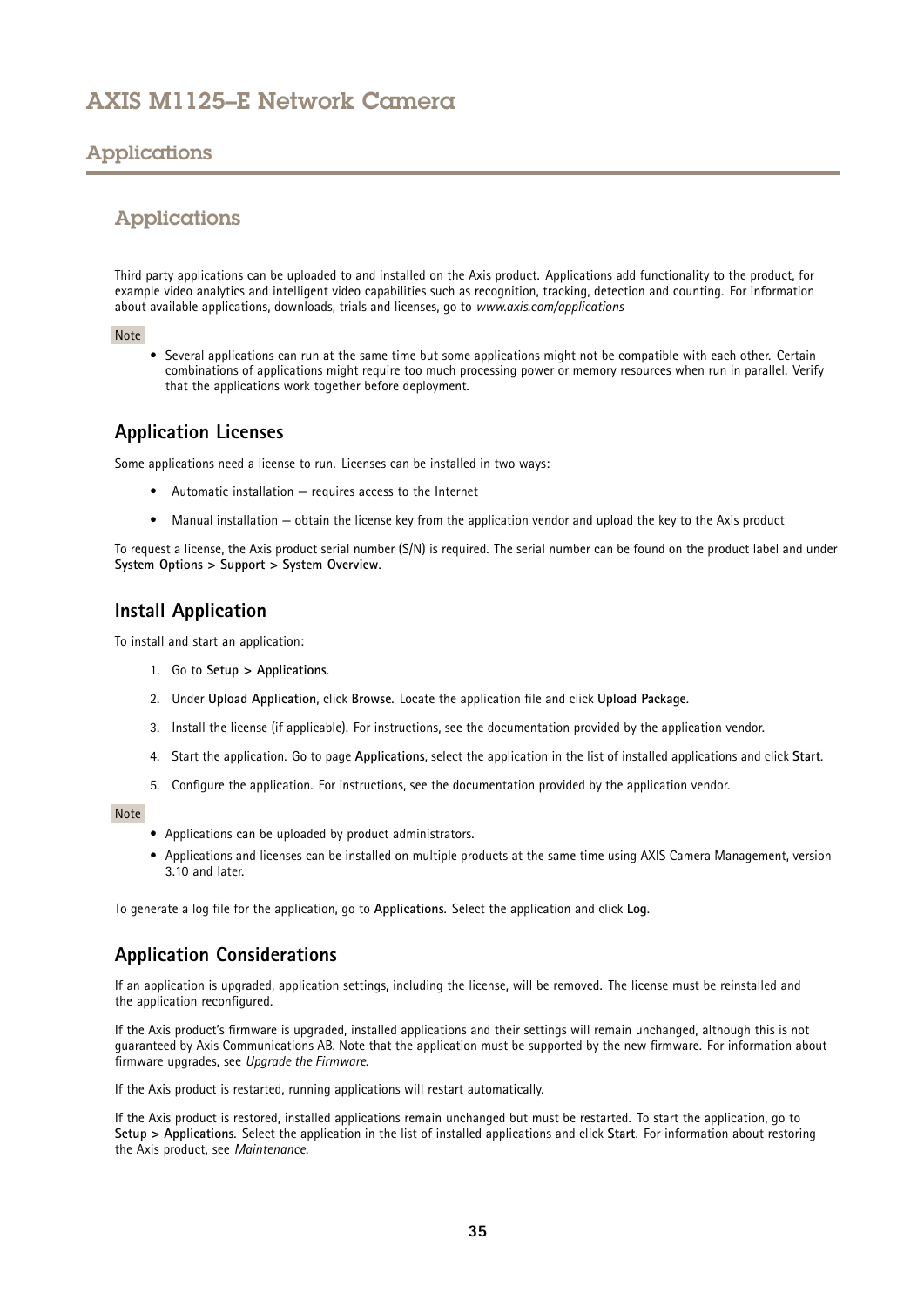# Applications

If the Axis product is reset to factory default, installed applications and their settings are removed. For information about factory default, see *Reset to Factory Default [Settings](#page-55-0)*.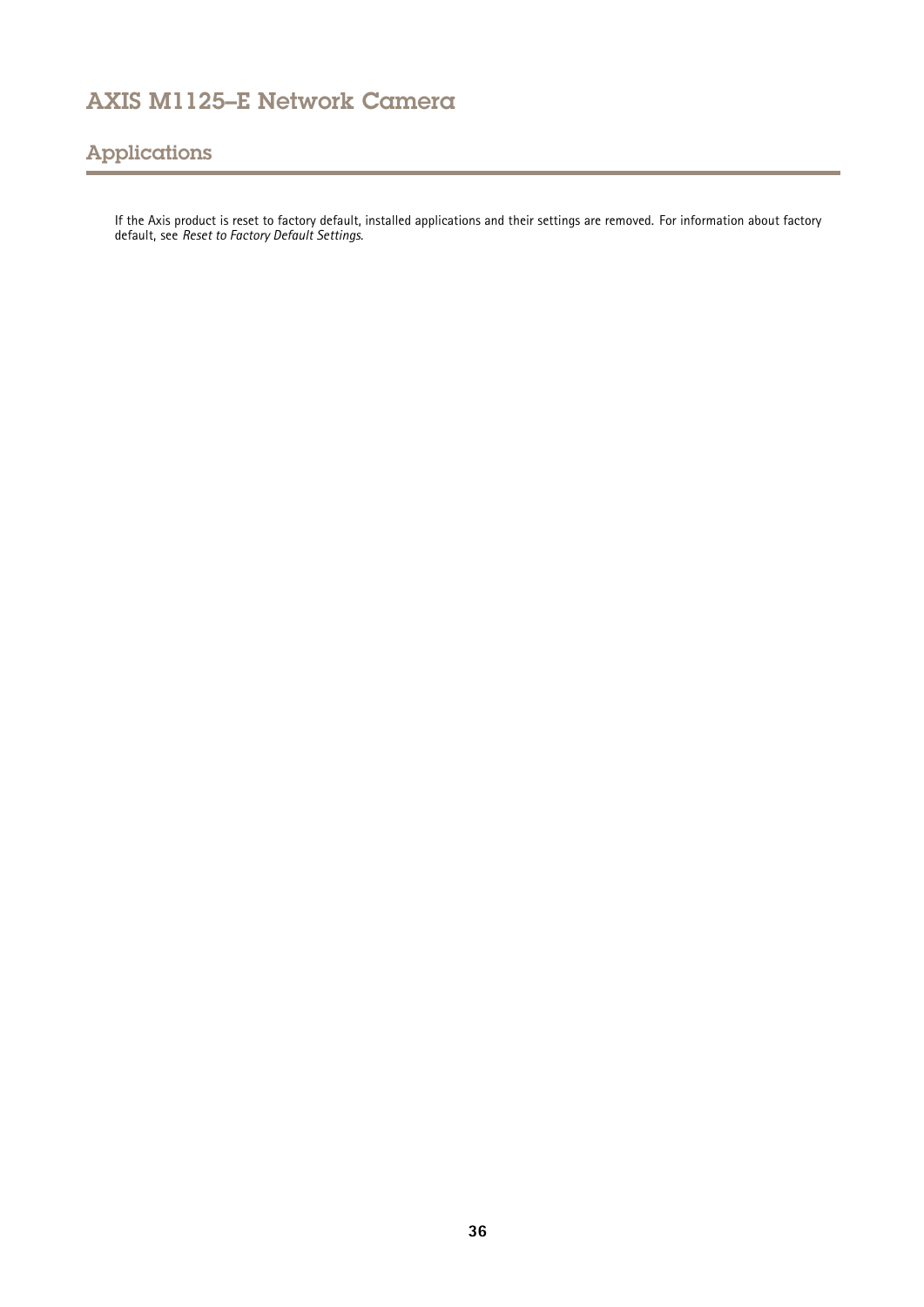### <span id="page-36-0"></span>Events

## **Events**

The Event pages allow you to configure the Axis product to perform actions when different events occur. For example, the product can start <sup>a</sup> recording or send an email notification when motion is detected. The set of conditions that defines how and when the action is triggered is called an action rule.

## **Set Up Action Rules**

An action rule defines the conditions that must be met for the product to perform an action, for example record video or send an email notification. If multiple conditions are defined, all of them must be met to trigger the action.

For more information about available triggers and actions, see *Triggers on page 37* and *[Actions](#page-38-0) on page [39](#page-38-0)*.

The following example describes how to set up an action rule to record video to <sup>a</sup> network share if there is movement in the camera's field of view.

Set up motion detection and add <sup>a</sup> network share:

- 1. Go to **Detectors <sup>&</sup>gt; Motion Detection** and configure <sup>a</sup> motion detection window. See *[page](#page-32-0) [33](#page-32-0)*.
- 2. Go to **System Options <sup>&</sup>gt; Storage** and set up the network share. See *[page](#page-53-0) [54](#page-53-0)*.

Set up the action rule:

- 1. Go to **Events** <sup>&</sup>gt; **Action Rules** and click **Add**.
- 2. Select **Enable rule** and enter <sup>a</sup> descriptive name for the rule.
- 3. Select **Detectors** from the **Trigger** drop-down list.
- 4. Select **Motion Detection** from the drop-down list. Select the motion detection window to use.
- 5. Optionally, select <sup>a</sup> **Schedule** and **Additional conditions**. See below.
- 6. Under **Actions**, select **Record Video** from the **Type** drop-down list.
- 7. Select <sup>a</sup> **Stream profile** and configure the **Duration** settings as described below.
- 8. Select Network Share from the **Storage** drop-down list.

To use more than one trigger for the action rule, select **Additional conditions** and click **Add** to add additional triggers. When using additional conditions, all conditions must be met to trigger the action.

To prevent an action from being triggered repeatedly, <sup>a</sup> **Wait at least** time can be set. Enter the time in hours, minutes and seconds, during which the trigger should be ignored before the action rule can be activated again.

The recording **Duration** of some actions can be set to include time immediately before and after the event. Select **Pre-trigger time** and/or **Post-trigger time** and enter the number of seconds. When **While the rule is active** is enabled and the action is triggered again during the post-trigger time, the recording time will be extended with another post-trigger time period.

For more information, see the online help  $\bullet$ .

### **Triggers**

Available action rule **triggers** and **conditions** include:

- **Applications** Use installed applications to trigger the rule. See *[Applications](#page-34-0) on page [35](#page-34-0)*.
- **Detectors**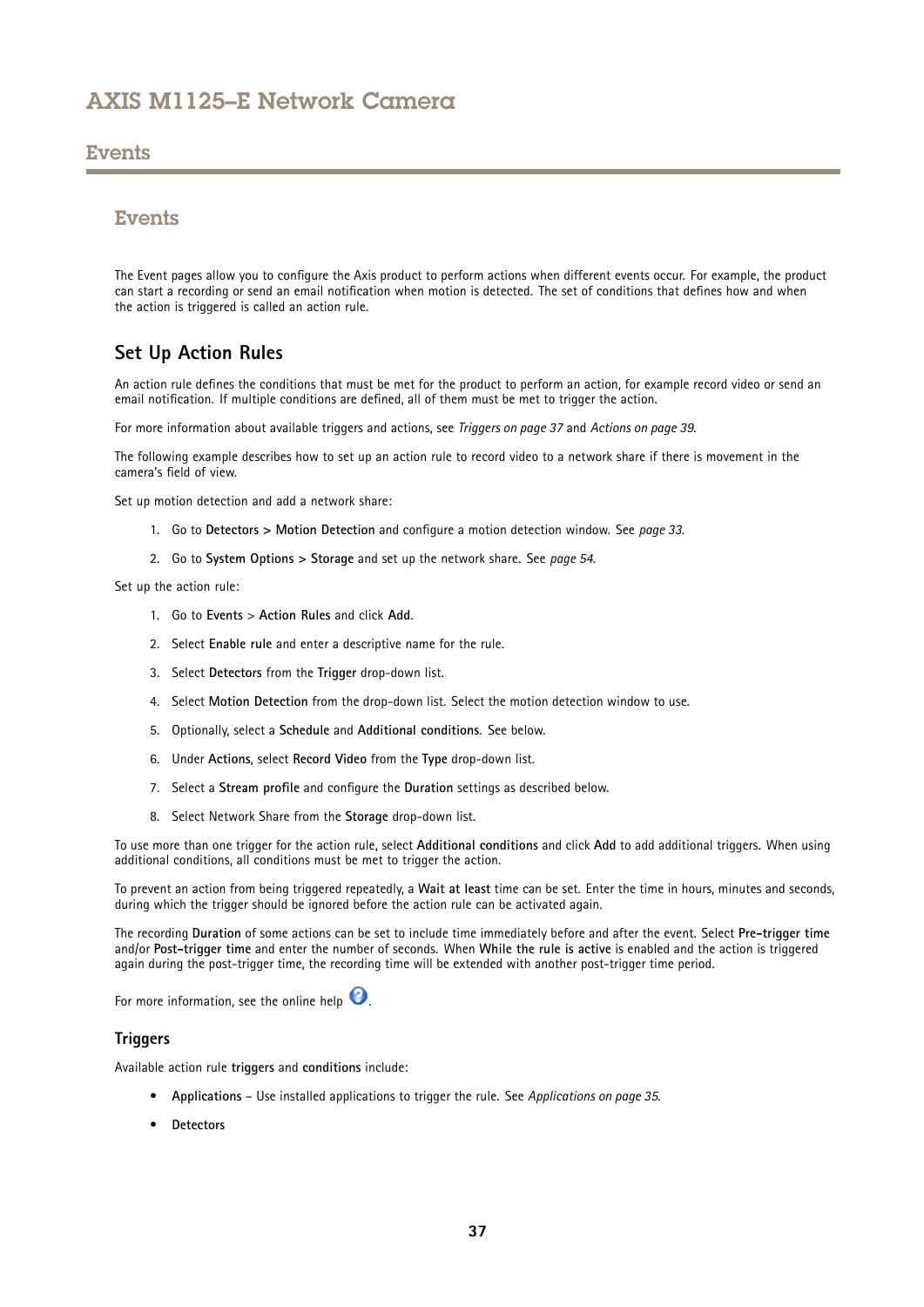## Events

- **Day/Night Mode** Trigger the rule when the product switches between day mode (IR cut filter on) and night mode (IR cut filter off). This can for example be used to control an external infrared (IR) light connected to an output port.
- **Live Stream Accessed** Trigger the rule when any stream is accessed and during edge storage playback. This can for example be used to send notifications.
- **Motion Detection** Trigger the rule when motion is detected. See *Motion [Detection](#page-31-0) on page [32](#page-31-0)*.
- **Tampering** Trigger the rule when tampering is detected. See *Camera [Tampering](#page-31-0) on page [32](#page-31-0)*.

#### •**Hardware**

- **Network** Trigger the rule if network connection is lost or restored. This can for example be used to start recording to the SD card.
- **Temperature** Trigger the rule if the temperature falls outside or inside the operating range of the product. This can for example be used to send maintenance notifications.

#### •**Input Signal**

- **Digital Input Port** Trigger the rule when an I/O port receives <sup>a</sup> signal from <sup>a</sup> connected device. See *[I/O](#page-53-0) [Ports](#page-53-0) on page [54](#page-53-0)*.
- **Manual Trigger** Trigger the rule using the **Manual Trigger** button in the Live View page. See *[Controls](#page-11-0) on the Live View [Page](#page-11-0) on page [12](#page-11-0)*. This can for example be used to validate actions during product installation and configuration.
- **Virtual Inputs** can be used by <sup>a</sup> VMS (Video Management System) to trigger actions. Virtual inputs can, for example, be connected to buttons in the VMS user interface.

•**PTZ**

- **Moving** Trigger the rule when the camera view moves due to <sup>a</sup> PTZ operation. This can for example be used as an additional condition to prevent an action rule triggered by motion detection to record video while the camera view moves due to <sup>a</sup> PTZ operation.
- **Preset Reached** Trigger the rule when the camera stops at <sup>a</sup> preset position. This can be for example be used with the Send Images action to upload images from the preset position.
- • **Storage**
	- **Disruption** Trigger the rule if storage problems are detected, for example if the storage device is unavailable, removed, full, locked or if other read or write problems occur. This can for example be used to send maintenance notifications.
	- **Recording** Triggers the rule when the Axis product records to the storage device. The recording status trigger can be used to notify the operator, for example by flashing LED lights, if the product has started or stopped to record to the storage device. Note that, this trigger can be used only for edge storage recording status.
- • **System**
	- **System Ready** Trigger the rule when the product has been started and all services are running. This can for example be used to send <sup>a</sup> notification when the product restarts.
- • **Time**
	- **Recurrence** Trigger the rule periodically. See *Set Up [Recurrences](#page-40-0) on page [41](#page-40-0)*. This can for example be used to upload an image every 5 minutes.
	- **Use Schedule** Trigger the rule according to the selected schedule. See *Create [Schedules](#page-40-0) on page [41](#page-40-0)*.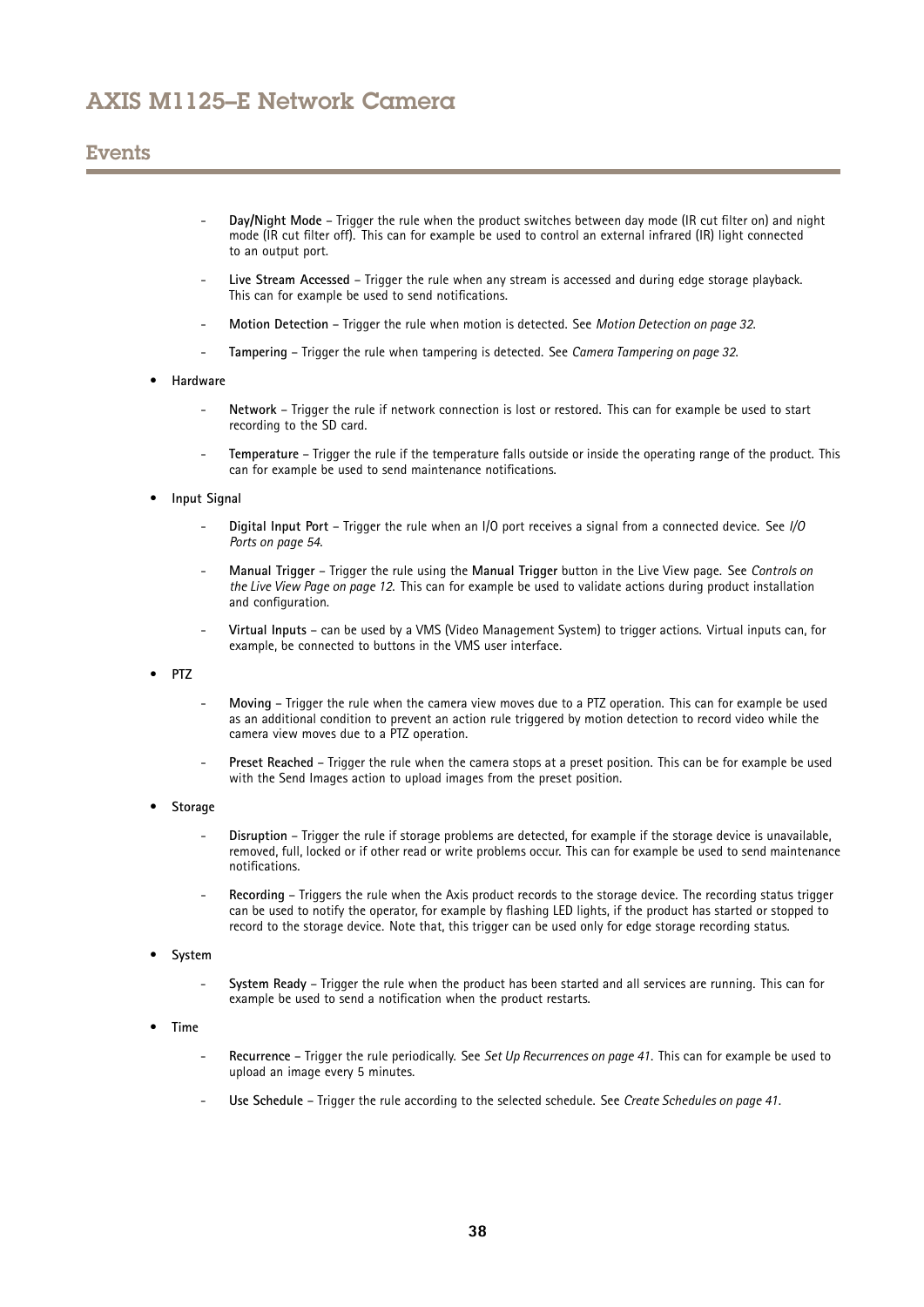## <span id="page-38-0"></span>**Events**

### **Actions**

Available **actions** include:

- **Day/Night Vision Mode** Set day mode (IR cut filter on) or night mode (IR cut filter off).
- **Output Port** Activate an I/O port to control an external device.
- **Overlay Text** Display an overlay text. See *Use [Overlay](#page-24-0) Text in an Action Rule on page [25](#page-24-0)*.
- **PTZ Control**
	- **Preset Position** Go to <sup>a</sup> preset position.
	- -**Guard Tour** – Start <sup>a</sup> guard tour. See *[Guard](#page-28-0) Tour on page [29](#page-28-0)*.
- **Record Video** Record video to <sup>a</sup> selected storage.
- **Send Images** Send images to <sup>a</sup> recipient.
- •**Send Notification** – Send <sup>a</sup> notification message to <sup>a</sup> recipient.
- • **Send SNMP Trap** – Send an SNMP trap message to the operator. Make sure that SNMP is enabled and configured under **System Options** <sup>&</sup>gt; **Network** <sup>&</sup>gt; **SNMP**.
- **Send Video Clip** Send <sup>a</sup> video clip to <sup>a</sup> recipient.
- • **Status LED** – Flash the LED indicator. This can for example be used to validate triggers such as motion detection during product installation and configuration.
- **WDR Mode** The WDR Mode can be turned on or off when the action rule is triggered.

## **Add Recipients**

The product can send media files and messages to notify users about events. Before the product can send media files or notification messages, you must define one ore more recipients. For information about available options, see *Recipient Types on page 39*.

To add <sup>a</sup> recipient:

- 1. Go to **Events <sup>&</sup>gt; Recipients** and click **Add**.
- 2. Enter <sup>a</sup> descriptive name.
- 3. Select <sup>a</sup> recipient **Type**.
- 4. Enter the information needed for the recipient type.
- 5. Click **Test** to test the connection to the recipient.
- 6. Click **OK**.

### **Recipient Types**

The following recipients are available:

| Recipient | Use with action   | <b>Notes</b>                                             |
|-----------|-------------------|----------------------------------------------------------|
| Email     | Send Images       | An email recipient can contain multiple email addresses. |
|           | Send Notification |                                                          |
|           | Send Video Clip   |                                                          |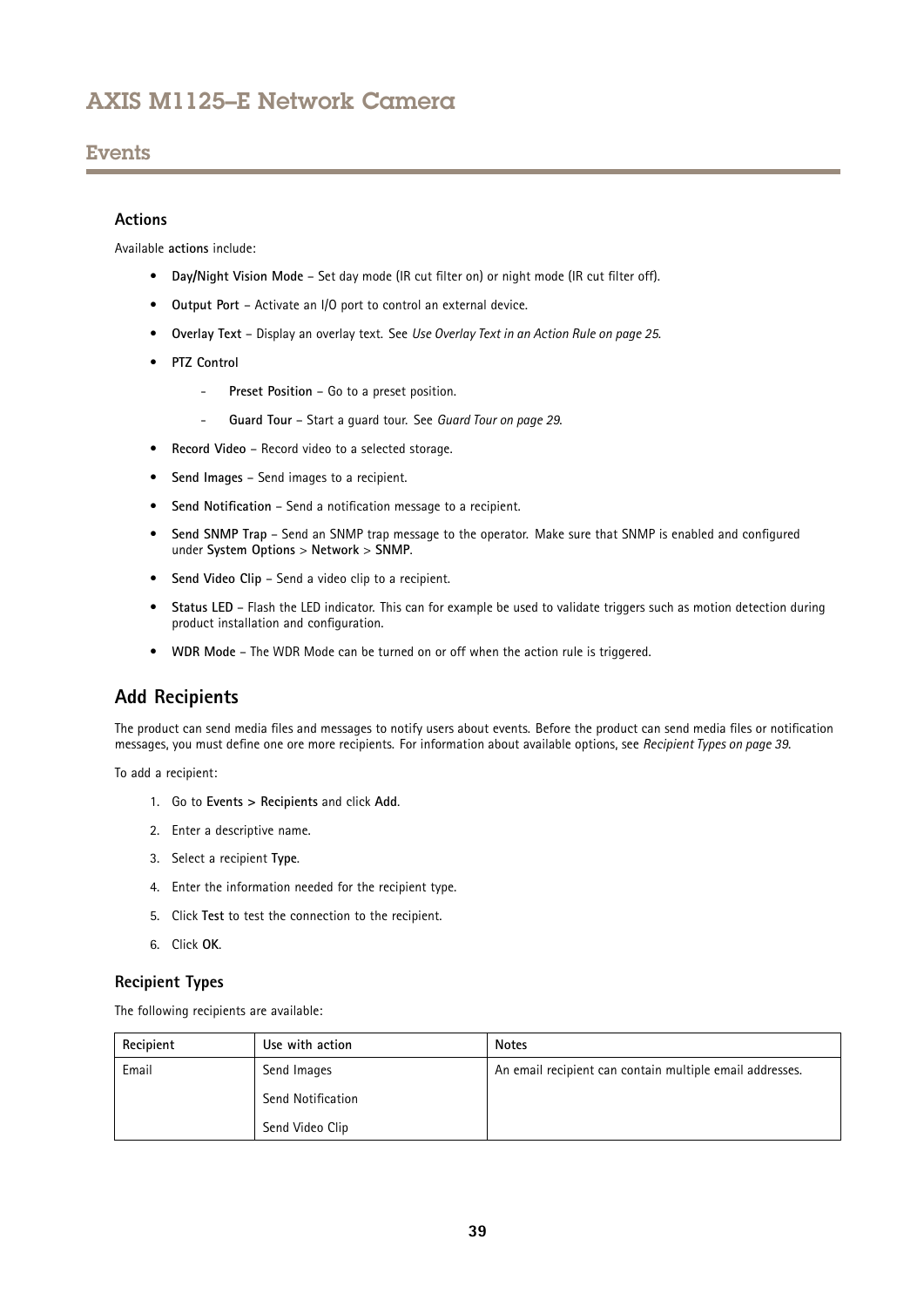## **Events**

| <b>FTP</b>    | Send Images       |                                                                                                                                                                                                                                   |
|---------------|-------------------|-----------------------------------------------------------------------------------------------------------------------------------------------------------------------------------------------------------------------------------|
|               | Send Video Clip   |                                                                                                                                                                                                                                   |
| <b>SFTP</b>   | Send Images       | Encrypted file transfer using SSH File Transport Protocol                                                                                                                                                                         |
|               | Send Video Clip   | (SFTP). SFTP is a more secure method than FTP but file<br>transfer might be slower, especially for large files such as high<br>resolution video.                                                                                  |
|               |                   | Specify login information for the SFTP server and the server's<br>public key MD5 fingerprint (32 hexadecimal digits).                                                                                                             |
|               |                   | The SFTP recipient supports SFTP servers using SSH-2 with<br>RSA and DSA host key types. RSA is the preferred method. To<br>use DSA, disable the RSA key on the SFTP server.                                                      |
| <b>HTTP</b>   | Send Images       |                                                                                                                                                                                                                                   |
|               | Send Notification |                                                                                                                                                                                                                                   |
|               | Send Video Clip   |                                                                                                                                                                                                                                   |
| <b>HTTPS</b>  | Send Images       | Encrypted file transfer using HyperText Transfer Protocol                                                                                                                                                                         |
|               | Send Notification | Secure (HTTPS).                                                                                                                                                                                                                   |
|               | Send Video Clip   | Specify login information for the HTTPS server and validate<br>the server's certificate. If there is a proxy between the Axis<br>product and the HTTPS server, also specify the proxy settings.                                   |
| Network Share | Send Images       | A network share can also be used as a storage device for                                                                                                                                                                          |
|               | Send Video Clip   | recorded video. Go System Options > Storage to configure<br>a network share before setting up a continuous recording or<br>an action rule to record video. For more information about<br>storage devices, see Storage on page 53. |
| <b>TCP</b>    | Send Notification |                                                                                                                                                                                                                                   |

### **Set Up Email Recipients**

Email recipients can be configured by selecting one of the listed email providers, or by specifying the SMTP server, port and authentication used by, for example, <sup>a</sup> corporate email server.

Note

Some email providers have security filters that prevent users from receiving or viewing large amount of attachments, from receiving scheduled emails and similar. Check the email provider's security policy to avoid delivery problems and locked email accounts.

To set up an email recipient using one of the listed providers:

- 1. Go to **Events <sup>&</sup>gt; Recipients** and click **Add**.
- 2. Enter <sup>a</sup> **Name** and select **Email** from the **Type** list.
- 3. Enter the email addresses to send emails to in the **To** field. Use commas to separate multiple addresses.
- 4. Select the email provider from the **Provider** list.
- 5. Enter the user ID and password for the email account.
- 6. Click **Test** to send <sup>a</sup> test email.

To set up an email recipient using for example <sup>a</sup> corporate email server, follow the instructions above but select **User defined** as **Provider**. Enter the email address to appear as sender in the **From** field. Select **Advanced settings** and specify the SMTP server address, port and authentication method. Optionally, select **Use encryption** to send emails over an encrypted connection. The server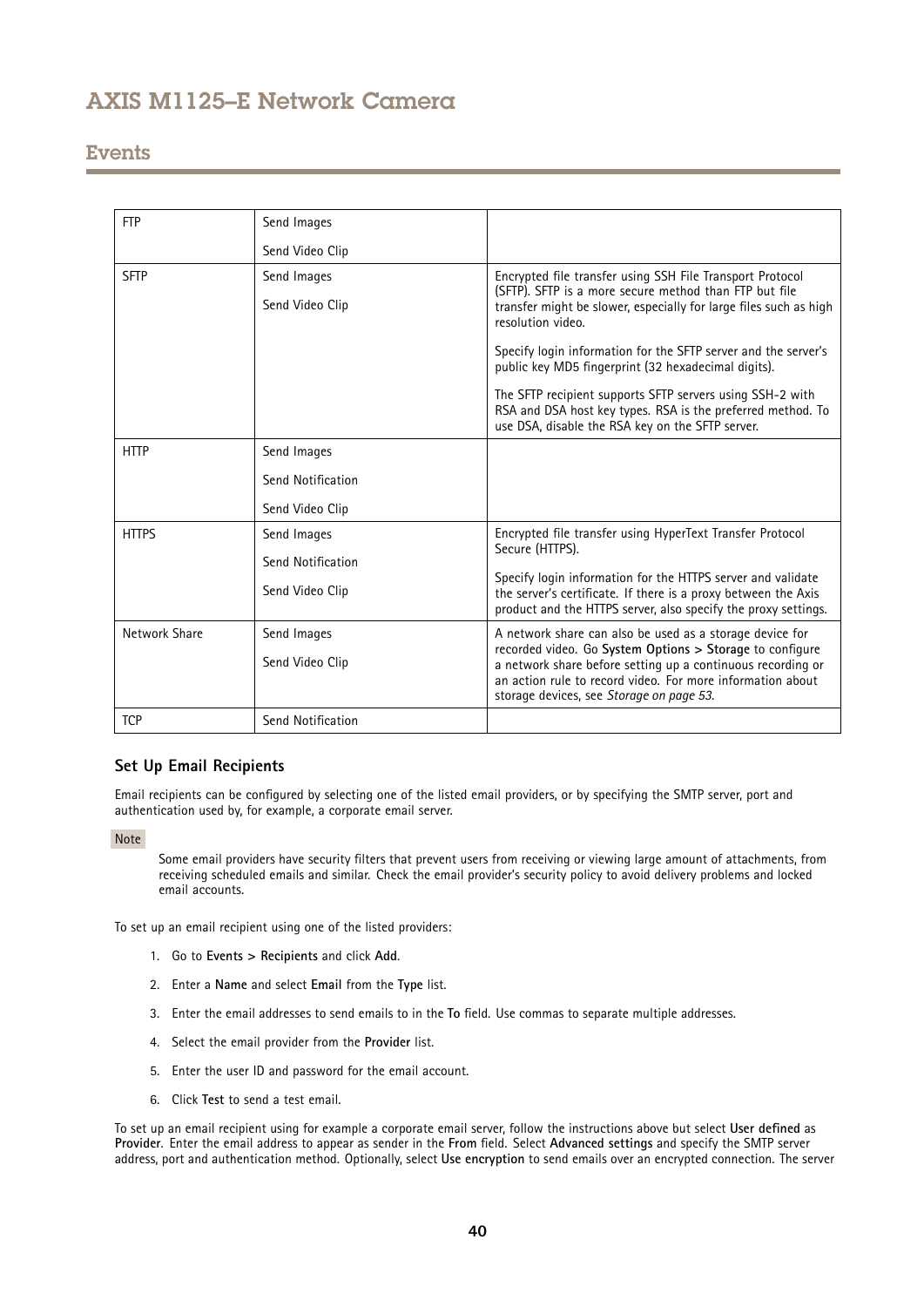## <span id="page-40-0"></span>**Events**

certificate can be validated using the certificates available in the Axis product. For information on how to upload certificates, see *[Certificates](#page-45-0) on page [46](#page-45-0)*.

## **Create Schedules**

Schedules can be used as action rule triggers or as additional conditions, for example to record video if motion is detected outside office hours. Use one of the predefined schedules or create <sup>a</sup> new schedule as described below.

To create a new schedule:

- 1. Go to **Events <sup>&</sup>gt; Schedules** and click **Add**.
- 2. Enter <sup>a</sup> descriptive name and the information needed for <sup>a</sup> daily, weekly, monthly or yearly schedule.
- 3. Click **OK**.

To use the schedule in an action rule, select the schedule from the **Schedule** drop-down list in the Action Rule Setup page.

## **Set Up Recurrences**

Recurrences are used to trigger action rules repeatedly, for example every 5 minutes or every hour.

To set up <sup>a</sup> recurrence:

- 1. Go to **Events <sup>&</sup>gt; Recurrences** and click **Add**.
- 2. Enter <sup>a</sup> descriptive name and recurrence pattern.
- 3. Click **OK**.

To use the recurrence in an action rule, first select **Time** from the **Trigger** drop-down list in the Action Rule Setup page and then select the recurrence from the second drop-down list.

To modify or remove recurrences, select the recurrence in the **Recurrences List** and click **Modify** or **Remove**.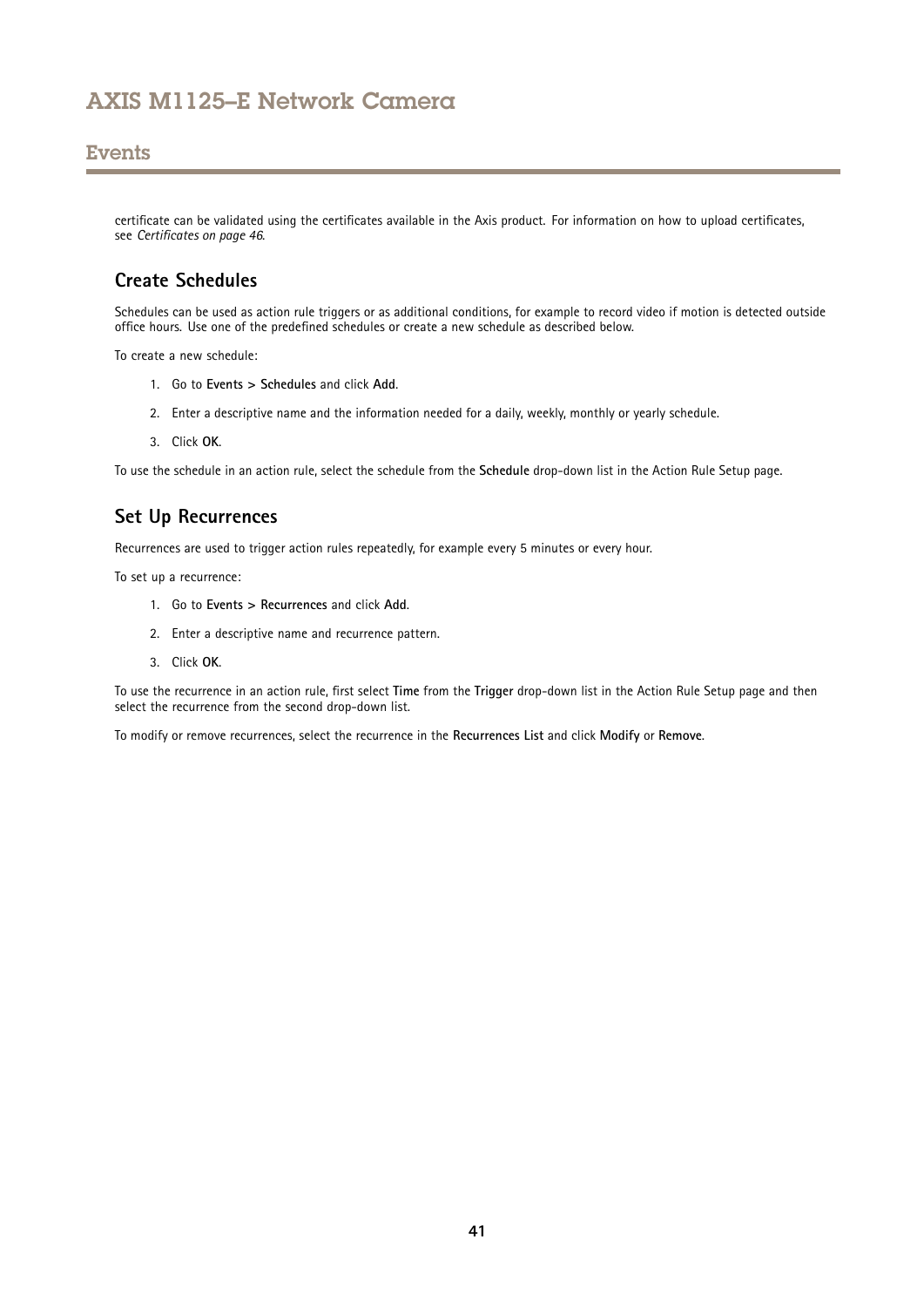## <span id="page-41-0"></span>Recordings

## Recordings

The Axis product can be configured to record video continuously or according to an action rule:

- To start <sup>a</sup> continuous recording, see *[page](#page-42-0) [43](#page-42-0)*.
- To set up action rules, see *[page](#page-36-0) [37](#page-36-0)*.
- To access recordings, see *Find Recordings on page 42*.
- To play recordings, see *Play Recording on page 42*.
- To export <sup>a</sup> recording as <sup>a</sup> video clip, see *[Export](#page-42-0) Video Clip on page [43](#page-42-0)*.
- To configure camera controlled storage, see *[Storage](#page-52-0) on page [53](#page-52-0)*.

## **Find Recordings**

Recordings stored on the SD card or network share can be accessed from the **Recordings <sup>&</sup>gt; List** page. The page lists all recordings on the storage device and shows each recording's start date and time, duration and the event that triggered the recording.

### Note

The recording's start date and time is set according to the Axis product's date and time settings. If the Axis product is configured to use <sup>a</sup> time zone different from the local time zone, make sure to configure the **Recording time** filters according to the product's time zone. Date and time settings are configured under **System Options <sup>&</sup>gt; Date & Time**, see *[Date](#page-46-0) & Time on [page](#page-46-0) [47](#page-46-0)*.

To find <sup>a</sup> recording, follow these steps:

- 1. Go to **Recordings <sup>&</sup>gt; List**.
- 2. To reduce the number of recordings displayed, select the desired options under **Filter**:

**Recording time** — List recordings that started between the **From** and **To** times.

**Event** — List recordings that were triggered by <sup>a</sup> specific event. Select **continuous** to list continuous recordings.

**Storage** — List recordings from <sup>a</sup> specific storage device.

**Sort** — Specify how recordings should be sorted in the list.

**Results** — Specify the maximum number of recordings to display.

- 3. To apply the filters, click the **Filter** button. Some filters may take <sup>a</sup> long time to complete.
- 4. The recordings are displayed in the **Recording** list.

To play <sup>a</sup> recording, select the recording and click **Play**. See also *Play Recording on page 42*.

To view detailed information about <sup>a</sup> recording, select the recording and click **Properties**.

To export <sup>a</sup> recording or <sup>a</sup> part of <sup>a</sup> recording as <sup>a</sup> video clip, select the recording and click **Export**. See also *[Export](#page-42-0) Video Clip on [page](#page-42-0) [43](#page-42-0)*.

To remove <sup>a</sup> recording from the storage device, select the recording and click **Remove**.

## **Play Recording**

Recordings on the SD card or network share can be played directly from the Axis product's webpages.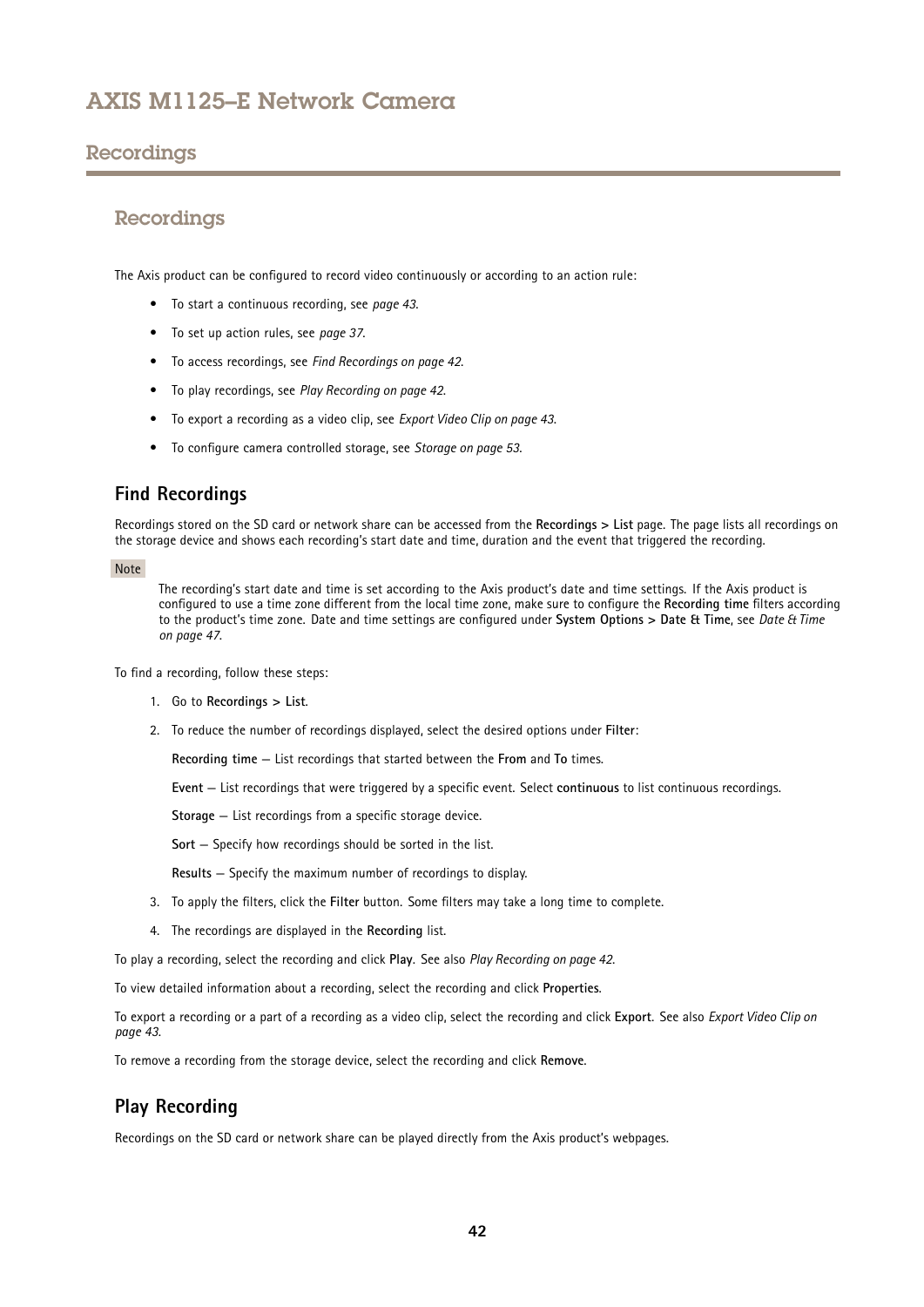## <span id="page-42-0"></span>Recordings

To play <sup>a</sup> recording, follow these steps:

- 1. Go to **Recordings <sup>&</sup>gt; List**.
- 2. To reduce the number of recordings displayed, select the desired options under **Filter** and click the **Filter** button to apply the filters. See also *Find [Recordings](#page-41-0) on page [42](#page-41-0)*.
- 3. Select the recording and click **Play**. The recording will be played in <sup>a</sup> new browser window.

# **Export Video Clip**

Recordings on the SD card or network share can be exported as video clips. It is possible to export <sup>a</sup> complete recording or <sup>a</sup> part of <sup>a</sup> recording.

### Note

The exported recording is <sup>a</sup> Matroska video file (.mkv). To play the recording in Windows Media Player, AXIS Matroska File Splitter must be installed. AXIS Matroska File Splitter can be downloaded from *www.axis.com/techsup/software*

To export <sup>a</sup> video clip, follow these steps:

- 1. Go to **Recordings <sup>&</sup>gt; List**.
- 2. To reduce the number of recordings displayed, select the desired options under **Filter** and click the **Filter** button to apply the filters. See also *Find [Recordings](#page-41-0) on page [42](#page-41-0)*.
- 3. Select the recording and click **Export**. The **Export Recording** dialog opens.
- 4. By default, the complete recording is selected. To export <sup>a</sup> part of the recording, modify the start and stop times.
- 5. Optionally, enter <sup>a</sup> file name for the recording.
- 6. Click **Export**.

Note

Recordings can also be exported from the playback window.

## **Continuous Recording**

The Axis product can be configured to continuously save video to <sup>a</sup> storage device. For information about storage devices, see *[Storage](#page-52-0) on [page](#page-52-0) [53](#page-52-0)*. To prevent the disk from becoming full, it is recommended to configure the disk to automatically remove old recordings.

If <sup>a</sup> new stream profile is selected while <sup>a</sup> recording is ongoing, the recording will be stopped and saved in the recording list and <sup>a</sup> new recording with the new stream profile will start. All previous continuous recordings will remain in the recording list until they are removed manually or through automatic removal of old recordings.

To start <sup>a</sup> continuous recording, follow these steps:

- 1. Go to **Recordings <sup>&</sup>gt; Continuous**.
- 2. Select **Enabled**.
- 3. Select the type of storage device from the **Storage** list.
- 4. Select <sup>a</sup> **Stream profile** to use for continuous recordings.
- 5. Click **Save** to save and start the recording.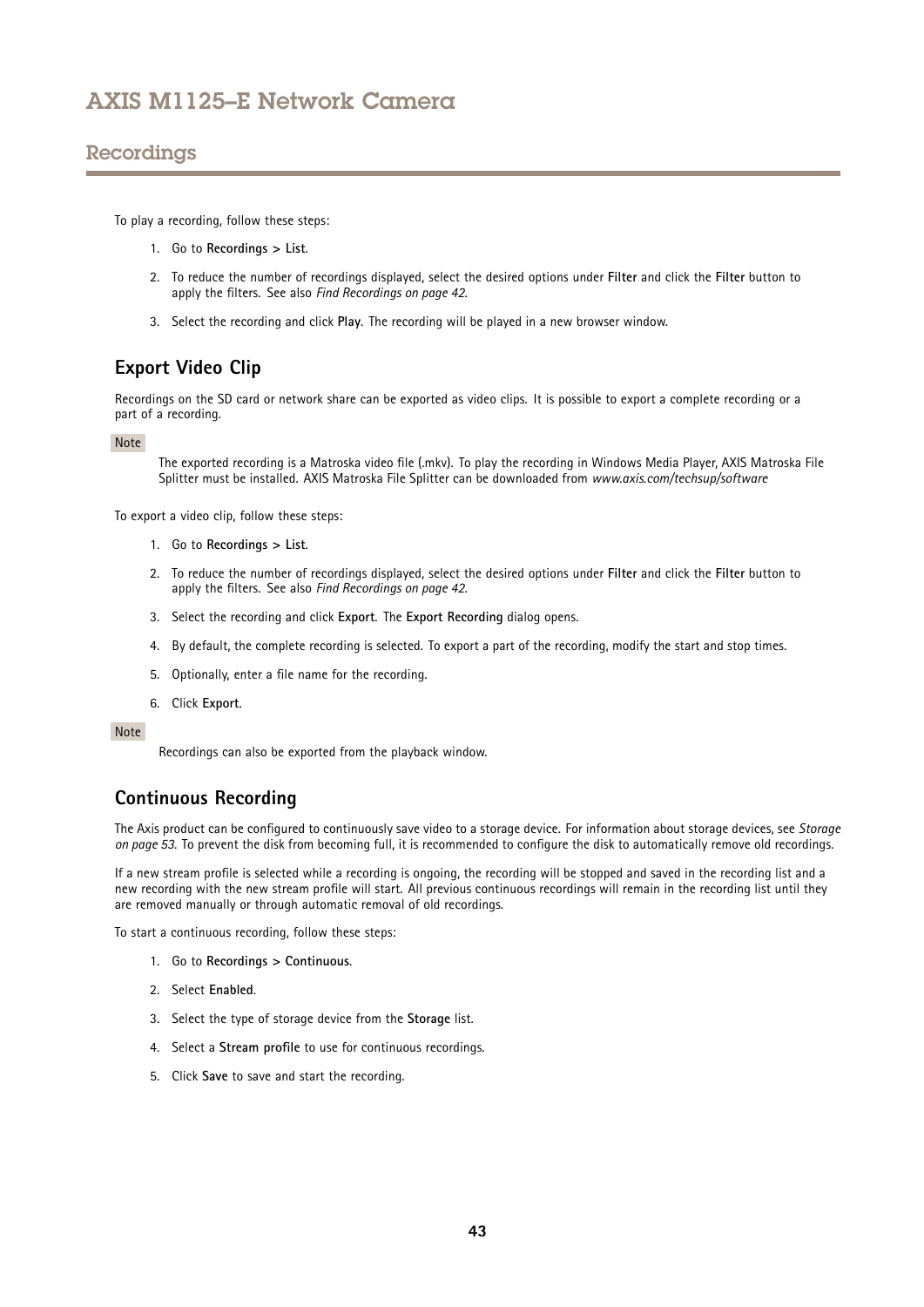## <span id="page-43-0"></span>Languages

## Languages

Multiple languages can be installed in the Axis product. All web pages including the online help will be displayed in the selected language. To switch languages, go to **Setup** <sup>&</sup>gt; **Languages** and first upload the new language file. Browse and locate the file and click the **Upload Language** button. Select the new language from the list and click Save.

### Note

- Resetting the product to factory default settings will erase any uploaded language files and reset the product language to English.
- Clicking the **Restore** button on the Maintenance page will not affect the language.
- A firmware upgrade will not affect the language used. However if you have uploaded <sup>a</sup> new language to the product and later upgrade the firmware, it may happen that the translation no longer matches the product's web pages. In this case, upload an updated language file.
- A language already installed in the product will be replaced when <sup>a</sup> current or <sup>a</sup> later version of the language file is uploaded.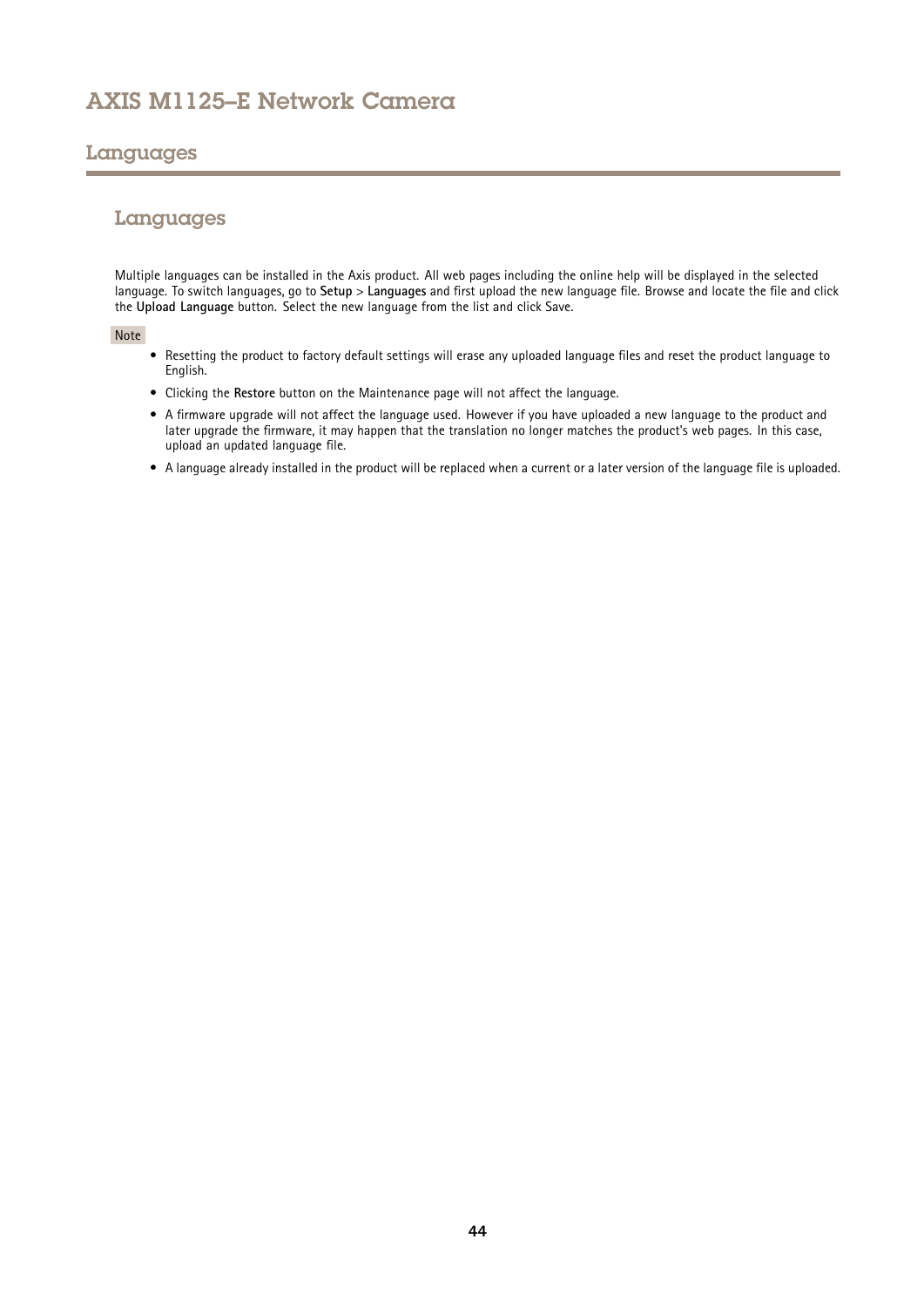## <span id="page-44-0"></span>System Options

## System Options

## **Security**

### **Users**

User access control is enabled by default and can be configured under **System Options <sup>&</sup>gt; Security <sup>&</sup>gt; Users**. An administrator can set up other users by giving them user names and passwords. It is also possible to allow anonymous viewer login, which means that anybody may access the Live View page.

The user list displays authorized users and user groups (access levels):

**Viewer -** Access to the Live View page

**Operator -** Access to the Live View page and to all settings except System Options

**Administrator -** Unrestricted access to all settings; can add, modify and remove other users.

Under **HTTP/RTSP Password Settings**, select the type of password to allow. You may need to allow unencrypted passwords if there are viewing clients that do not support encryption, or if you upgraded the firmware and existing clients support encryption but need to log in again and be configured to use this functionality.

Under **User Settings**, select the **Enable anonymous viewer login** option to allow anonymous users access to the Live View page.

Select the **Enable anonymous PTZ control login** to allow anonymous users access to the PTZ controls.

Deselect the **Enable Basic Setup** option to hide the Basic Setup menu. Basic Setup provides quick access to settings that should be made before using the Axis product.

### **ONVIF**

ONVIF (Open Network Video Interface Forum) is <sup>a</sup> global interface standard that makes it easier for end users, integrators, consultants, and manufacturers to take advantage of the possibilities offered by network video technology. ONVIF enables interoperability between different vendor products, increased flexibility, reduced cost and future-proof systems.

By creating <sup>a</sup> user you automatically enable ONVIF communication. Use the user name and password with all ONVIF communication with the product. For more information see *www.onvif.org*

### **IP Address Filter**

IP address filtering is enabled on the **System Options <sup>&</sup>gt; Security <sup>&</sup>gt; IP Address Filter** page. Once enabled, the listed IP address are allowed or denied access to the Axis product. Select **Allow** or **Deny** from the list and click **Apply** to enable IP address filtering.

The administrator can add up to <sup>256</sup> IP address entries to the list (a single entry can contain multiple IP addresses).

### **HTTPS**

HTTPS (HyperText Transfer Protocol over Secure Socket Layer, or HTTP over SSL) is <sup>a</sup> web protocol providing encrypted browsing. HTTPS can also be used by users and clients to verify that the correct device is being accessed. The security level provided by HTTPS is considered adequate for most commercial exchanges.

The Axis product can be configured to require HTTPS when users from different user groups (administrator, operator, viewer) log in.

To use HTTPS, an HTTPS certificate must first be installed. Go to **System Options <sup>&</sup>gt; Security <sup>&</sup>gt; Certificates** to install and manage certificates. See *[Certificates](#page-45-0) on page [46](#page-45-0)*.

To enable HTTPS on the Axis product:

1. Go to **System Options <sup>&</sup>gt; Security <sup>&</sup>gt; HTTPS**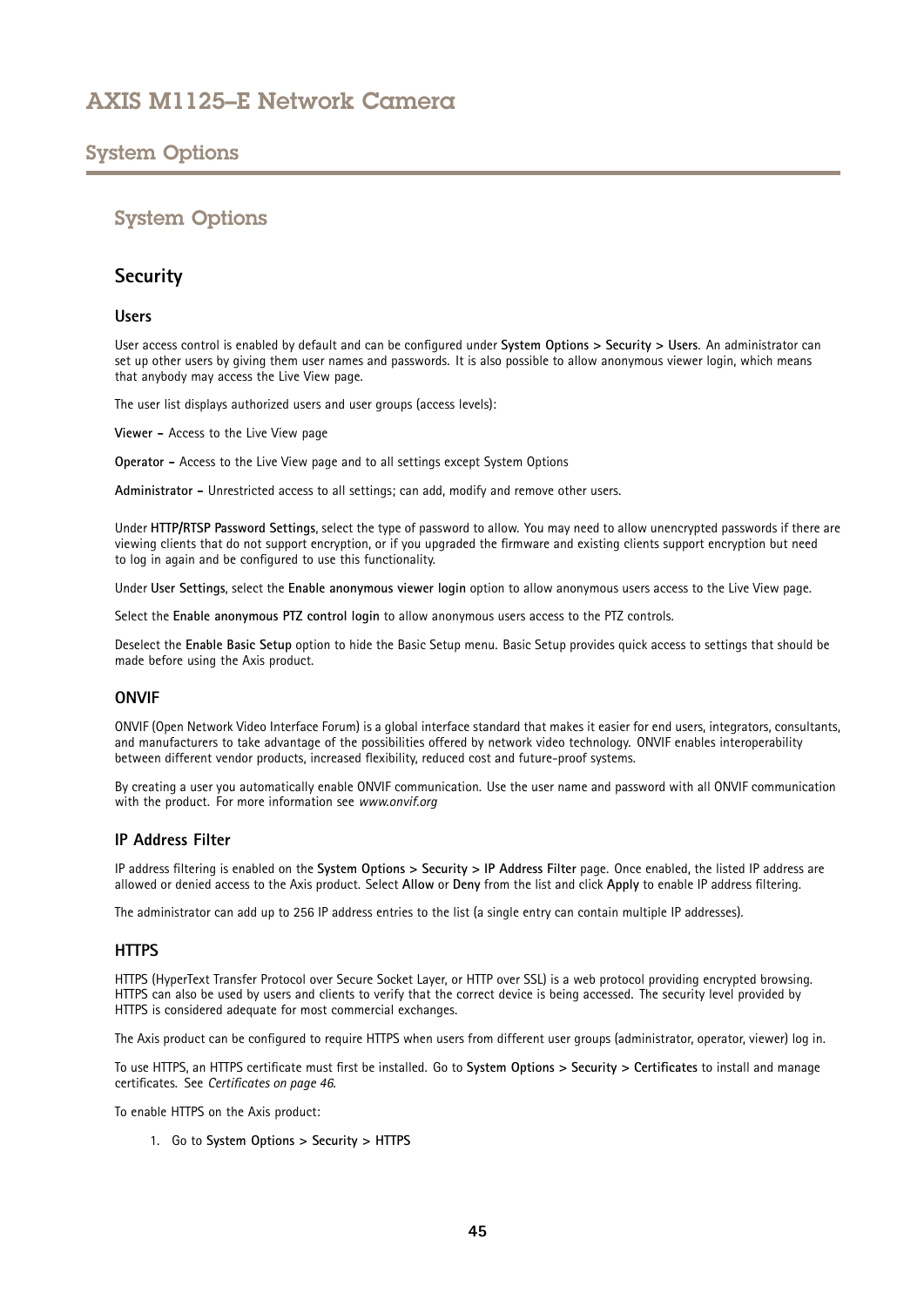# <span id="page-45-0"></span>System Options

- 2. Select an HTTPS certificate from the list of installed certificates.
- 3. Optionally, click **Ciphers** and select the encryption algorithms to use for SSL.
- 4. Set the **HTTPS Connection Policy** for the different user groups.
- 5. Click **Save** to enable the settings.

To access the Axis product via the desired protocol, in the address field in <sup>a</sup> browser, enter https:// for the HTTPS protocol and http:// for the HTTP protocol.

The HTTPS port can be changed on the **System Options <sup>&</sup>gt; Network <sup>&</sup>gt; TCP/IP <sup>&</sup>gt; Advanced** page.

### **IEEE 802.1X**

IEEE 802.1X is <sup>a</sup> standard for port-based Network Admission Control providing secure authentication of wired and wireless network devices. IEEE 802.1X is based on EAP (Extensible Authentication Protocol).

To access <sup>a</sup> network protected by IEEE 802.1X, devices must be authenticated. The authentication is performed by an authentication server, typically <sup>a</sup> **RADIUS server**, examples of which are FreeRADIUS and Microsoft Internet Authentication Service.

In Axis implementation, the Axis product and the authentication server identify themselves with digital certificates using EAP-TLS (Extensible Authentication Protocol - Transport Layer Security). The certificates are provided by <sup>a</sup> **Certification Authority** (CA). You need:

- <sup>a</sup> CA certificate to authenticate the authentication server.
- <sup>a</sup> CA-signed client certificate to authenticate the Axis product.

To create and install certificates, go to **System Options <sup>&</sup>gt; Security <sup>&</sup>gt; Certificates**. See *Certificates on page 46*. Many CA certificates are preinstalled.

To allow the product to access <sup>a</sup> network protected by IEEE 802.1X:

- 1. Go to **System Options <sup>&</sup>gt; Security <sup>&</sup>gt; IEEE 802.1X**.
- 2. Select <sup>a</sup> **CA Certificate** and <sup>a</sup> **Client Certificate** from the lists of installed certificates.
- 3. Under **Settings**, select the EAPOL version and provide the EAP identity associated with the client certificate.
- 4. Check the box to enable IEEE 802.1X and click **Save**.

#### Note

For authentication to work properly, the date and time settings in the Axis product should be synchronized with an NTP server. See *[Date](#page-46-0) & Time on page [47](#page-46-0)*.

### **Certificates**

Certificates are used to authenticate devices on <sup>a</sup> network. Typical applications include encrypted web browsing (HTTPS), network protection via IEEE 802.1X and secure upload of images and notification messages for example via email. Two types of certificates can be used with the Axis product:

**Server/Client certificates -** To authenticate the Axis product.

**CA certificates -** To authenticate peer certificates, for example the certificate of an authentication server in case the Axis product is connected to an IEEE 802.1X protected network.

#### Note

Installed certificates, except preinstalled CA certificates, will be deleted if the product is reset to factory default. Preinstalled CA certificates that have been deleted will be reinstalled.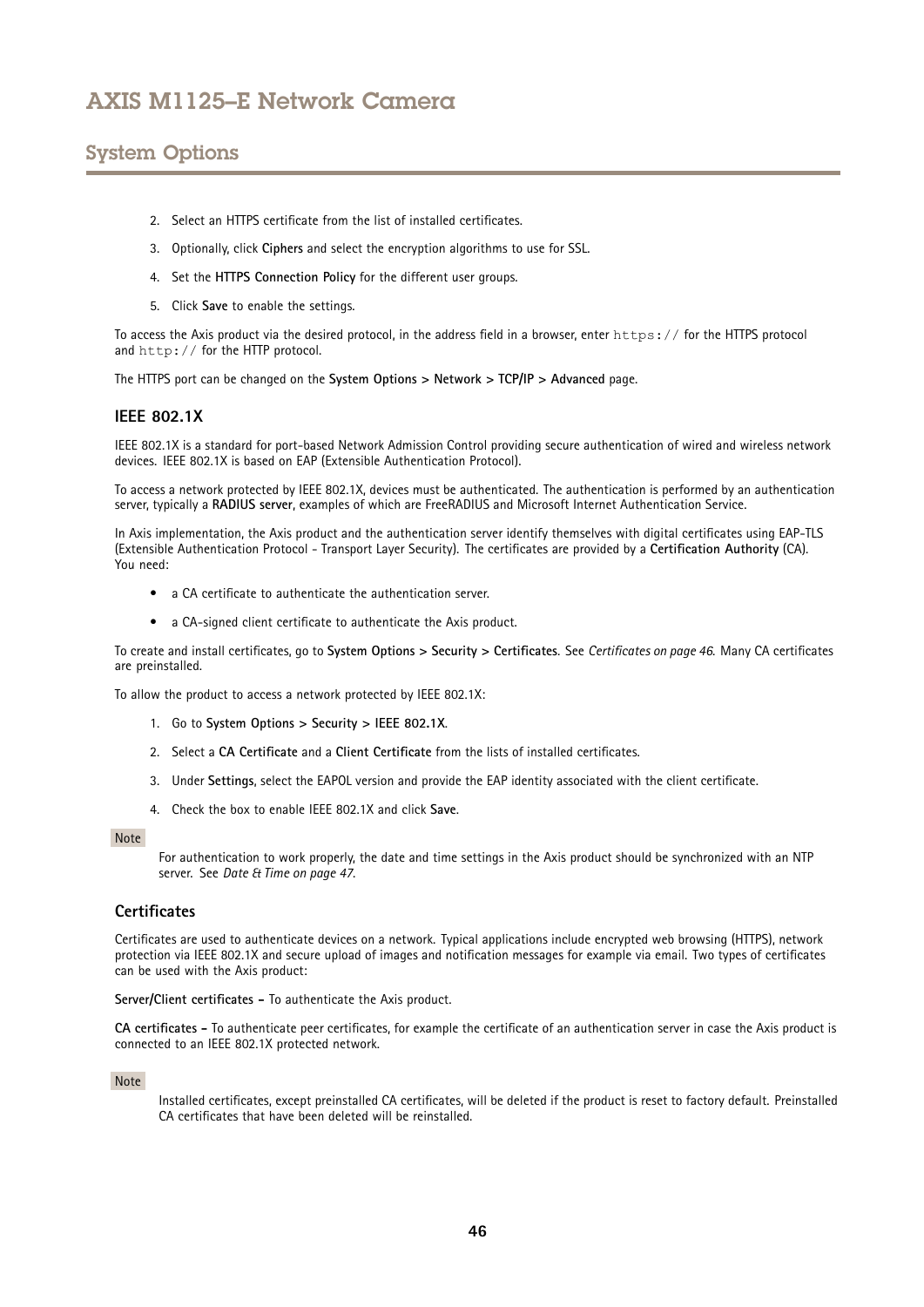# <span id="page-46-0"></span>System Options

A **Server/Client** certificate can be self-signed or issued by <sup>a</sup> Certificate Authority (CA). A self-signed certificate offers limited protection and can be used before <sup>a</sup> CA-issued certificate has been obtained.

To install <sup>a</sup> self-signed certificate:

- 1. Go to **Setup <sup>&</sup>gt; System Options <sup>&</sup>gt; Security <sup>&</sup>gt; Certificates**.
- 2. Click **Create self-signed certificate** and provide the requested information.

To create and install <sup>a</sup> CA-signed certificate:

- 1. Create <sup>a</sup> self-signed certificate as described above.
- 2. Go to **Setup <sup>&</sup>gt; System Options <sup>&</sup>gt; Security <sup>&</sup>gt; Certificates**.
- 3. Click **Create certificate signing request** and provide the requested information.
- 4. Copy the PEM-formatted request and send to the CA of your choice.
- 5. When the signed certificate is returned, click **Install certificate** and upload the certificate.

Server/Client certificates can be installed as **Certificate from signing request** or as **Certificate and private key**. Select **Certificate and private key** if the private key is to be upload as <sup>a</sup> separate file or if the certificate is in PKCS#12 format.

The Axis product is shipped with several preinstalled **CA certificates**. If required, additional CA certificates can be installed:

- 1. Go to **Setup <sup>&</sup>gt; System Options <sup>&</sup>gt; Security <sup>&</sup>gt; Certificates**.
- 2. Click **Install certificate** and upload the certificate.

## **Date & Time**

The Axis product's date and time settings are configured under **System Options <sup>&</sup>gt; Date & Time**.

**Current Server Time** displays the current date and time (24h clock). The time can be displayed in 12h clock in the text overlay (see below).

To change the date and time settings, select the preferred **Time mode** under **New Server Time**:

- • **Synchronize with computer time** – Sets date and time according to the computer's clock. With this option, date and time are set once and will not be updated automatically.
- • **Synchronize with NTP Server** – Obtains date and time from an NTP server. With this option, date and time settings are updated continuously. For information on NTP settings, see *NTP [Configuration](#page-49-0) on page [50](#page-49-0)*.

If using <sup>a</sup> host name for the NTP server, <sup>a</sup> DNS server must be configured. See *DNS [Configuration](#page-48-0) on page [49](#page-48-0)*.

• **Set manually** – Allows you to manually set date and time.

If using an NTP server, select your **Time zone** from the drop-down list. If required, check **Automatically adjust for daylight saving time changes**.

The **Date & Time Format Used in Images** is the date and time format displayed as <sup>a</sup> text overlay in the video stream. Use the

predefined formats or see *File Naming & Date/Time Formats* in the online help for information on how to create custom date and time formats. To include date and time in the overlay text, go to **Video** and select **Include date** and **Include time**.

### **Network**

### **Basic TCP/IP Settings**

The Axis product supports IP version 4 and IP version 6. Both versions can be enabled simultaneously, and at least one version must always be enabled.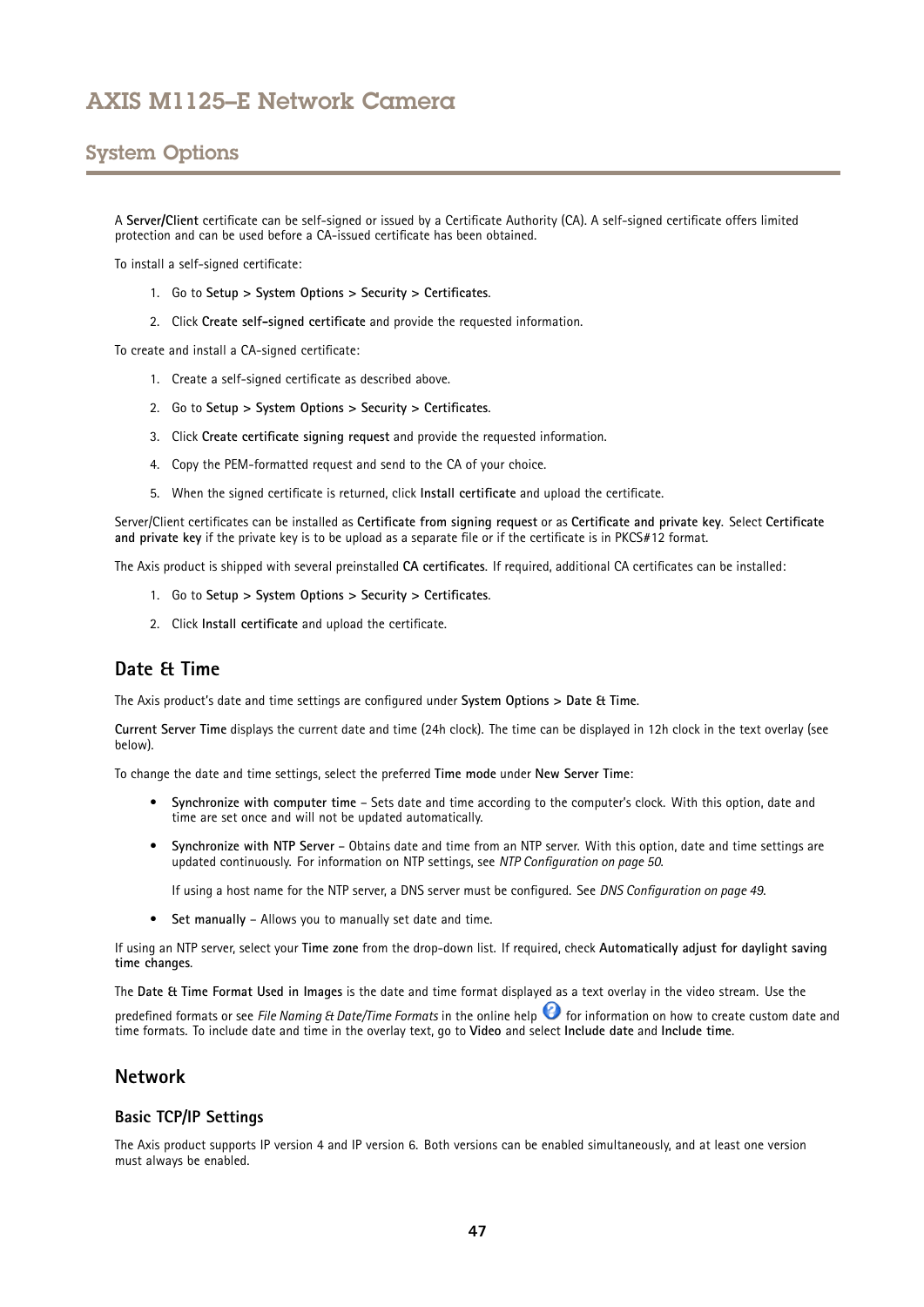## <span id="page-47-0"></span>System Options

#### **IPv4 Address Configuration**

By default, the Axis product is set to use IPv4 (IP version 4) and to obtain the IP address automatically via DHCP. The IPv4 settings are configured under **System Options <sup>&</sup>gt; Network <sup>&</sup>gt; TCP/IP <sup>&</sup>gt; Basic**.

DHCP (Dynamic Host Configuration Protocol) allows network administrators to centrally manage and automate the assignment of IP addresses. DHCP should only be enabled if using dynamic IP address notification, or if the DHCP can update <sup>a</sup> DNS server. It is then possible to access the Axis product by name (host name).

If DHCP is enabled and the product cannot be accessed, run AXIS IP Utility to search the network for connected Axis products, or reset the product to the factory default settings (see *[page](#page-55-0) [56](#page-55-0)*) and then perform the installation again.

To use <sup>a</sup> static IP address, check **Use the following IP address** and specify the IP address, subnet mask and default router.

#### **IPv6 Address Configuration**

If IPv6 (IP version 6) is enabled, the Axis product will receive an IP address according to the configuration in the network router.

To enable IPv6, go to **System Options <sup>&</sup>gt; Network <sup>&</sup>gt; TCP/IP <sup>&</sup>gt; Basic**. Other settings for IPv6 should be configured in the network router.

#### **ARP/Ping**

The product's IP address can be assigned using ARP and Ping. For instructions, see *Assign IP Address Using ARP/Ping on page <sup>48</sup>*.

The ARP/Ping service is enabled by default but is automatically disabled two minutes after the product is started, or as soon as an IP address is assigned. To re-assign IP address using ARP/Ping, the product must be restarted to enable ARP/Ping for an additional two minutes.

To disable the service, go to System Options > Network > TCP/IP > Basic and clear the option Enable ARP/Ping setting of IP address.

Pinging the product is still possible when the service is disabled.

#### **Assign IP Address Using ARP/Ping**

The product's IP address can be assigned using ARP/Ping. The command must be issued within <sup>2</sup> minutes of connecting power.

- 1. Acquire <sup>a</sup> free static IP address on the same network segment as the computer.
- 2. Locate the serial number (S/N) on the product label.
- 3. Open <sup>a</sup> command prompt and enter the following commands:

#### **Linux/Unix syntax**

```
arp -s <IP address> <serial number> temp
ping -s 408 <IP address>
```
#### **Linux/Unix example**

arp -s 192.168.0.125 00:40:8c:18:10:00 temp ping -s 408 192.168.0.125

**Windows syntax** (this may require that you run the command prompt as an administrator)

arp -s <IP address> <serial number> ping -l 408 -t <IP address>

**Windows example** (this may require that you run the command prompt as an administrator)

arp -s 192.168.0.125 00-40-8c-18-10-00 ping -l 408 -t 192.168.0.125

4. Check that the network cable is connected and then restart the product by disconnecting and reconnecting power.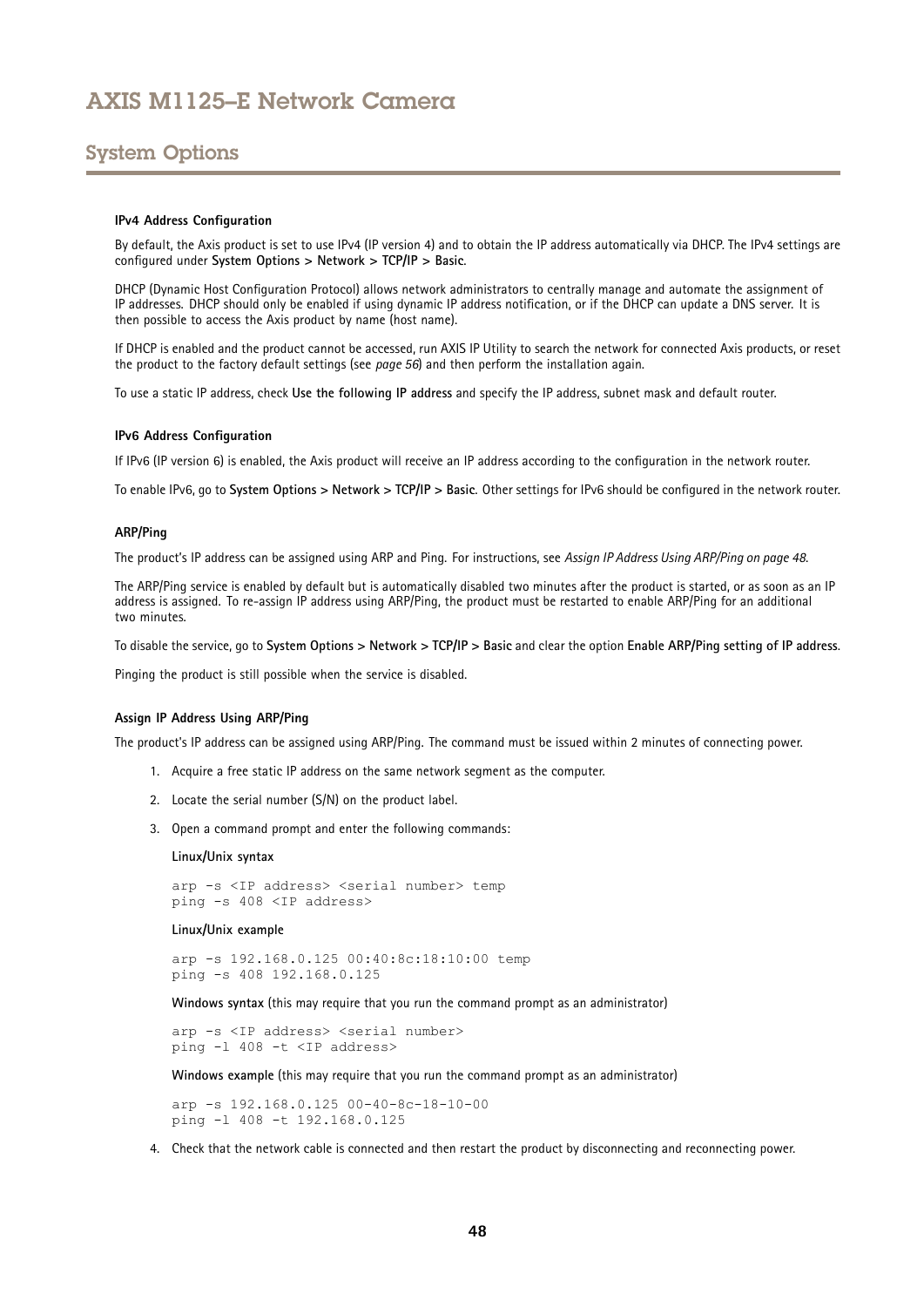# <span id="page-48-0"></span>System Options

- 5. Close the command prompt when the product responds with Reply from 192.168.0.125:... or similar.
- 6. Open <sup>a</sup> browser and type http://<IP address> in the Location/Address field.

For other methods of assigning the IP address, see the document *Assign an IP Address and Access the Video Stream* on Axis Support web at *www.axis.com/techsup*

### Note

- To open <sup>a</sup> command prompt in Windows, open the **Start menu** and type cmd in the **Run/Search** field.
- To use the ARP command in Windows 8/Windows 7/Windows Vista, right-click the command prompt icon and select **Run as administrator**.
- To open <sup>a</sup> command prompt in Mac OS X, open the **Terminal utility** from **Application <sup>&</sup>gt; Utilities**.

#### **AXIS Video Hosting System (AVHS)**

AVHS used in conjunction with an AVHS service, provides easy and secure Internet access to live and recorded video accessible from any location. For more information and help to find <sup>a</sup> local AVHS Service Provider go to www.axis.com/hosting

The AVHS settings are configured under **System Options <sup>&</sup>gt; Network <sup>&</sup>gt; TCP IP <sup>&</sup>gt; Basic**. The possibility to connect to an AVHS service is enabled by default. To disable, clear the **Enable AVHS** box.

**One-click enabled -** Press and hold the product's control button (see *[Hardware](#page-6-0) Overview on page [7](#page-6-0)* ) for about <sup>3</sup> seconds to connect to an AVHS service over the Internet. Once registered, **Always** will be enabled and the Axis product stays connected to the AVHS service. If the product is not registered within 24 hours from when the button is pressed, the product will disconnect from the AVHS service.

**Always -** The Axis product will constantly attempt to connect to the AVHS service over the Internet. Once registered the product will stay connected to the service. This option can be used when the product is already installed and it is not convenient to use the one-click installation.

### **AXIS Internet Dynamic DNS Service**

AXIS Internet Dynamic DNS Service assigns <sup>a</sup> host name for easy access to the product. For more information, see *www.axiscam.net*

To register the Axis product with AXIS Internet Dynamic DNS Service, go to **System Options <sup>&</sup>gt; Network <sup>&</sup>gt; TCP/IP <sup>&</sup>gt; Basic**. Under **Services**, click the AXIS Internet Dynamic DNS Service **Settings** button (requires access to the Internet). The domain name currently registered at AXIS Internet Dynamic DNS service for the product can at any time be removed.

#### Note

AXIS Internet Dynamic DNS Service requires IPv4.

### **Advanced TCP/IP Settings**

#### **DNS Configuration**

DNS (Domain Name Service) provides the translation of host names to IP addresses. The DNS settings are configured under **System Options <sup>&</sup>gt; Network <sup>&</sup>gt; TCP/IP <sup>&</sup>gt; Advanced**.

Select **Obtain DNS server address via DHCP** to use the DNS settings provided by the DHCP server.

To make manual settings, select **Use the following DNS server address** and specify the following:

**Domain name -** Enter the domain(s) to search for the host name used by the Axis product. Multiple domains can be separated by semicolons. The host name is always the first part of <sup>a</sup> fully qualified domain name, for example, myserver is the host name in the fully qualified domain name myserver.mycompany.com where mycompany.com is the domain name.

**Primary/Secondary DNS server -** Enter the IP addresses of the primary and secondary DNS servers. The secondary DNS server is optional and will be used if the primary is unavailable.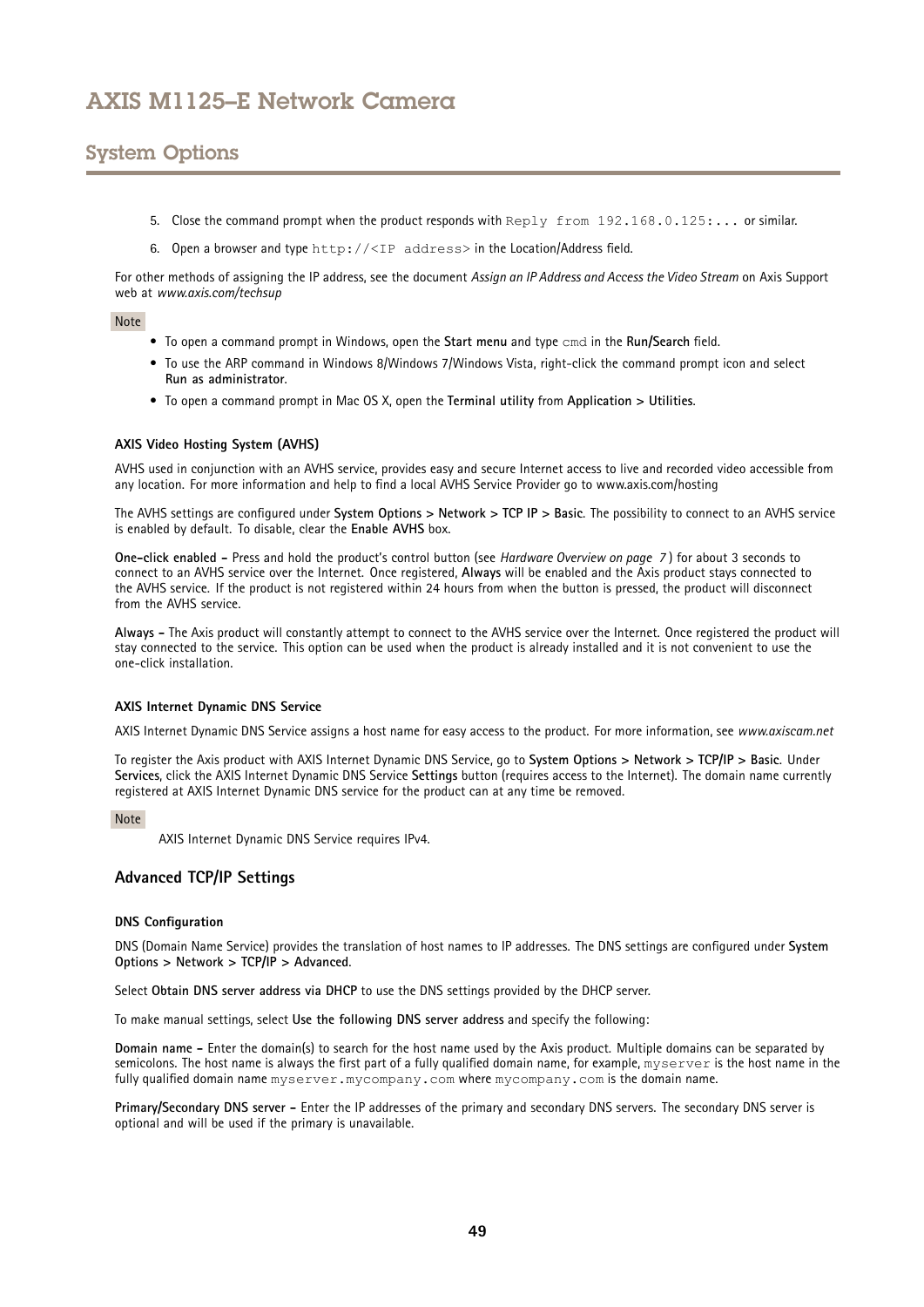# <span id="page-49-0"></span>System Options

### **NTP Configuration**

NTP (Network Time Protocol) is used to synchronize the clock times of devices in <sup>a</sup> network. The NTP settings are configured under **System Options <sup>&</sup>gt; Network <sup>&</sup>gt; TCP/IP <sup>&</sup>gt; Advanced**.

Select **Obtain NTP server address via DHCP** to use the NTP settings provided by the DHCP server.

To make manual settings, select **Use the following NTP server address** and enter the host name or IP address of the NTP server.

#### **Host Name Configuration**

The Axis product can be accessed using <sup>a</sup> host name instead of an IP address. The host name is usually the same as the assigned DNS name. The host name is configured under **System Options <sup>&</sup>gt; Network <sup>&</sup>gt; TCP/IP <sup>&</sup>gt; Advanced**.

Select **Obtain host name via IPv4 DHCP** to use host name provided by the DHCP server running on IPv4.

Select **Use the host name** to set the host name manually.

Select **Enable dynamic DNS updates** to dynamically update local DNS servers whenever the Axis product's IP address changes. For more information, see the online help  $\bullet$ .

#### **Link-Local IPv4 Address**

**Link-Local Address** is enabled by default and assigns the Axis product an additional IP address which can be used to access the product from other hosts on the same segment on the local network. The product can have <sup>a</sup> Link-Local IP and <sup>a</sup> static or DHCP-supplied IP address at the same time.

This function can be disabled under **System Options <sup>&</sup>gt; Network <sup>&</sup>gt; TCP/IP <sup>&</sup>gt; Advanced**.

#### **HTTP**

The HTTP port used by the Axis product can be changed under **System Options <sup>&</sup>gt; Network <sup>&</sup>gt; TCP/IP <sup>&</sup>gt; Advanced**. In addition to the default setting, which is 80, any port in the range 1024–65535 can be used.

#### **HTTPS**

The HTTPS port used by the Axis product can be changed under **System Options <sup>&</sup>gt; Network <sup>&</sup>gt; TCP/IP <sup>&</sup>gt; Advanced**. In addition to the default setting, which is 443, any port in the range 1024–65535 can be used.

To enable HTTPS, go to **System Options <sup>&</sup>gt; Security <sup>&</sup>gt; HTTPS**. For more information, see *[HTTPS](#page-44-0) on page [45](#page-44-0)*.

#### **NAT traversal (port mapping) for IPv4**

A network router allows devices on <sup>a</sup> private network (LAN) to share <sup>a</sup> single connection to the Internet. This is done by forwarding network traffic from the private network to the "outside", that is, the Internet. Security on the private network (LAN) is increased since most routers are pre-configured to stop attempts to access the private network (LAN) from the public network (Internet).

Use **NAT traversal** when the Axis product is located on an intranet (LAN) and you wish to make it available from the other (WAN) side of <sup>a</sup> NAT router. With NAT traversal properly configured, all HTTP traffic to an external HTTP port in the NAT router is forwarded to the product.

NAT traversal is configured under **System Options <sup>&</sup>gt; Network <sup>&</sup>gt; TCP/IP <sup>&</sup>gt; Advanced**.

Note

- For NAT traversal to work, this must be supported by the router. The router must also support  $\mathsf{UPnP}^{\mathsf{TM}}$ .
- In this context, router refers to any network routing device such as <sup>a</sup> NAT router, Network router, Internet Gateway, Broadband router, Broadband sharing device, or <sup>a</sup> software such as <sup>a</sup> firewall.

**Enable/Disable -** When enabled, the Axis product attempts to configure port mapping in <sup>a</sup> NAT router on your network, using UPnPTM. Note that UPnPTM must be enabled in the product (see **System Options <sup>&</sup>gt; Network <sup>&</sup>gt; UPnP**).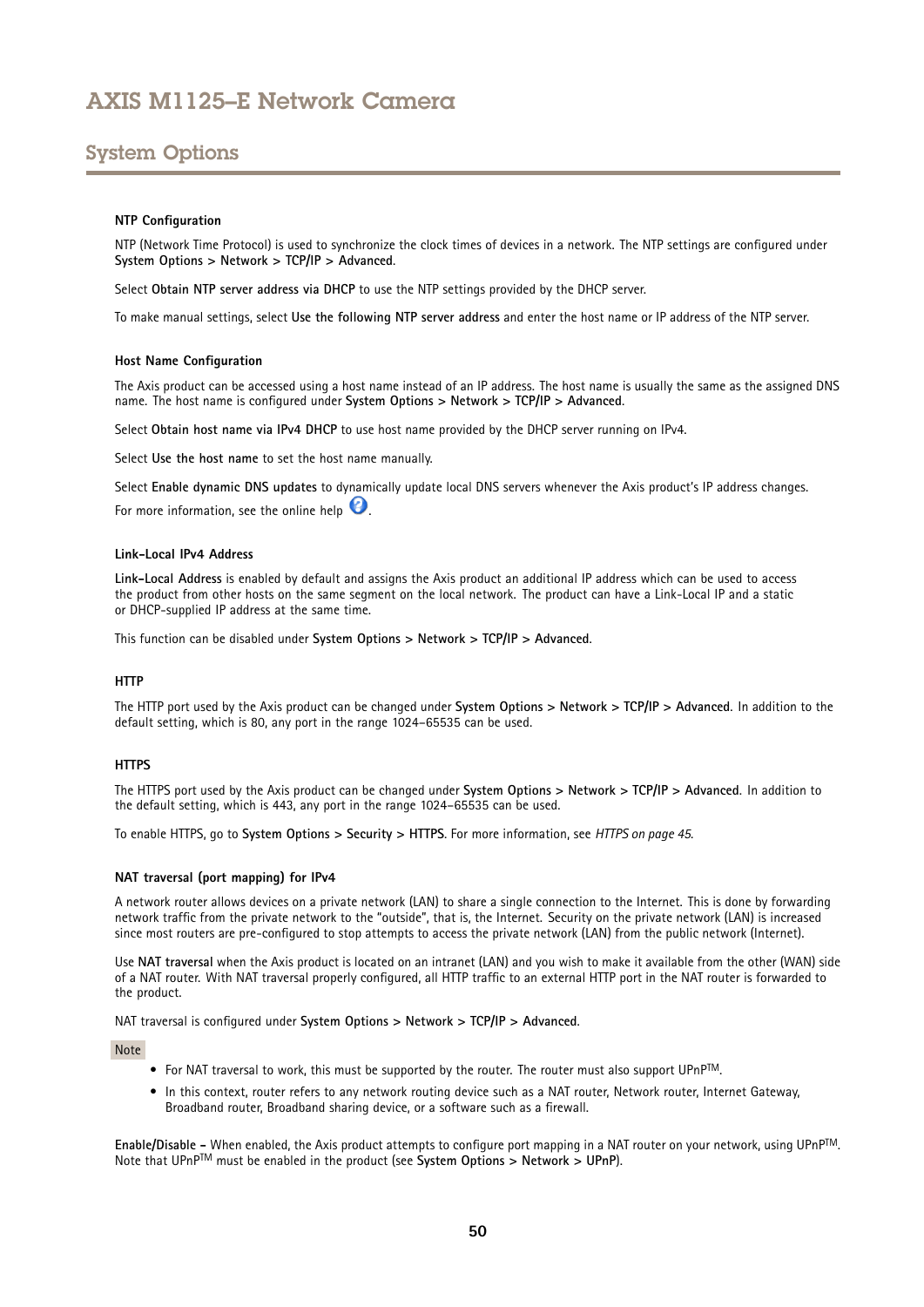# System Options

**Use manually selected NAT router -** Select this option to manually select <sup>a</sup> NAT router and enter the IP address for the router in the field. If no router is specified, the product automatically searches for NAT routers on your network. If more than one router is found, the default router is selected.

**Alternative HTTP port -** Select this option to manually define an external HTTP port. Enter <sup>a</sup> port in the range 1024–65535. If the port field is empty or contains the default setting, which is 0, <sup>a</sup> port number is automatically selected when enabling NAT traversal.

### Note

- An alternative HTTP port can be used or be active even if NAT traversal is disabled. This is useful if your NAT router does not support UPnP and you need to manually configure port forwarding in the NAT router.
- If you attempt to manually enter <sup>a</sup> port that is already in use, another available port is automatically selected.
- When the port is selected automatically it is displayed in this field. To change this, enter <sup>a</sup> new port number and click **Save**.

#### **FTP**

The FTP server running in the Axis product enables upload of new firmware, user applications, etc. The FTP server can be disabled under **System Options <sup>&</sup>gt; Network <sup>&</sup>gt; TCP/IP <sup>&</sup>gt; Advanced**.

#### Note

This FTP server has nothing to do with the product's ability to transfer images via FTP to other locations and servers.

#### **RTSP**

The RTSP server running in the Axis product allows <sup>a</sup> connecting client to start an H.264 stream. The RTSP port number can be changed under **System Options <sup>&</sup>gt; Network <sup>&</sup>gt; TCP/IP <sup>&</sup>gt; Advanced**. The default port is 554.

#### Note

H.264 video streams will not be available if the RTSP server is disabled.

### **SOCKS**

SOCKS is <sup>a</sup> networking proxy protocol. The Axis product can be configured to use <sup>a</sup> SOCKS server to reach networks on the other side of <sup>a</sup> firewall or proxy server. This functionality is useful if the Axis product is located on <sup>a</sup> local network behind <sup>a</sup> firewall, and notifications, uploads, alarms, etc need to be sent to <sup>a</sup> destination outside the local network (for example the Internet).

SOCKS is configured under **System Options <sup>&</sup>gt; Network <sup>&</sup>gt; SOCKS**. For more information, see the online help .

### **QoS (Quality of Service)**

QoS (Quality of Service) guarantees <sup>a</sup> certain level of <sup>a</sup> specified resource to selected traffic on <sup>a</sup> network. A QoS-aware network prioritizes network traffic and provides <sup>a</sup> greater network reliability by controlling the amount of bandwidth an application may use.

The QoS settings are configured under **System Options <sup>&</sup>gt; Network <sup>&</sup>gt; QoS**. Using DSCP (Differentiated Services Codepoint) values, the Axis product can mark different types of traffic.

### **SNMP**

The Simple Network Management Protocol (SNMP) allows remote management of network devices. An SNMP community is the group of devices and management station running SNMP. Community names are used to identify groups.

AXIS Video MIB (Management Information Base) for video hardware can be used to monitor Axis-specific, hardware-related issues that may need administrative attention. For more information about AXIS Video MIB and to download MIB files, go to *www.axis.com/techsup*

To enable and configure SNMP in the Axis product, go to the **System Options <sup>&</sup>gt; Network <sup>&</sup>gt; SNMP** page.

Depending on the level of security required, select the version on SNMP to use.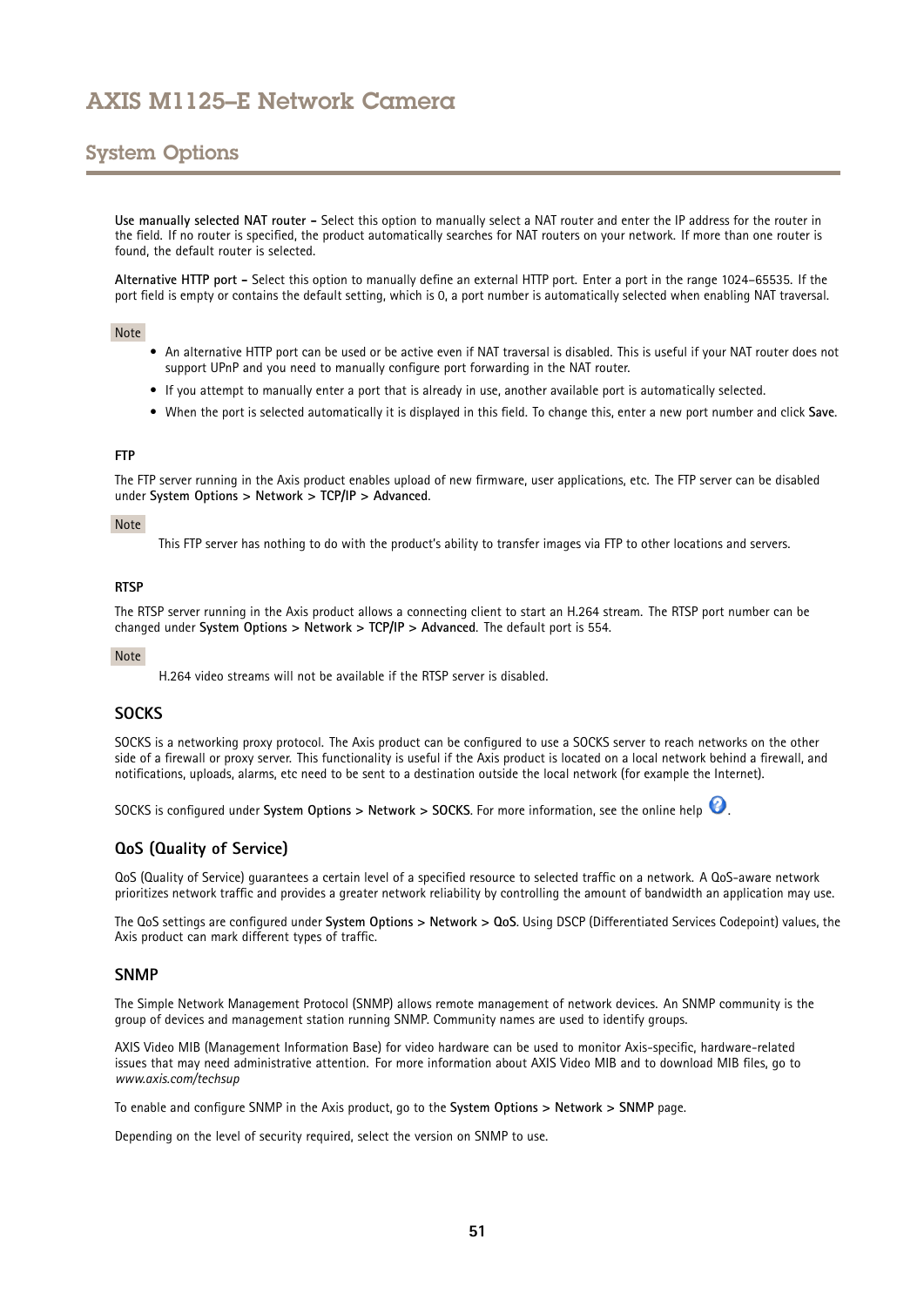## System Options

Traps are used by the Axis product to send messages to <sup>a</sup> management system on important events and status changes. Check **Enable traps** and enter the IP address where the trap message should be sent and the **Trap community** that should receive the message.

#### Note

If HTTPS is enabled, SNMP v1 and SNMP v2c should be disabled.

**Traps for SNMP v1/v2** are used by the Axis product to send messages to <sup>a</sup> management system on important events and status changes. Check **Enable traps** and enter the IP address where the trap message should be sent and the **Trap community** that should receive the message.

The following traps are available:

- Cold start
- Warm start
- Link up
- Authentication failed

#### Note

All AXIS Video MIB traps are enabled when SNMP v1/v2c traps are enabled. It is not possible to turn on or off specific traps.

**SNMP v3** provides encryption and secure passwords. To use traps with SNMP v3, an SNMP v3 management application is required.

To use SNMP v3, HTTPS must be enabled, see *[HTTPS](#page-44-0) on page [45](#page-44-0)*. To enable SNMP v3, check the box and provide the initial user password.

#### Note

The initial password can only be set once. If the password is lost, the Axis product must be reset to factory default, see *Reset to Factory Default [Settings](#page-55-0) on page [56](#page-55-0)*.

### **UPnPTM**

The Axis product includes support for UPnP™. UPnP™ is enabled by default and the product is automatically detected by operating systems and clients that support this protocol.

UPnPTM can be disabled under **System Options <sup>&</sup>gt; Network <sup>&</sup>gt; UPnP**

### **RTP/H.264**

The RTP port range and multicast settings are configured under **System Options <sup>&</sup>gt; Network <sup>&</sup>gt; RTP**.

The RTP port range defines the range of ports from which the video ports are automatically selected. For multicast streams, only certain IP addresses and port numbers should be used.

Select **Always Multicast Video** to start multicast streaming without opening an RTSP session.

#### **Bonjour**

The Axis product includes support for Bonjour. Bonjour is enabled by default and the product is automatically detected by operating systems and clients that support this protocol.

Bonjour can be disabled under **System Options <sup>&</sup>gt; Network <sup>&</sup>gt; Bonjour**.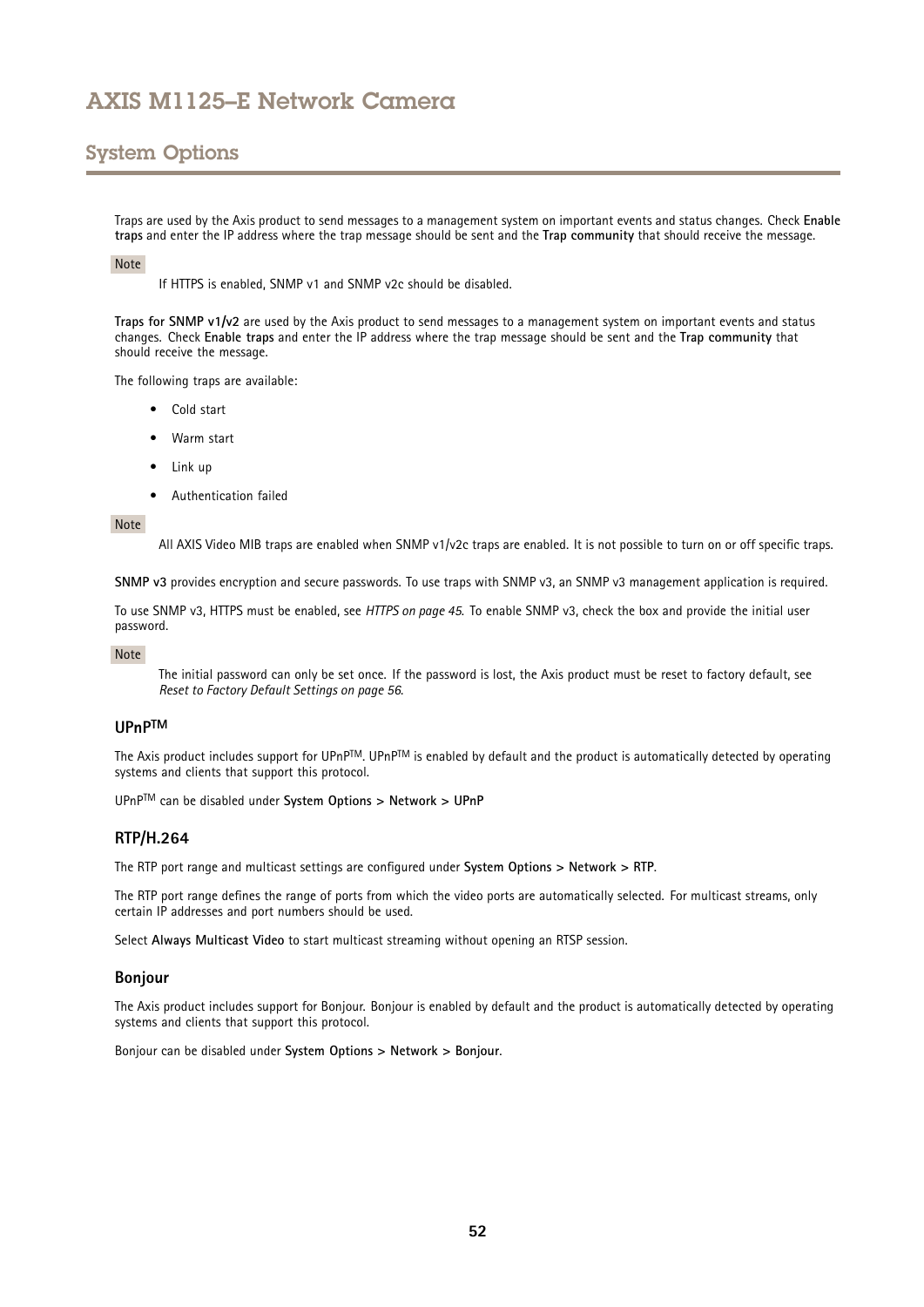## <span id="page-52-0"></span>System Options

## **Storage**

### **SD Card**

### *NOTICE*

To prevent data corruption, the SD card should be unmounted before removal.

### Note

For SD card recommendations see *www.axis.com*

The Axis product supports microSD/microSDHC/microSDXC cards.

The following SD card file systems are supported:

- **ext4** recommended due to its resilience against data loss if the card is ejected or if there is abrupt power loss. To access data stored on the card from the Windows operating system, <sup>a</sup> third-party ext4 driver or application is required.
- •**vFAT** – supported by most operating systems for personal computers.

The SD card is managed on the **System Options <sup>&</sup>gt; Storage** page. Click **SD Card** to open **Storage Management**.

If the card's status shows as failed, click **Check disk** to see if the problem can be found and then try **Repair**. This option is only available for SD cards with ext4. For SD cards with vFAT, use <sup>a</sup> card reader or computer to troubleshoot the card.

To avoid filling the card, it is recommended to remove recordings continuously. Under **General Settings**, select **Remove recordings older than** and select the number of days or weeks.

To stop writing to the card and protect recordings from being removed, select **Lock** under **General Settings**.

#### **Mount and Unmount SD Card**

### *NOTICE*

To prevent corruption of recordings, the SD card should always be unmounted before it is ejected.

The SD card is automatically mounted when the card is inserted into the Axis product or when the product is started. A manual mount is only required if the card has been unmounted and not ejected and re-inserted.

To unmount the SD card:

- 1. Open the Axis product's webpages and go to **Setup <sup>&</sup>gt; System Options <sup>&</sup>gt; Storage**.
- 2. Click **SD Card**.
- 3. Click **Unmount**.
- 4. The card can now be removed.

### **Format SD Card**

### *NOTICE*

Formatting the SD card will remove all data and recordings stored on the card.

The Axis product can be configured to automatically format SD cards that are inserted into the product. If autoformat is enabled and an SD card is inserted, the product will check if the SD card has the ext4 file system. If the card has <sup>a</sup> different file system, the card will automatically be formatted to ext4.

#### Important

If autoformat is enabled, only use new or empty SD cards. Any data stored on the card will be lost when the card is inserted into the Axis product.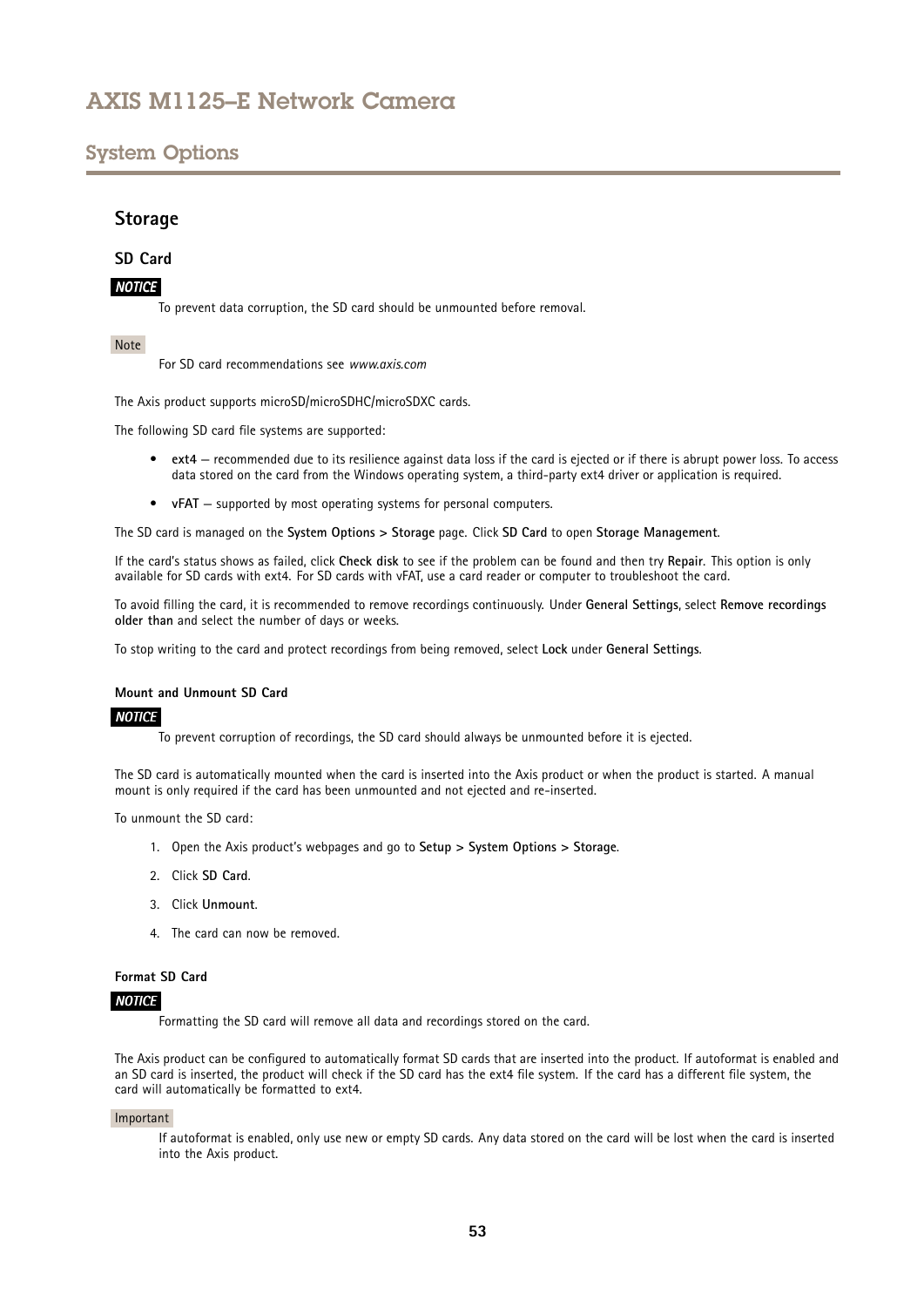# <span id="page-53-0"></span>System Options

To enable automatic formatting, follow these steps:

- 1. Open the Axis product's webpages and go to **Setup <sup>&</sup>gt; System Options <sup>&</sup>gt; Storage**.
- 2. Click **SD Card**.
- 3. Under **General Settings**, select **Autoformat to**.
- 4. Click **OK** to save settings.

An SD card inserted into the product can be manually formatted to one of the supported file systems. To manually format the SD card, follow these steps:

- 1. Insert the SD card in the SD card slot.
- 2. Open the Axis product's webpages and go to **Setup <sup>&</sup>gt; System Options <sup>&</sup>gt; Storage**.
- 3. Click **SD Card**.
- 4. Click **Format** and select the desired file system.
- 5. Click **OK** to start formatting the card.

### **Network Share**

Network share allows you to add network storage such as <sup>a</sup> NAS (network-attached storage). The NAS shall be dedicated for recordings and data from the Axis products connected to the network. For information about reference NAS devices, go to *www.axis.com/products/cam\_companion\_software/supported.htm*

Note

For NAS recommendations see *www.axis.com*

To add a network share:

- 1. Go to **System Options <sup>&</sup>gt; Storage**.
- 2. Click **Network Share**.
- 3. Enter the IP address, DNS or Bonjour name to the host server in the **Host** field.
- 4. Enter the name of the share in the **Share** field. Sub folders cannot be used.
- 5. If required, select **The share requires login** and enter the user name and password.
- 6. Click **Connect**.

To clear all recordings and data from the Axis product's folder on the designated share, click **Clear** under **Storage Tools**.

To avoid filling the share, it is recommended to remove recordings continuously. Under **Recording Settings**, select **Remove recordings older than** and select the number of days or weeks.

To stop writing to the share and protect recordings from being removed, select **Lock** under **Recording Settings**.

## **Ports & Devices**

### **I/O Ports**

The Axis product provides one input port and one output port for connection of external devices. For information about how to connect external devices, see *[Connectors](#page-62-0) on page [63](#page-62-0)*.

The I/O ports are configured under **System Options <sup>&</sup>gt; Ports & Devices <sup>&</sup>gt; I/O Ports**. The ports can be given descriptive names and their **Normal states** can be configured as **Open circuit** or **Grounded circuit**.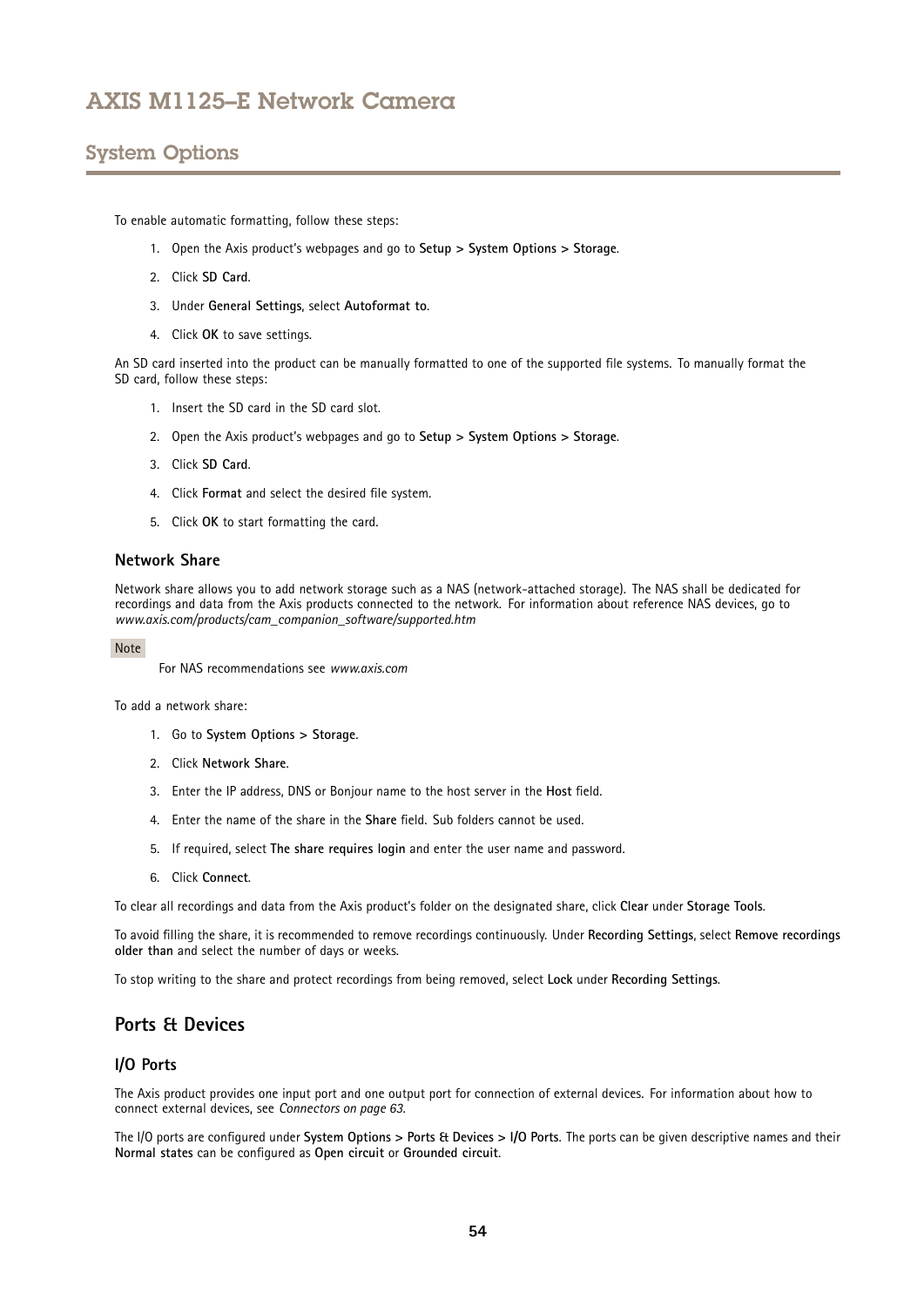# <span id="page-54-0"></span>System Options

### **Port Status**

The list on the **System Options <sup>&</sup>gt; Ports & Devices <sup>&</sup>gt; Port Status** page shows the status of the product's input and output ports.

## **Maintenance**

The Axis product provides several maintenance functions. These are available under **System Options <sup>&</sup>gt; Maintenance**.

Click **Restart** to perform <sup>a</sup> correct restart if the Axis product is not behaving as expected. This will not affect any of the current settings.

### Note

A restart clears all entries in the Server Report.

Click **Restore** to reset most settings to the factory default values. The following settings are not affected:

- the boot protocol (DHCP or static)
- the static IP address
- •the default router
- the subnet mask
- the system time
- the IEEE 802.1X settings
- the focus position
- uploaded applications are kept but must be restarted

Click **Default** to reset all settings, including the IP address, to the factory default values. This button should be used with caution. The Axis product can also be reset to factory default using the control button, see *Reset to Factory Default [Settings](#page-55-0) on page [56](#page-55-0)*.

To identify the product or test the Status LED, click **Flash LED** under **Identify** and specify the duration in seconds, minutes or hours. This can be useful for identifying the product among other products installed in the same location.

For information about firmware upgrade, see *[Upgrade](#page-57-0) the Firmware on page [58](#page-57-0)*.

### **Support**

### **Support Overview**

The **System Options <sup>&</sup>gt; Support <sup>&</sup>gt; Support Overview** page provides information on troubleshooting and contact information, should you require technical assistance.

See also *[Troubleshooting](#page-57-0) on page [58](#page-57-0)*.

### **System Overview**

To get an overview of the Axis product's status and settings, go to **System Options <sup>&</sup>gt; Support <sup>&</sup>gt; System Overview**. Information that can be found here includes firmware version, IP address, network and security settings, event settings, image settings and recent log items. Many of the captions are links to the proper Setup page.

### **Logs & Reports**

The **System Options <sup>&</sup>gt; Support <sup>&</sup>gt; Logs & Reports** page generates logs and reports useful for system analysis and troubleshooting. If contacting Axis Support, please provide <sup>a</sup> valid Server Report with your query.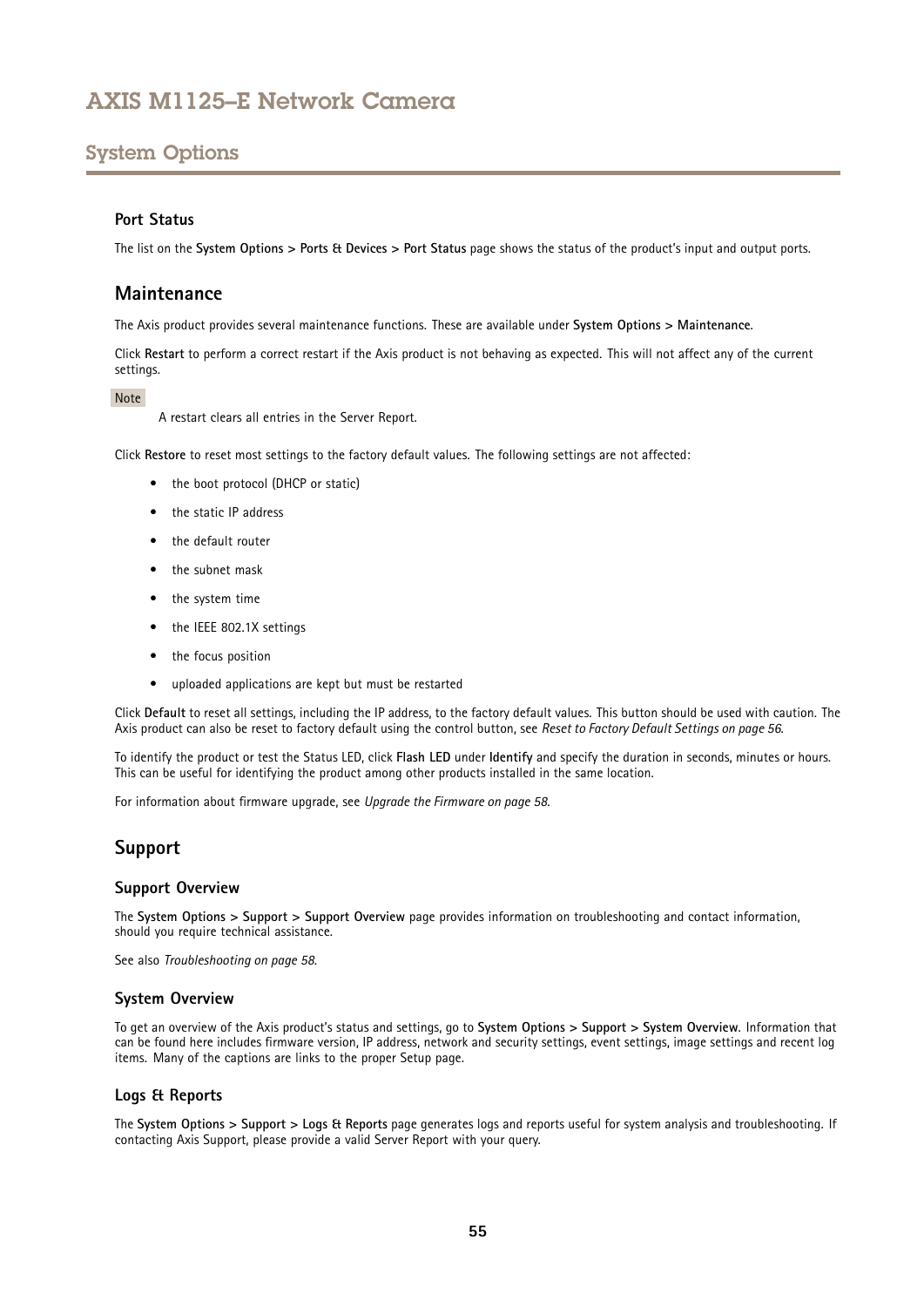## <span id="page-55-0"></span>System Options

**System Log -** Provides information about system events.

**Access Log -** Lists all failed attempts to access the product. The Access Log can also be configured to list all connections to the product (see below).

**Server Report -** Provides information about the product status in <sup>a</sup> pop-up window. The Access Log is automatically included in the Server Report.

You can view or download the server report. Downloading the server report creates <sup>a</sup> .zip file that contains <sup>a</sup> complete server report text file in UTF–8 format. Select the **Include snapshot with default image settings** option to include <sup>a</sup> snapshot of the product's Live View. The server report .zip file should always be included when contacting support.

**Parameter List -** Shows the product's parameters and their current settings. This may prove useful when troubleshooting or when contacting Axis Support.

**Connection List -** Lists all clients that are currently accessing media streams.

**Crash Report -** Generates an archive with debugging information. The report takes several minutes to generate.

## **Advanced**

### **Scripting**

Scripting allows experienced users to customize and use their own scripts.

### *NOTICE*

Improper use may cause unexpected behavior and loss of contact with the Axis product.

Axis strongly recommends that you do not use this function unless you understand the consequences. Axis Support does not provide assistance for problems with customized scripts.

To open the Script Editor, go to **System Options <sup>&</sup>gt; Advanced <sup>&</sup>gt; Scripting**. If <sup>a</sup> script causes problems, reset the product to its factory default settings, see *page 56*.

For more information, see *www.axis.com/developer*

### **File Upload**

Files, for example webpages and images, can be uploaded to the Axis product and used as custom settings. To upload <sup>a</sup> file, go to **System Options <sup>&</sup>gt; Advanced <sup>&</sup>gt; File Upload**.

Uploaded files are accessed through http://<ip address>/local/<user>/<file name> where <user> is the selected user group (viewer, operator or administrator) for the uploaded file.

### **Plain Config**

Plain Config is for advanced users with experience of Axis product configuration. Most parameters can be set and modified from this page.

To open Plain Config, go to **System Options <sup>&</sup>gt; Advanced <sup>&</sup>gt; Plain Config**. Axis Support does not provide assistance.

## **Reset to Factory Default Settings**

### Important

Reset to factory default should be used with caution. A reset to factory default will reset all settings, including the IP address, to the factory default values.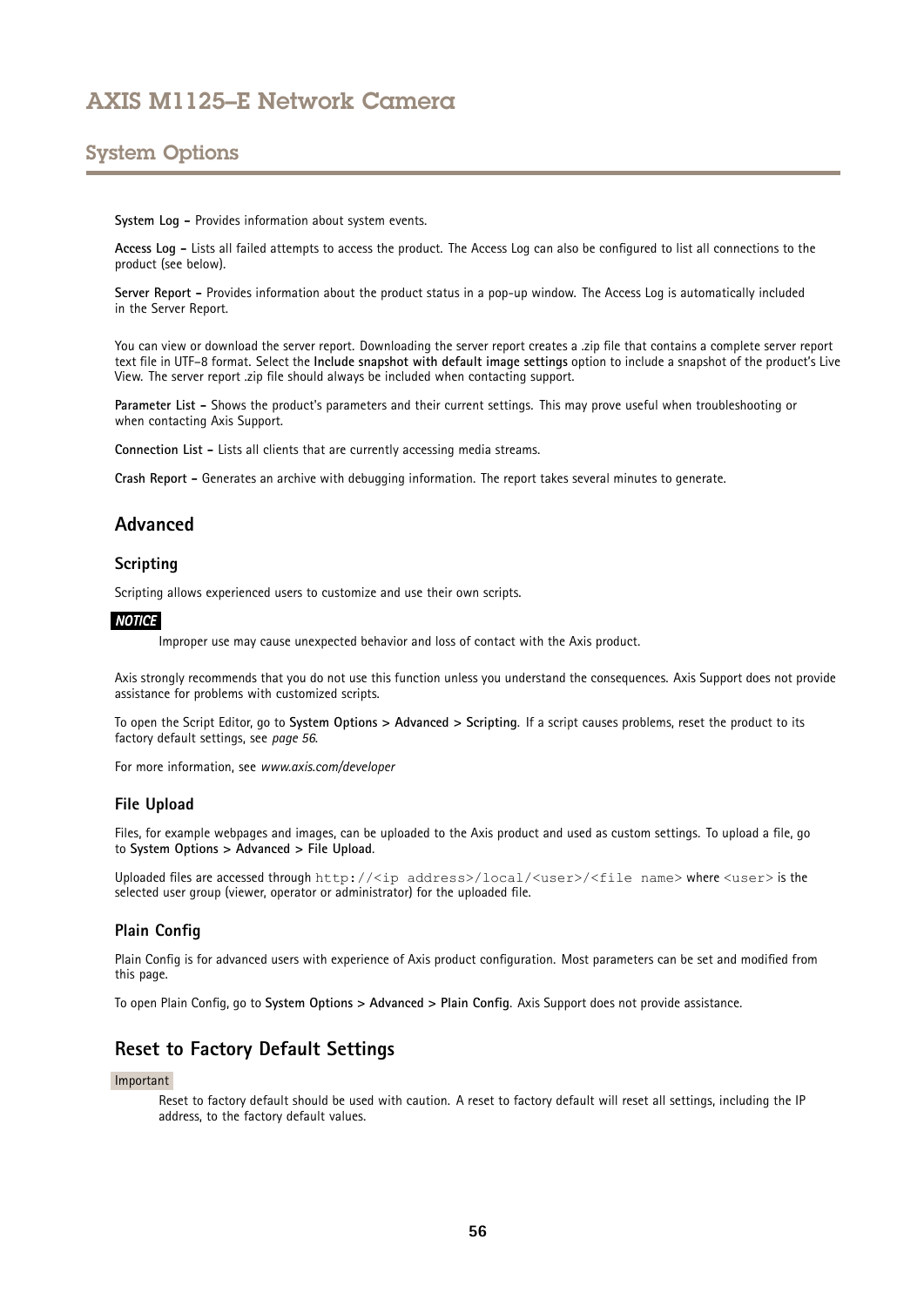# System Options

### Note

The installation and management software tools are available from the support pages on *www.axis.com/techsup*

To reset the product to the factory default settings:

- 1. Disconnect power from the product.
- 2. Press and hold the control button and reconnect power. See *[Hardware](#page-6-0) Overview on page [7](#page-6-0)* .
- 3. Keep the control button pressed for about 15–30 seconds until the status LED indicator flashes amber.
- 4. Release the control button. The process is complete when the status LED indicator turns green. The product has been reset to the factory default settings. If no DHCP server is available on the network, the default IP address is 192.168.0.90
- 5. Using the installation and management software tools, assign an IP address, set the password, and access the video stream.

It is also possible to reset parameters to factory default via the web interface. Go to **Setup <sup>&</sup>gt; System Options <sup>&</sup>gt; Maintenance**.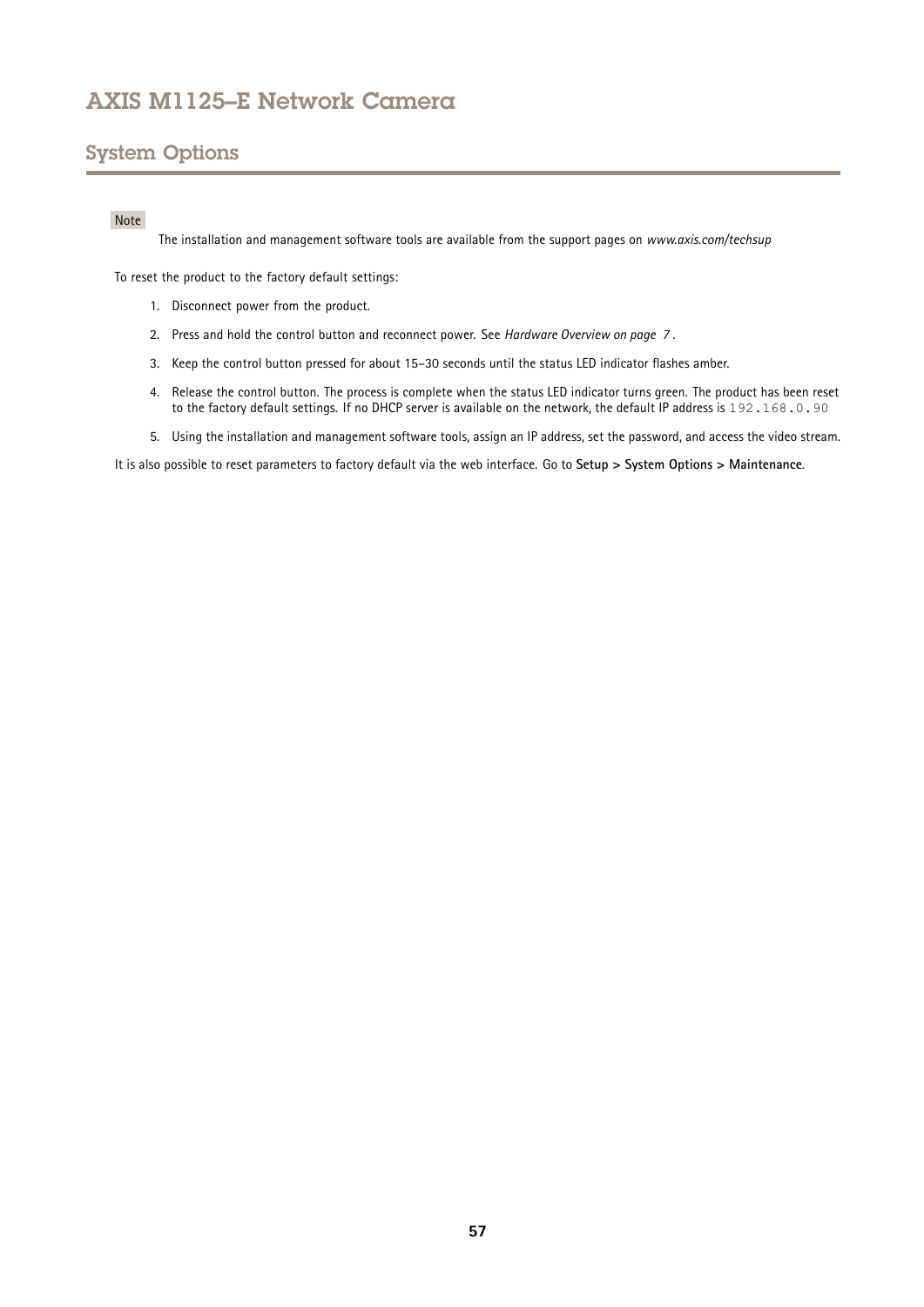## <span id="page-57-0"></span>Troubleshooting

## Troubleshooting

## **Check the Firmware**

Firmware is software that determines the functionality of network devices. One of your first actions when troubleshooting <sup>a</sup> problem should be to check the current firmware version. The latest version may contain <sup>a</sup> correction that fixes your particular problem. The current firmware version in the Axis product is displayed in the page **Setup <sup>&</sup>gt; Basic Setup** and in **Setup <sup>&</sup>gt; About**.

## **Upgrade the Firmware**

### Important

- Your dealer reserves the right to charge for any repair attributable to faulty upgrade by the user.
- Preconfigured and customized settings are saved when the firmware is upgraded (providing the features are available in the new firmware) although this is not guaranteed by Axis Communications AB.

### Note

- After the upgrade process has completed, the product will restart automatically. If restarting the product manually after the upgrade, always wait 10 minutes even if you suspect the upgrade has failed.
- When you upgrade the Axis product with the latest firmware from Axis website, the product receives the latest functionality available. Always read the upgrade instructions and release notes available with each new release before upgrading the firmware.

To upgrade the product's firmware:

- 1. Save the firmware file to your computer. The latest version of the firmware is available free of charge from Axis website at *www.axis.com/techsup*
- 2. Go to **Setup <sup>&</sup>gt; System Options <sup>&</sup>gt; Maintenance** in the product's webpages.
- 3. Under **Upgrade Server**, click **Browse** and locate the file on your computer. Click **Upgrade**.
- 4. Wait approximately 10 minutes while the product is being upgraded and restarted. Then access the product.

AXIS Camera Management can be used for multiple upgrades. See *www.axis.com* for more information.

## **Symptoms, Possible Causes and Remedial Actions**

### **Problems setting the IP address**

| When using ARP/Ping                             | Try the installation again. The IP address must be set within two minutes after power has been<br>applied to the product. Ensure the Ping length is set to 408. For instructions, see Assign IP Address<br>Using ARP/Ping on page 48.                    |
|-------------------------------------------------|----------------------------------------------------------------------------------------------------------------------------------------------------------------------------------------------------------------------------------------------------------|
| The product is located on a<br>different subnet | If the IP address intended for the product and the IP address of the computer used to access the<br>product are located on different subnets, you will not be able to set the IP address. Contact your<br>network administrator to obtain an IP address. |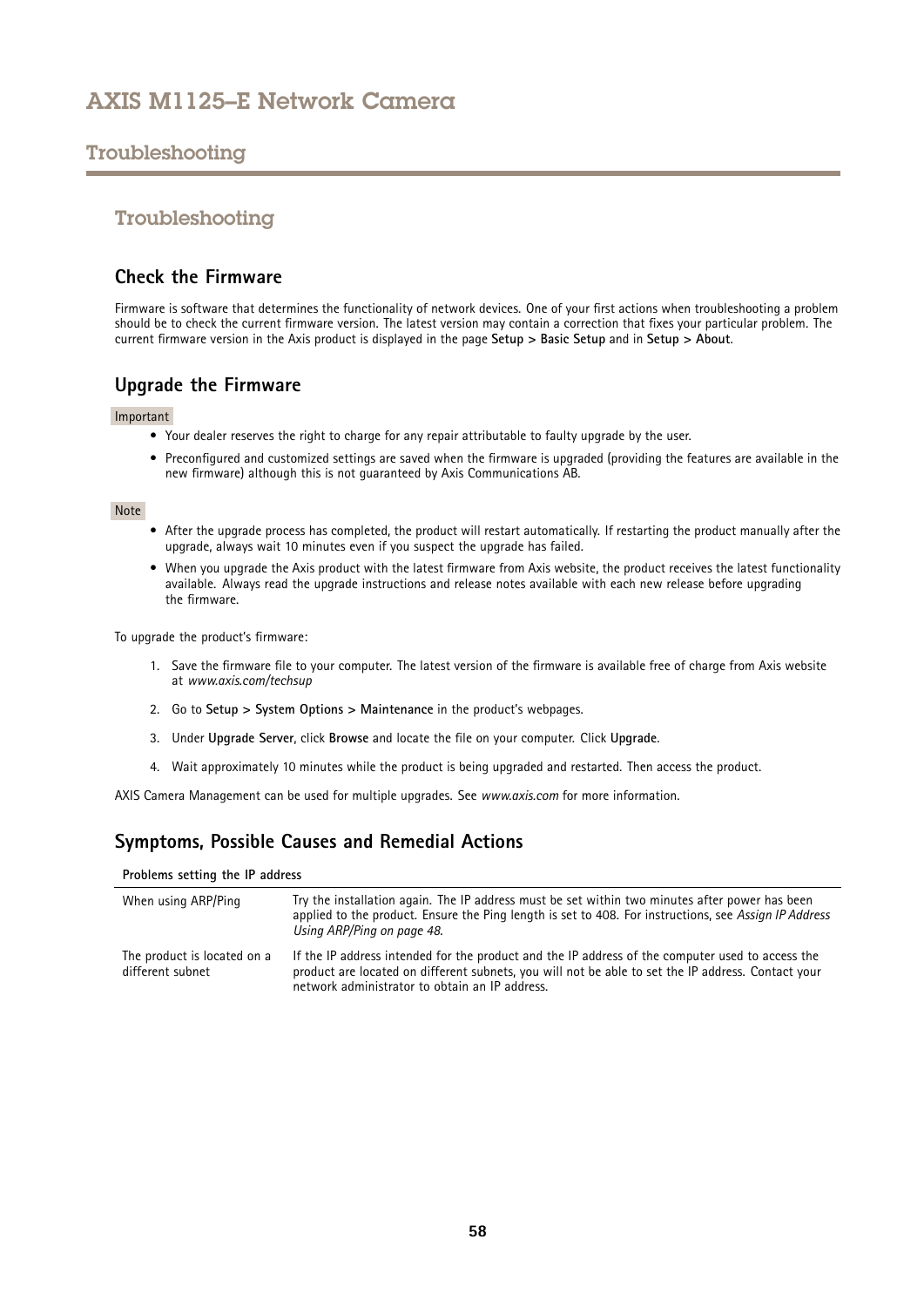# Troubleshooting

| The IP address is being used<br>by another device                          | Disconnect the Axis product from the network. Run the Ping command (in a Command/DOS<br>window, type ping and the IP address of the product):                                                                                                                                                                                                                                                                              |  |  |
|----------------------------------------------------------------------------|----------------------------------------------------------------------------------------------------------------------------------------------------------------------------------------------------------------------------------------------------------------------------------------------------------------------------------------------------------------------------------------------------------------------------|--|--|
|                                                                            | • If you receive: Reply from <ip address="">: bytes=32; time=10<br/>this means that the IP address may already be in use by another device on the network.<br/>Obtain a new IP address from the network administrator and reinstall the product.<br/>• If you receive: Request timed out, this means that the IP address is available<br/>for use with the Axis product. Check all cabling and reinstall the product.</ip> |  |  |
| Possible IP address conflict<br>with another device on the<br>same subnet. | The static IP address in the Axis product is used before the DHCP server sets a dynamic address.<br>This means that if the same default static IP address is also used by another device, there may<br>be problems accessing the product.                                                                                                                                                                                  |  |  |
| The product cannot be accessed from a browser                              |                                                                                                                                                                                                                                                                                                                                                                                                                            |  |  |
| Cannot log in                                                              | When HTTPS is enabled, ensure that the correct protocol (HTTP or HTTPS) is used when attempting<br>to log in. You may need to manually type http or https in the browser's address field.                                                                                                                                                                                                                                  |  |  |
|                                                                            | If the password for the user root is lost, the product must be reset to the factory default settings.<br>See Reset to Factory Default Settings on page 56.                                                                                                                                                                                                                                                                 |  |  |
| The IP address has been<br>changed by DHCP                                 | IP addresses obtained from a DHCP server are dynamic and may change. If the IP address has<br>been changed, use AXIS IP Utility or AXIS Camera Management to locate the product on the<br>network. Identify the product using its model or serial number, or by the DNS name (if the name<br>has been configured).                                                                                                         |  |  |
|                                                                            | If required, a static IP address can be assigned manually. For instructions, see the document Assign<br>an IP Address and Access the Video Stream on Axis Support web at www.axis.com/techsup.                                                                                                                                                                                                                             |  |  |
| Certificate error when using<br><b>IEEE 802.1X</b>                         | For authentication to work properly, the date and time settings in the Axis product should be<br>synchronized with an NTP server. See Date & Time on page 47.                                                                                                                                                                                                                                                              |  |  |
| The product is accessible locally but not externally                       |                                                                                                                                                                                                                                                                                                                                                                                                                            |  |  |
|                                                                            |                                                                                                                                                                                                                                                                                                                                                                                                                            |  |  |
| Router configuration                                                       | To configure your router to allow incoming data traffic to the Axis product, enable the NAT-traversal<br>feature which will attempt to automatically configure the router to allow access to the Axis<br>product, see NAT traversal (port mapping) for IPv4 on page 50. The router must support UPnP™.                                                                                                                     |  |  |
| Firewall protection                                                        | Check the Internet firewall with your network administrator.                                                                                                                                                                                                                                                                                                                                                               |  |  |
| Default routers required                                                   | Check if you need to configure the router settings from System Options > Network > TCP/IP ><br>Basic.                                                                                                                                                                                                                                                                                                                      |  |  |
| Problems with streaming H.264                                              |                                                                                                                                                                                                                                                                                                                                                                                                                            |  |  |
| Problems with AXIS Media<br>Control (Internet Explorer<br>only)            | To enable the updating of video images in Internet Explorer, set the browser to allow ActiveX<br>controls. Also, make sure that AXIS Media Control is installed on your computer.                                                                                                                                                                                                                                          |  |  |
| No H.264 displayed in the<br>client                                        | Check that the relevant H.264 connection methods and correct interface are enabled in the AMC<br>Control Panel (streaming tab). See AXIS Media Control (AMC) on page 15.                                                                                                                                                                                                                                                   |  |  |
|                                                                            | In the AMC Control Panel, select the H.264 tab and click Set to default H.264 decoder.                                                                                                                                                                                                                                                                                                                                     |  |  |
|                                                                            | Check that RTSP is enabled under System Options > Network > TCP/IP > Advanced.                                                                                                                                                                                                                                                                                                                                             |  |  |
| Multicast H.264 only<br>accessible by local clients                        | Check if your router supports multicasting, or if the router settings between the client and the<br>product need to be configured. The TTL (Time To Live) value may need to be increased.                                                                                                                                                                                                                                  |  |  |
| No multicast H.264<br>displayed in the client                              | Check with your network administrator that the multicast addresses used by the Axis product<br>are valid for your network.                                                                                                                                                                                                                                                                                                 |  |  |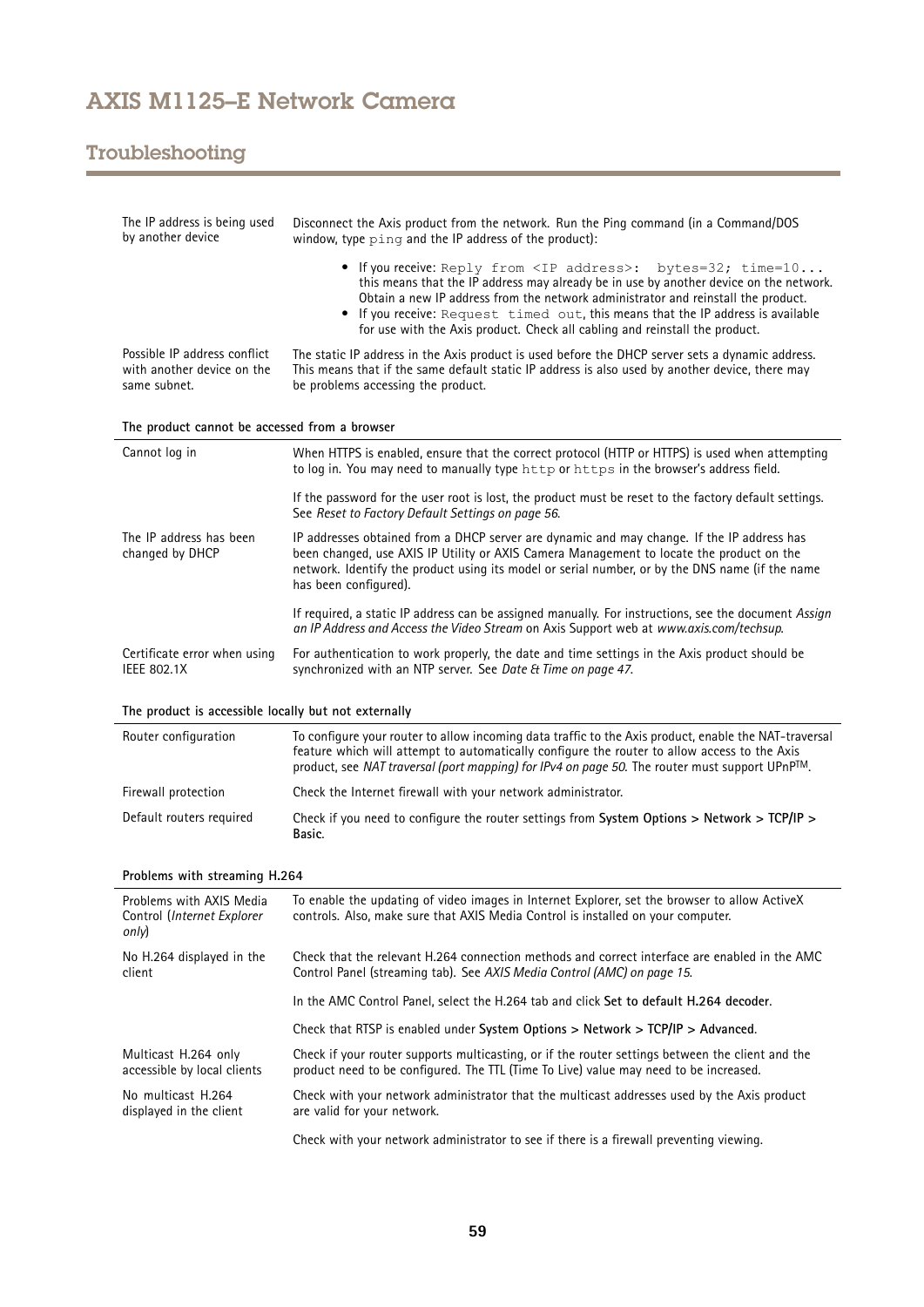# Troubleshooting

| Installation of additional<br>ActiveX component<br>restricted or prohibited | Configure the Axis product to use a Java applet for updating video images in your browser. Go to<br>Setup > Live View Config and select Java applet under Default viewer.                                                                                                                                                                    |  |  |
|-----------------------------------------------------------------------------|----------------------------------------------------------------------------------------------------------------------------------------------------------------------------------------------------------------------------------------------------------------------------------------------------------------------------------------------|--|--|
| Poor rendering of H.264<br>images                                           | Ensure that your graphics card is using the latest driver. The latest drivers can usually be<br>downloaded from the manufacturer's website.                                                                                                                                                                                                  |  |  |
| Color saturation is different<br>in H.264 and Motion JPEG                   | Modify the settings for your graphics adapter. Refer to the adapter's documentation for more<br>information.                                                                                                                                                                                                                                 |  |  |
| Lower frame rate than                                                       | See Performance Considerations on page 64.                                                                                                                                                                                                                                                                                                   |  |  |
| expected                                                                    | Reduce the number of applications running on the client computer.                                                                                                                                                                                                                                                                            |  |  |
|                                                                             | Limit the number of simultaneous viewers.                                                                                                                                                                                                                                                                                                    |  |  |
|                                                                             | Check with the network administrator that there is enough bandwidth available.                                                                                                                                                                                                                                                               |  |  |
|                                                                             | Check in the AMC Control Panel (H.264 tag) that video processing is NOT set to Decode only<br>key frames.                                                                                                                                                                                                                                    |  |  |
|                                                                             | Lower the image resolution.                                                                                                                                                                                                                                                                                                                  |  |  |
|                                                                             | The maximum frames per second is dependent on the utility frequency (60/50 Hz) of the Axis<br>product. See Technical Specifications on page 61.                                                                                                                                                                                              |  |  |
|                                                                             | Status and Network indicator LEDs are flashing red rapidly                                                                                                                                                                                                                                                                                   |  |  |
| Hardware failure                                                            | Contact your Axis reseller.                                                                                                                                                                                                                                                                                                                  |  |  |
|                                                                             |                                                                                                                                                                                                                                                                                                                                              |  |  |
| Product does not start up                                                   |                                                                                                                                                                                                                                                                                                                                              |  |  |
| Product does not start up                                                   | If the product does not start up keep the network cable connected and re-insert the power cable<br>to the midspan.                                                                                                                                                                                                                           |  |  |
| Video and image problems, general                                           |                                                                                                                                                                                                                                                                                                                                              |  |  |
| Image unsatisfactory                                                        | Check the video stream and camera settings under Setup > Video > Video Stream and Setup ><br>Video > Camera Settings.                                                                                                                                                                                                                        |  |  |
| Motion Detection triggers unexpectedly                                      |                                                                                                                                                                                                                                                                                                                                              |  |  |
| Changes in luminance                                                        | Motion detection is based on changes in luminance in the image. This means that if there are<br>sudden changes in the lighting, motion detection may trigger mistakenly. Lower the sensitivity<br>setting to avoid problems with luminance.                                                                                                  |  |  |
| Storage and disk management problems                                        |                                                                                                                                                                                                                                                                                                                                              |  |  |
| Storage disruption                                                          | A storage disruption alarm is sent if a storage device is unavailable, removed, full, locked or if other<br>read or write problems occur. To identify the source of the problem, check the System Log under<br>System Options > Support > Logs & Reports. Depending on the problem, it might be necessary to<br>re-mount the storage device. |  |  |
|                                                                             | For information on how to set up a storage disruption alarm, see Events on page 37.                                                                                                                                                                                                                                                          |  |  |
| Video cannot be recorded                                                    | Check that the SD card is not write protected (that is, read only).                                                                                                                                                                                                                                                                          |  |  |
| SD card cannot be mounted                                                   | Reformat the SD card and then click Mount.                                                                                                                                                                                                                                                                                                   |  |  |
|                                                                             | <b>NOTICE</b>                                                                                                                                                                                                                                                                                                                                |  |  |
|                                                                             | Formatting the card will remove all content, including all recordings, from the SD card.                                                                                                                                                                                                                                                     |  |  |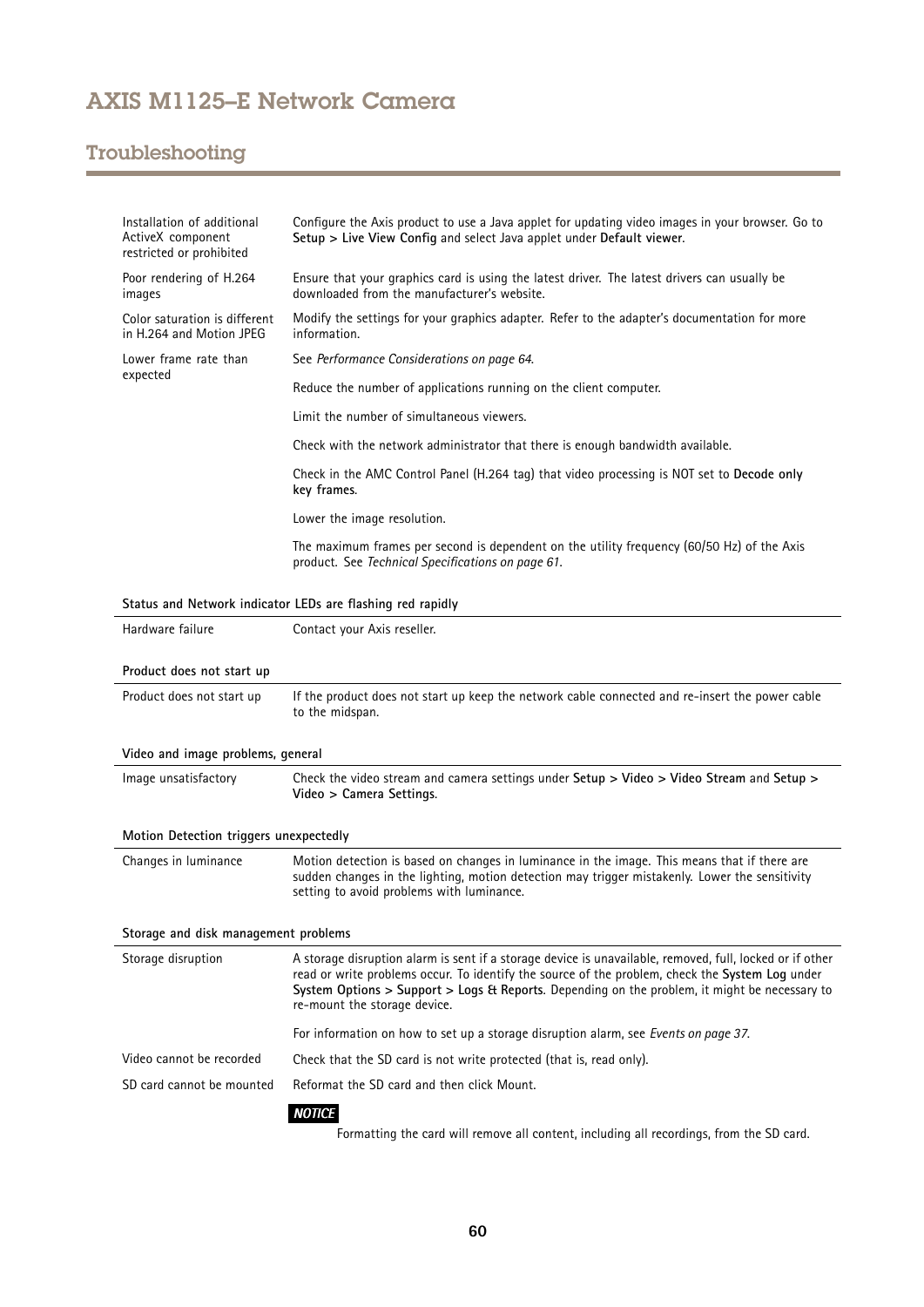# <span id="page-60-0"></span>Technical Specifications

# Technical Specifications

| Camera                                  |                                                                                                                                                                                                                                                                                                                                                                                                      |
|-----------------------------------------|------------------------------------------------------------------------------------------------------------------------------------------------------------------------------------------------------------------------------------------------------------------------------------------------------------------------------------------------------------------------------------------------------|
| Image sensor                            | Progressive scan RGB CMOS 1/2.8"                                                                                                                                                                                                                                                                                                                                                                     |
| Lens                                    | Varifocal, IR corrected, CS-mount, DC-iris, 3-10.5 mm<br>Horizontal field of view: 91-32°<br>Vertical field of view: 49-18°                                                                                                                                                                                                                                                                          |
|                                         | Day and night Automatically removable infrared-cut filter                                                                                                                                                                                                                                                                                                                                            |
| Minimum<br>illumination                 | Color: 0.25 lux F1.4<br>B/W: 0.05 lux F1.4                                                                                                                                                                                                                                                                                                                                                           |
| Shutter time                            | $1/143000$ to 2 s                                                                                                                                                                                                                                                                                                                                                                                    |
| <b>Video</b>                            |                                                                                                                                                                                                                                                                                                                                                                                                      |
| Video<br>compression                    | H.264 Baseline, Main and High profile (MPEG-4 Part 10/AVC)<br><b>Motion JPEG</b>                                                                                                                                                                                                                                                                                                                     |
| <b>Resolutions</b>                      | 1920x1080 to 160x90                                                                                                                                                                                                                                                                                                                                                                                  |
| Frame rate                              | H.264: Up to 25/30 fps in all resolutions<br>Motion JPEG: Up to 25/30 fps in all resolutions                                                                                                                                                                                                                                                                                                         |
| Video<br>streaming                      | Multiple, individually configurable streams in H.264 and Motion JPEG<br>Axis' Zipstream technology in H.264<br>Controllable frame rate and bandwidth, VBR/CBR H.264                                                                                                                                                                                                                                  |
|                                         | Image settings WDR-Forensic Capture: Up to 120 dB depending on scene, Manual shutter time, Compression, Color, Brightness,<br>Sharpness, Contrast, White balance, Exposure control (including automatic gain control), Exposure zones, Fine<br>tuning of behavior at low light, Rotation: 0°, 90°, 180°, 270°, Aspect ratio correction, Text and image overlay,<br>Privacy mask, Mirroring of images |
| Pan/Tilt/Zoom Digital PTZ               |                                                                                                                                                                                                                                                                                                                                                                                                      |
| <b>Network</b>                          |                                                                                                                                                                                                                                                                                                                                                                                                      |
| Security                                | Password protection, IP address filtering, HTTPS <sup>a</sup> encryption, IEEE 802.1X <sup>a</sup> network access control, Digest<br>authentication, User access log                                                                                                                                                                                                                                 |
| Supported<br>protocols                  | IPv4/v6, HTTP, HTTPSª, SSL/TLSª, QoS Layer 3 DiffServ, FTP, SFTP, CIFS/SMB, SMTP, Bonjour, UPnPTM, SNMP v1/v2c/v3<br>(MIB-II), DNS, DynDNS, NTP, RTSP, RTP, TCP, UDP, IGMP, RTCP, ICMP, DHCP, ARP, SOCKS, SSH                                                                                                                                                                                        |
| System integration                      |                                                                                                                                                                                                                                                                                                                                                                                                      |
| Application<br>Programming<br>Interface | Open API for software integration, including VAPIX® and AXIS Camera Application Platform; specifications<br>at www.gxis.com<br>AXIS Video Hosting System (AVHS) with One-Click Connection.<br>ONVIF Profile S, specification at www.onvif.org                                                                                                                                                        |
| Analytics                               | Video motion detection, Active tampering alarm, Support for AXIS Camera Application Platform enabling<br>installation of AXIS Video Motion Detection 3, AXIS Cross-line detection, AXIS Digital Autotracking and third-party<br>applications, see www.axis.com/acap                                                                                                                                  |
|                                         | Event triggers Analytics, Edge storage events, External input                                                                                                                                                                                                                                                                                                                                        |
|                                         | Event actions File upload: FTP, HTTP HTTPS, SFTP, network share and email<br>Notification: email, HTTP, HTTPS, TCP and SNMP trap<br>Video recording to edge storage<br>Pre- and post-alarm video buffering<br>PTZ preset, Guard tour<br>Send video clip<br>Day/Night vision mode<br>WDR mode                                                                                                         |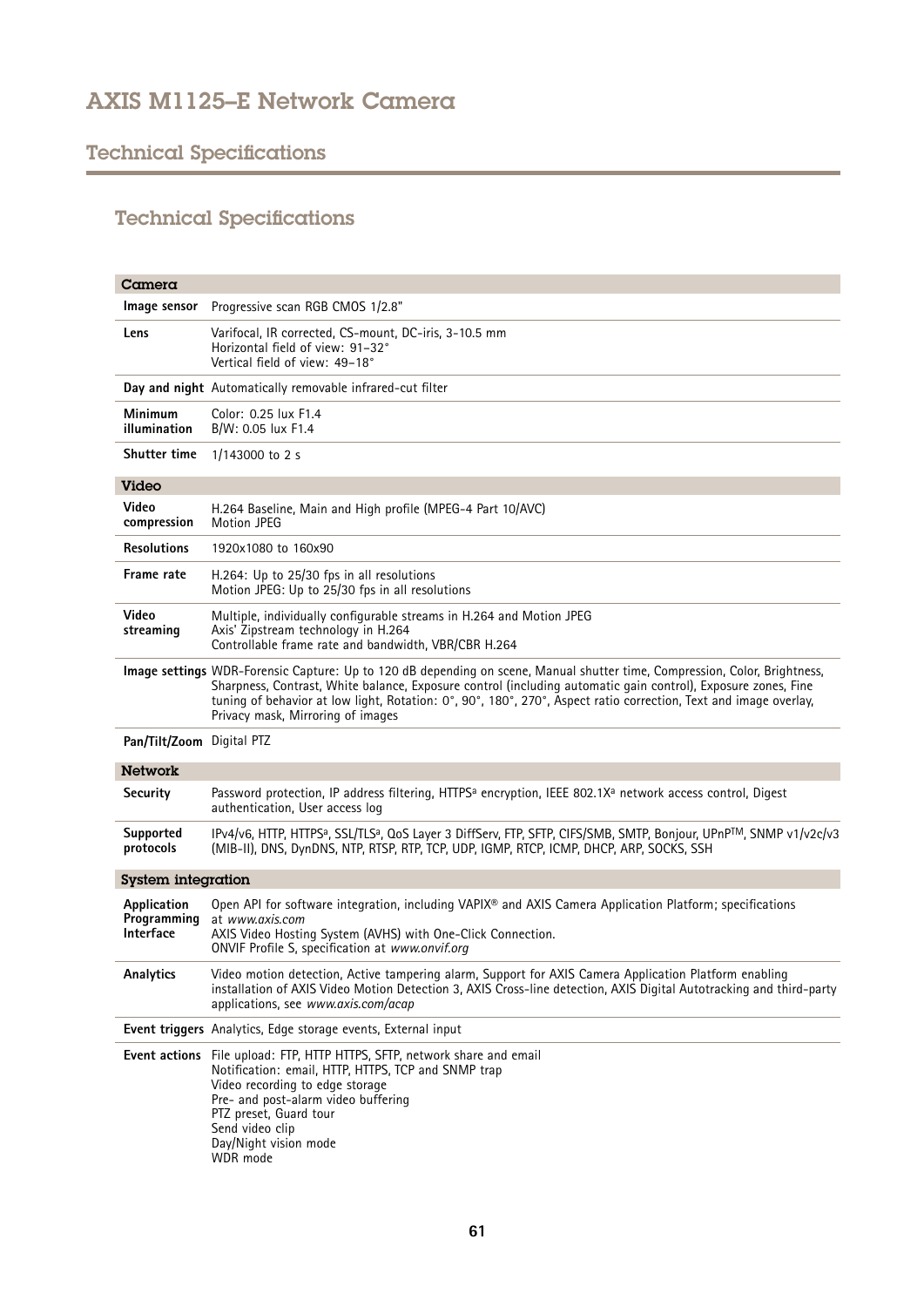# Technical Specifications

|                                  | Status LED indicator<br>Output port                                                                                                                                                                                                                                                                                                                                                                                        |
|----------------------------------|----------------------------------------------------------------------------------------------------------------------------------------------------------------------------------------------------------------------------------------------------------------------------------------------------------------------------------------------------------------------------------------------------------------------------|
| Data<br>streaming                | Event data                                                                                                                                                                                                                                                                                                                                                                                                                 |
| Built-in<br>installation<br>aids | Pixel counter                                                                                                                                                                                                                                                                                                                                                                                                              |
| General                          |                                                                                                                                                                                                                                                                                                                                                                                                                            |
| Casing                           | IP66- and NEMA 4X-rated, IK10 impact-resistant polymer enclosure<br>Color: White NCS S 1002-B                                                                                                                                                                                                                                                                                                                              |
| Memory                           | 512 MB RAM, 256 MB Flash                                                                                                                                                                                                                                                                                                                                                                                                   |
| Power                            | 8-28 V DC or Power over Ethernet (PoE) IEEE 802.3af Class 2, max. 5.0 W, typical 3.6 W                                                                                                                                                                                                                                                                                                                                     |
| <b>Connectors</b>                | RJ45 10BASE-T/100BASE-TX PoE<br>Terminal block for one input and one output (12 V DC output, max. load 15 mA)<br>DC input, terminal block                                                                                                                                                                                                                                                                                  |
| <b>Storage</b>                   | Support for microSD/microSDHC/microSDXC card<br>Support for recording to dedicated network-attached storage (NAS)<br>For SD card and NAS recommendations see www.gxis.com                                                                                                                                                                                                                                                  |
| Operating<br>conditions          | -20 °C to 50 °C (-4 °F to 122 °F)<br>Humidity 10-100% RH (condensing)                                                                                                                                                                                                                                                                                                                                                      |
| <b>Approvals</b>                 | EN 55022 Class A, EN 61000-6-1, EN 61000-3-2, EN 61000-3-3, EN 61000-6-2, EN 55024, EN 50121-4,<br>FCC Part 15 Subpart B Class A, ICES-003 Class A, VCCI Class A, C-tick AS/NZS CISPR 22 Class A, KCC KN22 Class A,<br>KN24, EN 50581, IEC 60068-2-1, IEC 60068-2-2, IEC 60068-2-14, IEC 60068-2-30, IEC 60068-2-78<br>IEC/EN/UL 60950-22, IEC/EN 60529 IP66, NEMA 250 Type 4X, IEC/EN 62262 IK10, IEC 60721-4-4 Class 4M4 |
| <b>Dimensions</b>                | 222 x 137 x 448 mm (8.7 x 5.4 x 17.6 in) including wall mount                                                                                                                                                                                                                                                                                                                                                              |
| Weight                           | 1.6 kg (3.5 lb) including wall mount                                                                                                                                                                                                                                                                                                                                                                                       |
| Included<br>accessories          | AXIS T94Q01A Wall Mount, Resistorx T20 tool, Connector kit, Installation Guide, Windows decoder 1-user license                                                                                                                                                                                                                                                                                                             |
| <b>Optional</b><br>accessories   | AXIS T94R01P Conduit Back Box, AXIS T98A16-VE Surveillance Cabinet Series, AXIS T91A47 Pole Mount, AXIS<br>T90B Illuminators                                                                                                                                                                                                                                                                                               |
| Video<br>management<br>software  | AXIS Camera Companion, AXIS Camera Station, Video management software from Axis' Application Development<br>Partners available on www.axis.com/techsup/software                                                                                                                                                                                                                                                            |
| Languages                        | English, German, French, Spanish, Italian, Russian, Simplified Chinese, Japanese, Korean, Portuguese, Traditional<br>Chinese                                                                                                                                                                                                                                                                                               |
| Warranty                         | Axis 1-year warranty and AXIS Extended Warranty option, see www.axis.com/warranty                                                                                                                                                                                                                                                                                                                                          |

a. This product includes software developed by the OpenSSL Project for use in the OpenSSL Toolkit. (www.openssl.org), and<br>cryptographic software written by Eric Young (eay@cryptsoft.com).

**Environmental responsibility: www.axis.com/environmental-responsibility**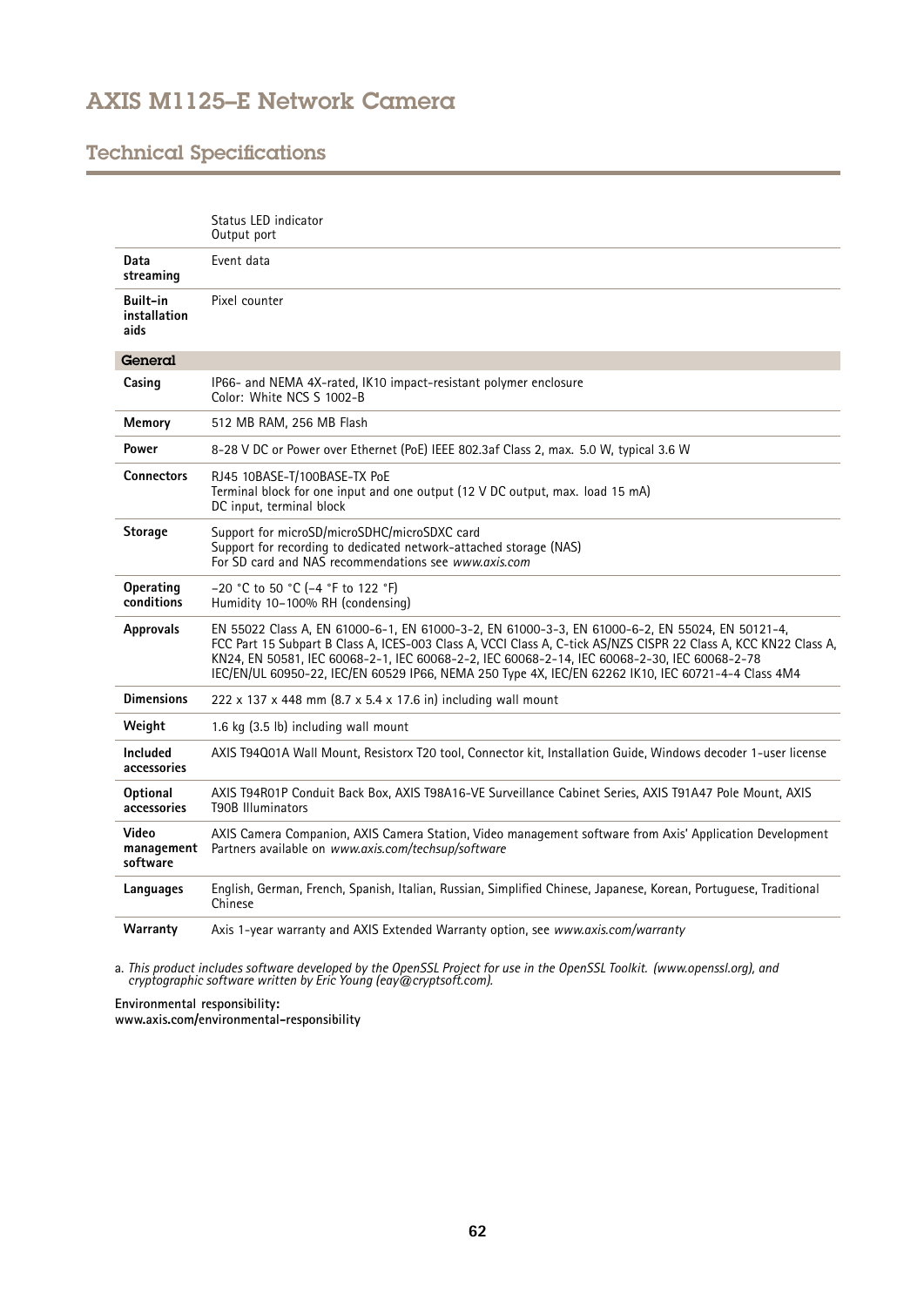# <span id="page-62-0"></span>Technical Specifications

## **Connectors**

## **I/O Connector**

4–pin terminal block



For an example diagram, see *Connection Diagrams on page 63*.

| Function        | Pin | <b>Notes</b>                                                                                                                                                                                                                       | <b>Specifications</b>                             |
|-----------------|-----|------------------------------------------------------------------------------------------------------------------------------------------------------------------------------------------------------------------------------------|---------------------------------------------------|
| $0 \vee DC$ (-) |     |                                                                                                                                                                                                                                    | 0 V DC                                            |
| DC output       | 2   | Can be used to power auxiliary equipment.<br>Note: This pin can only be used as power out.                                                                                                                                         | 12 V DC<br>Max load = $15 \text{ mA}$             |
| Digital Input   | 3   | Connect to pin 1 to activate, or leave floating (unconnected)<br>to deactivate.                                                                                                                                                    | 0 to max $30$ V DC                                |
| Digital Output  | 4   | Connected to pin 1 when activated, floating (unconnected)<br>when deactivated. If used with an inductive load, e.g. a relay,<br>a diode must be connected in parallel with the load, for<br>protection against voltage transients. | 0 to max 30 V DC, open drain,<br>$100 \text{ mA}$ |

# **Connection Diagrams**

## **I/O Connector**



- *1 0 V DC (-)*
- *2 DC output 12 V, max 15 mA*
- *<sup>3</sup> I/O configured as input*
- *<sup>4</sup> I/O configured as output*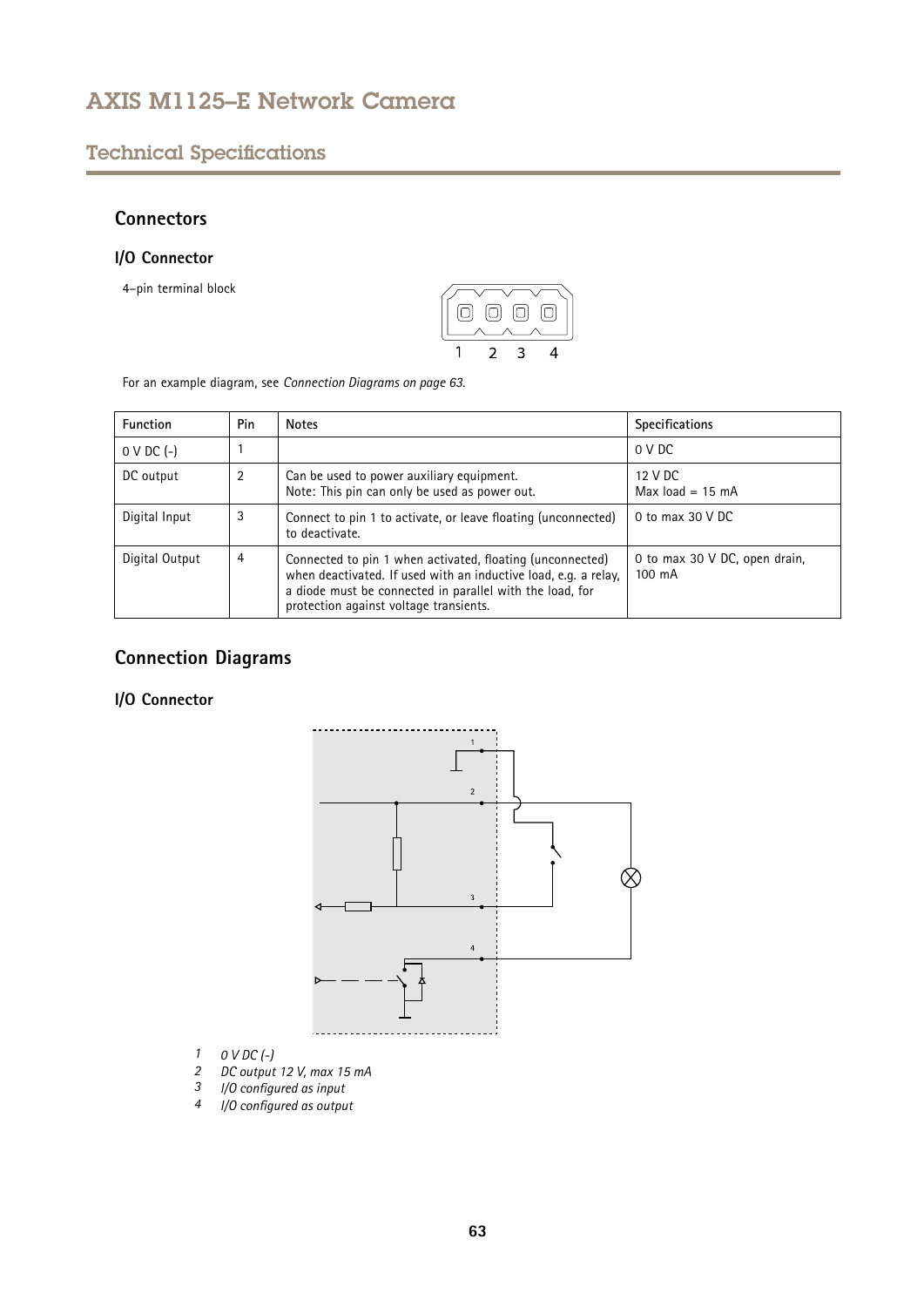## <span id="page-63-0"></span>Technical Specifications

## **Performance Considerations**

When setting up your system, it is important to consider how various settings and situations will affect performance. Some factors affect the amount of bandwidth (the bit rate) required, others can affect the frame rate, and some affect both. If the load on the CPU reaches its maximum, this will also affect the frame rate.

The following factors are among the most important to consider:

- High image resolution and/or lower compression levels result in images containing more data. Bandwidth affected.
- Access by large numbers of Motion JPEG and/or unicast H.264 clients. Bandwidth affected.
- • Simultaneous viewing of different streams (resolution, compression) by different clients. Effect on frame rate and bandwidth.
- Accessing Motion JPEG and H.264 video streams simultaneously. Frame rate and bandwidth affected.
- Heavy usage of event settings affect the product's CPU load. Frame rate affected.
- Using HTTPS may reduce frame rate, in particular if streaming Motion JPEG.
- Heavy network utilization due to poor infrastructure. Bandwidth affected.
- Viewing on poorly performing client computers lowers perceived performance. Frame rate affected.
- Running multiple AXIS Camera Application Platform (ACAP) applications simultaneously may affect performance.
- If the product includes several camera units, running applications on multiple cameras may affect the frame rate.